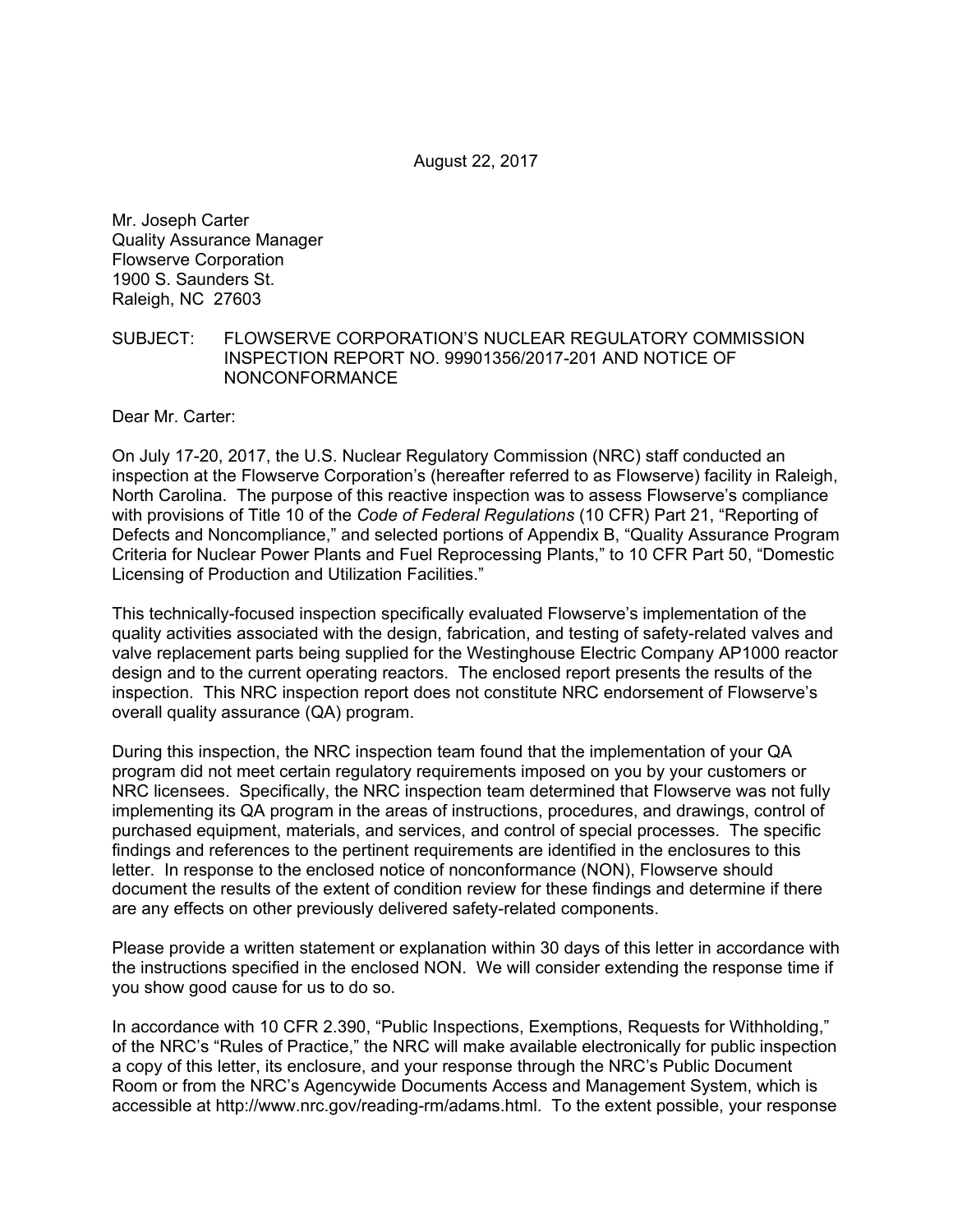(and if applicable), should not include any personal privacy, proprietary, or Safeguards Information so that it can be made available to the public without redaction. If personal privacy or proprietary information is necessary to provide an acceptable response, please provide a bracketed copy of your response that identifies the information that should be protected and a redacted copy of your response that deletes such information. If you request that such material be withheld from public disclosure, you must specifically identify the portions of your response that you seek to have withheld and provide in detail the bases for your claim (e.g., explain why the disclosure of information would create an unwarranted invasion of personal privacy or provide the information required by 10 CFR 2.390(b) to support a request for withholding confidential commercial or financial information). If Safeguards Information is necessary to provide an acceptable response, please provide the level of protection described in 10 CFR 73.21, "Protection of Safeguards Information: Performance Requirements."

Sincerely,

# */RA/*

John P. Burke, Chief Quality Assurance Vendor Inspection Branch-2 Division of Construction Inspection and Operational Programs Office of New Reactors

Docket No.: 99901356

Enclosures:

- 1. Notice of Nonconformance
- 2. Inspection Report No. 99901356/2017-201 and Attachment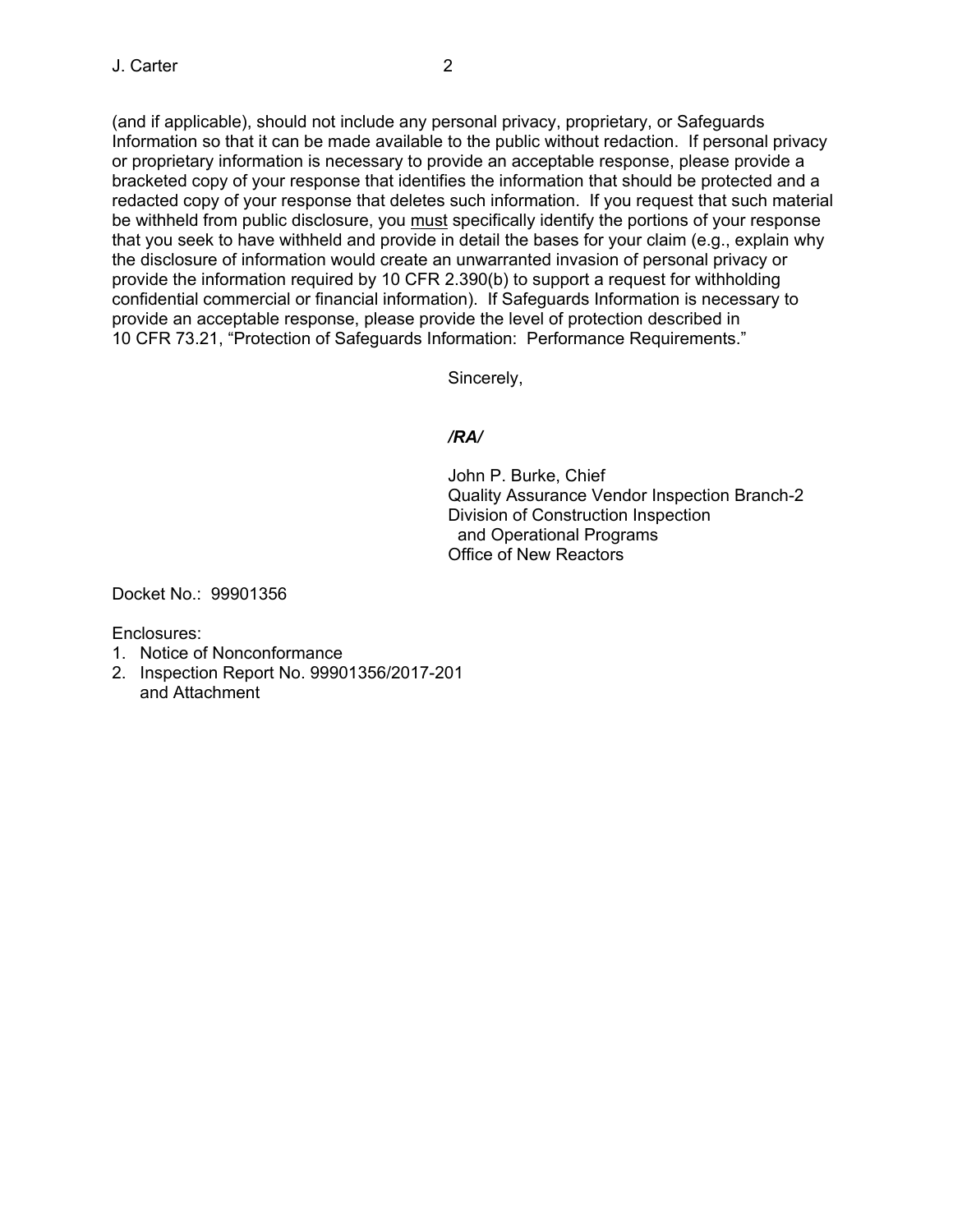SUBJECT: FLOWSERVE CORPORATION'S NUCLEAR REGULATORY COMMISSION INSPECTION REPORT NO. 99901356/2017-201 AND NOTICE OF NONCONFORMANCE

Dated: August 22, 2017

DISTRIBUTION: MJeffers MFarnan TJackson KKavanagh ASakadales ConE\_Resource NRO\_DCIP\_Distribution jocarter@flowserve.com

|                             | <b>ADAMS Accession No.: ML17214A819</b> |                 | *via e-mail                     | <b>NRO-002</b> |  |
|-----------------------------|-----------------------------------------|-----------------|---------------------------------|----------------|--|
| <b>OFC</b>                  | NRO/DCIP                                | NRO/DCIP        | NRO/DEI                         | NRO/DEI        |  |
| <b>NAME</b>                 | YDiaz-Castillo                          | RMcIntyre       | JHoncharik (YDiaz-Castillo for) | NHansing       |  |
| <b>DATE</b>                 | 08/21/17                                | 08/18/17        | 08/21/17                        | 08/17/17       |  |
| <b>OFC</b>                  | RIII/DRS                                | <b>RIII/DRS</b> | NRO/DCIP                        | NRO/DCIP       |  |
| <b>NAME</b>                 | ADunlop*                                | LRodríguez*     | SSmith                          | <b>JBurke</b>  |  |
| <b>DATE</b>                 | 08/03/17                                | 08/17/17        | 08/22/17                        | 08/22/17       |  |
| <b>OFFICIAL RECORD COPY</b> |                                         |                 |                                 |                |  |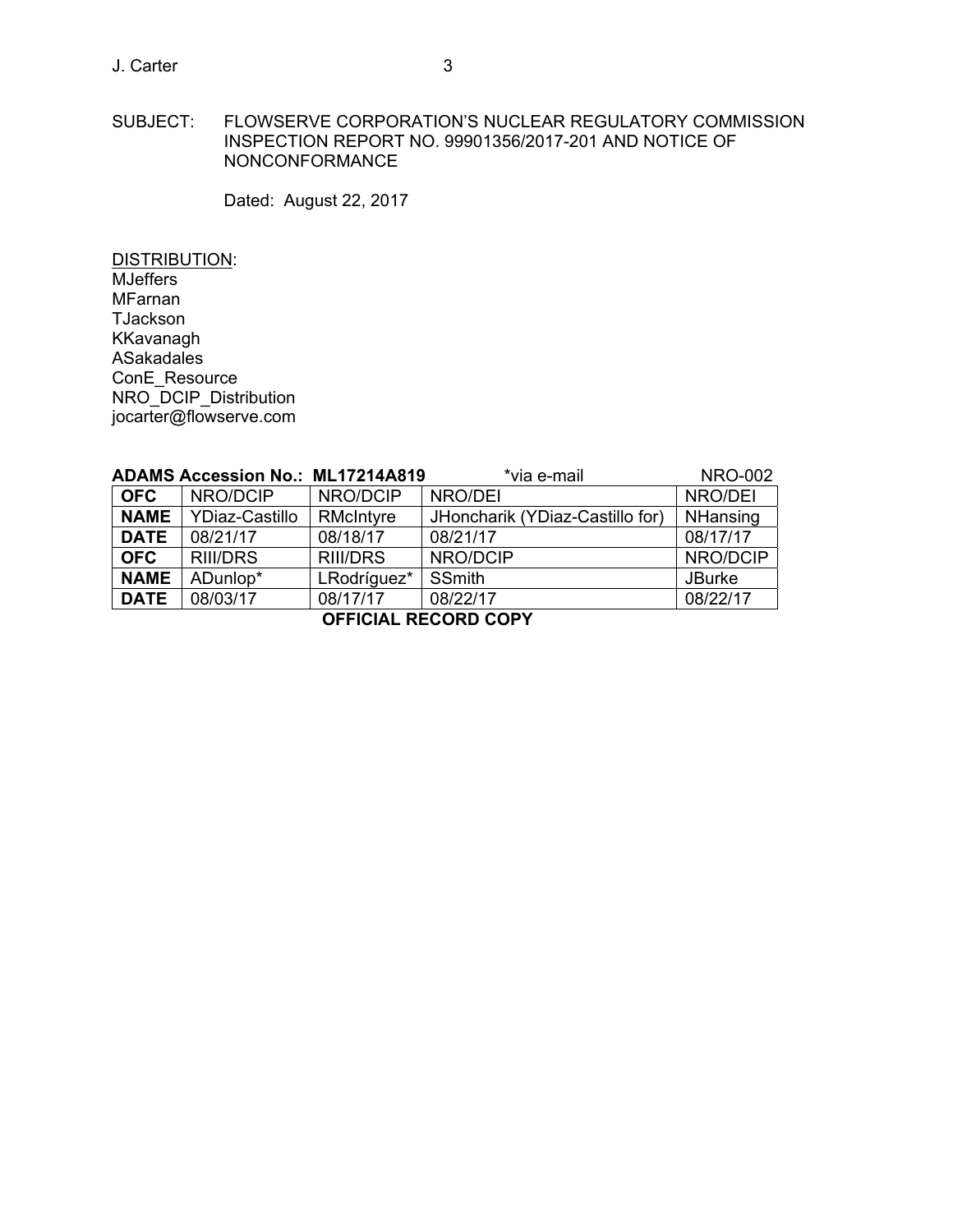# **NOTICE OF NONCONFORMANCE**

Flowserve Corporation Docket No. 99901356 1900 S. Saunders St. Report No. 2017-201 Raleigh, NC 27603

Based on the results of a U.S. Nuclear Regulatory Commission (NRC) inspection conducted at the Flowserve Corporation's (hereafter referred to as Flowserve) facility in Raleigh, NC, from July 17, 2017, through July 20, 2017, Flowserve did not conduct certain activities in accordance with NRC requirements that were contractually imposed upon Flowserve by its customers or NRC licensees:

A. Criterion VII, "Control of Purchased Material, Equipment, and Services," of Appendix B, "Quality Assurance Criteria for Nuclear Power Plants and Fuel Reprocessing Plants," to Title 10 of the *Code of Federal Regulations* (10 CFR) Part 50, "Domestic Licensing of Production and Utilization Facilities," states, in part, that "Measures shall be established to assure that purchased material, equipment, and services, whether purchased directly or through contractors and subcontractors, conform to the procurement documents. These measures shall include provisions, as appropriate, for source evaluation and selection, objective evidence of quality furnished by the contractor or subcontractor, inspection at the contractor or subcontractor source, and examination of products upon delivery."

Subsection NCA-1140 (a), "Use of Code Editions, Addenda, and Cases," in Subsection NCA, "General Requirements for Division 1 and Division 2," of Section III, "Rules for Construction of Nuclear Facility Components," of the American Society of Mechanical Engineers (ASME) Boiler & Pressure Vessel (B&PV) Code, 2015 Edition, states, in part, that "Except as otherwise permitted by this Code and stipulated in the Scope of a certificate, the latest Code Edition and Addenda shall become mandatory for Quality System Program (NCA-3800) and Quality Assurance (Article NCA-4000) requirements 6 months after the date of issuance."

Subsection NCA-3842.2, "Evaluation of the Qualified Material Organization's Program by Certified Material Organizations of Certificate Holders," in Subsection NCA of Section III of the ASME B&PV Code, states, in part, that "Evaluation of a Material Organization's Quality System Program by parties other than the Society, as provided by NCA-3820(b), shall be performed in accordance with the requirements of (a) through (i) below. […] (b) The Quality System Manual (NCA-3853.1) shall be the party's guide for surveying and auditing the qualified Material Organization's continued compliance with the accepted Quality Systems Program."

Subsection NCA-3851.2(a), "Scope and Applicability," in Section III of the ASME B&PV Code, 2015 Edition, states, in part, that "The Quality System Manual shall define the specific activities included in the scope of the work the Material Organization proposed to perform, including any combination of […]"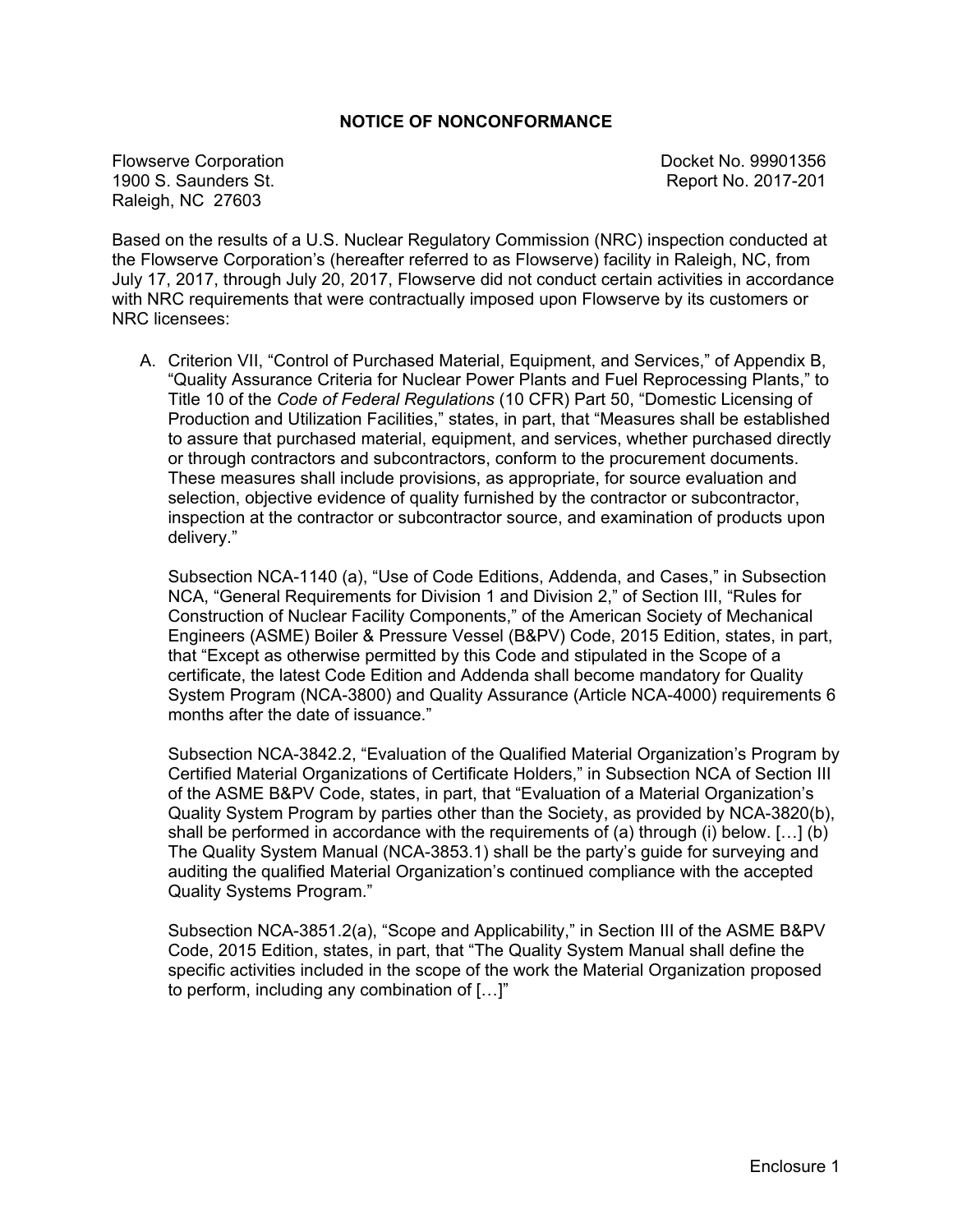Subsection NCA-3853.1, "Quality System Manual," in Section III of the ASME B&PV Code, 2015 Edition, states, in part, that "The Quality Program shall be described and summarized in a Quality System Manual that shall be a major basis for demonstration of compliance with the rules of this Section."

Contrary to the above, as of July 20, 2017, Flowserve failed to establish adequate measures for source evaluation and selection of contractors and subcontractors to assure that purchased material, equipment, and services conformed to procurement documents. Specifically, the NRC inspection team determined that Flowserve failed to adequately qualify material organizations (i.e., castings and forgings) as approved suppliers in accordance with the requirements of NCA-3842.2. The NRC inspection team identified several instances in which the audit checklists did not provide sufficient objective evidence to support the conclusion that the suppliers had met the controls and applicable requirements of Subsection NCA-3850, "Quality System Program Requirements."

This issue has been identified as Nonconformance 99901356/2017-201-01.

B. Criterion VII of Appendix B to 10 CFR Part 50, states, in part, that "Measures shall be established to assure that purchased material, equipment, and services, whether purchased directly or through contractors and subcontractors, conform to the procurement documents. These measures shall include provisions, as appropriate, for source evaluation and selection, objective evidence of quality furnished by the contractor or subcontractor, inspection at the contractor or subcontractor source, and examination of products upon delivery."

Subsection 7.2.5 of Flowserve's Quality Assurance Manual (QAM), Revision 41, dated September 18, 2015, states that "The QA Engineer/Lead Auditor shall select a qualified Lead Auditor to perform the initial survey of the vendor's facility to determine whether the Quality Program in effect complies with the applicable requirements of the Code and other pertinent specifications."

Subsection 7.2.6.1 of Flowserve's QAM states that "Additional audits of nuclear vendors shall be commensurate with the schedule of production or procurement but shall be at least once triennially of all elements of the previously approved Quality System Program during the interval in which the Material/Item/service is being controlled by the Vendor. Audits shall be performed in accordance with Paragraph 7.2.5."

Contrary to the above, as of July 20, 2017, Flowserve failed to establish adequate measures for source evaluation and selection of contractors and subcontractors and failed to establish adequate measures to obtain objective evidence of quality furnished by the contractors or subcontractors. Specifically, the NRC inspection team determined that:

1. Flowserve's evaluation to audit and approve safety-related heat treating and testing service suppliers' (Bodycote, East Caroline Metal Treating, and Exova), quality assurance programs failed to provide sufficient objective evidence to demonstrate that they had met these programs.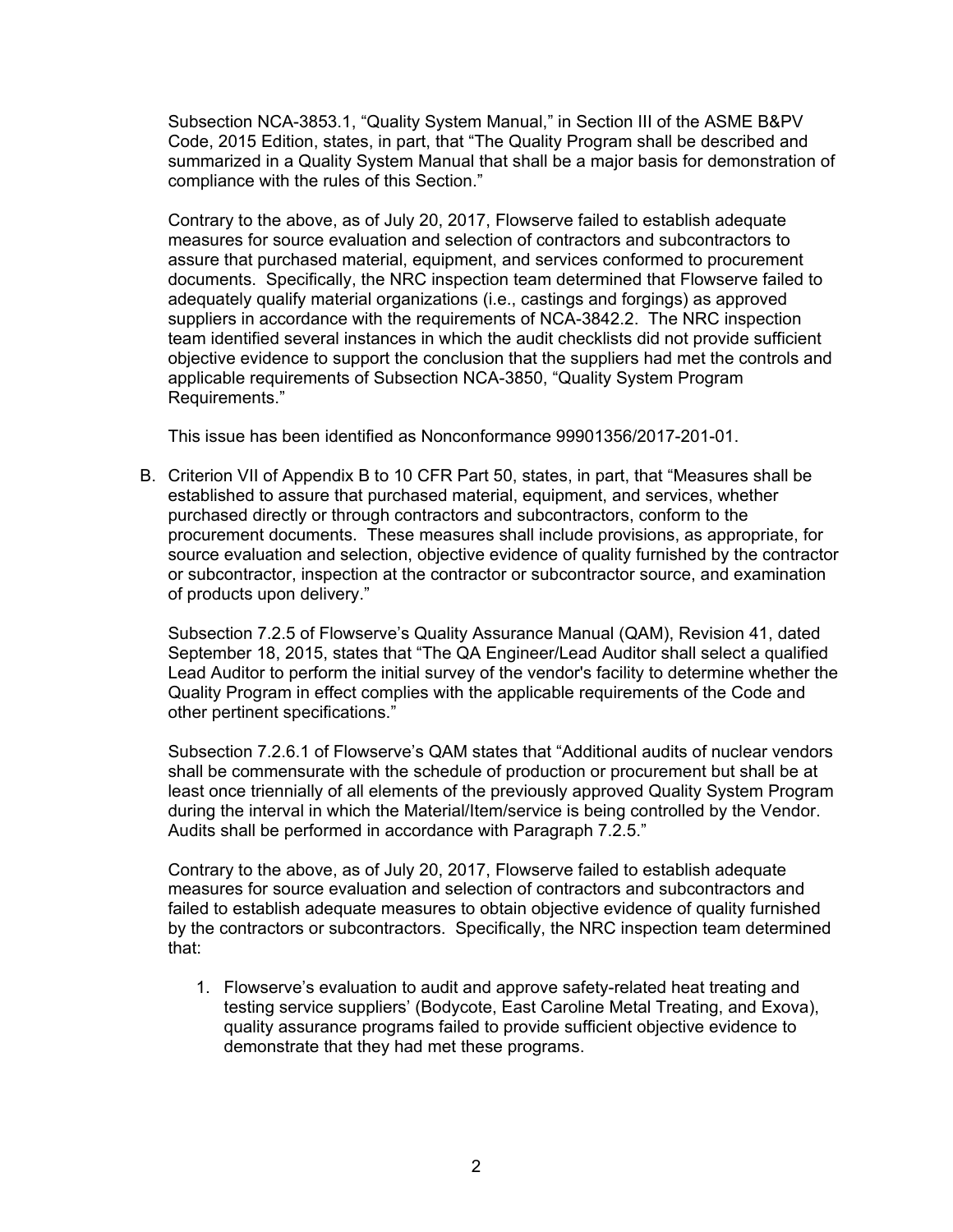2. Flowserve's external audit reports of Aruna Alloy Steels Pvt. Ltd., Pradeep Metals ltd., Trinity Forge, and Wodin Incorporated, failed to provide objective evidence to confirm that the applicable quality criteria were adequately verified.

This issue has been identified as Nonconformance 99901356/2017-201-02.

C. Criterion IX "Control of Special Processes," of Appendix B to 10 CFR Part 50, states, in part, that "Measures shall be established to assure that special processes, including welding, heat treating, and nondestructive testing, are controlled and accomplished by qualified personnel using qualified procedures in accordance with applicable codes, standards, specifications, criteria, and other special requirements."

Section 5.2 of Flowserve's Plant Internal Operating Procedure (PIOP) No. 36-40-14, "Control of Welding Materials," Revision 14, dated June 12, 2017, states that "The Supervisor or his designee shall make the necessary entries in the Welding Material Control Log (Exhibit IV), and obtain the designated WMS [Welding Method Specification, same as the Welding Procedure Specification] and appropriate welding materials as referenced in the WMS. The time of entry shall be made in the Welding Material Control Log by the Welding Supervisor or his designee." In addition, Section 5.6 states that "Covered electrodes shall be returned to the weld rod ovens within three (3) hours. Non consumed coated electrodes shall be placed in designated holding ovens marked #1 and #2, which are controlled per paragraph 8.0. Number 1 is for the first shift and Number 2 is for second and third shift returned electrodes." Furthermore, Section 8.1 states that "Covered electrodes that are returned within the three (3) hour time limit shall be appropriately identified with heat and/or lot number and placed in an electrode holding oven maintained at 275F+/- 25F for a minimum of eight (8) hours. (There are two holding ovens; No. 1 - first shift, and No. 2 - second and third shift.) This material shall then be transferred from the holding oven to electrode storage oven to electrode storage ovens maintained at 275F +/- 25F by the shift supervisor at the start of shift."

Subsection NX-2440, "Storage and Handling of Welding Material," of Section III of the ASME B&PV Code, states that "Suitable storage and handling of electrodes, flux, and other welding material shall be maintained. Precautions shall be taken to minimize absorption of moisture by fluxes and cored, fabricated, and coated electrodes."

Contrary to the above, as of July 20, 2017, Flowserve failed to assure that special processes were controlled and accomplished using qualified procedures in accordance with applicable codes, standards, and specifications. Specifically, Flowserve failed to issue, control, and record weld filler metal as required by PIOP No. 36-40-14. The NRC inspection team noted that (1) the filler metal control area is unlocked and unattended, (2) each welder is issuing their own filler metal, and (3) welders are returning unused coated electrodes to the electrode storage oven in lieu of the holding oven as required by PIOP No. 36-40-14 to assure that the welding electrodes are baked for 8 hours to remove moisture prior to being used again in production. Coated welding electrodes that are not properly baked can contain moisture and could introduce hydrogen into the weld and result in delayed cracking and degradation of the weld.

This issue has been identified as Nonconformance 99901356/2017-201-03.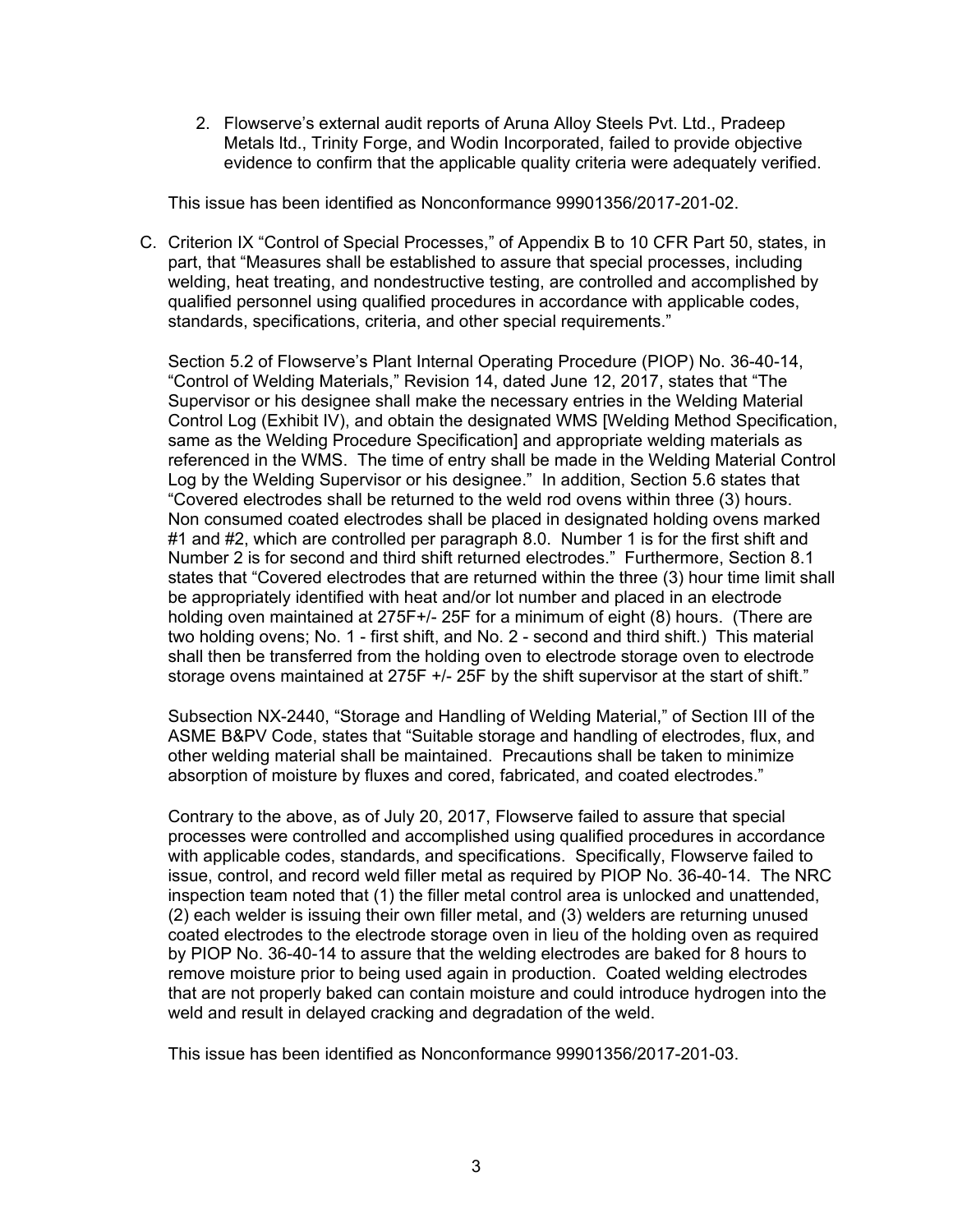D. Criterion V, "Instructions, Procedures, and Drawings," of Appendix B to 10 CFR Part 50, states that "Activities affecting quality shall be prescribed by documented instructions, procedures, or drawings, of a type appropriate to the circumstances and shall be accomplished in accordance with these instructions, procedures, or drawings. Instructions, procedures, or drawings shall include appropriate quantitative or qualitative acceptance criteria for determining that important activities have been satisfactorily accomplished."

Criterion XIII, "Handling, Storage and Shipping," of Appendix B to 10 CFR Part 50, states, in part, that "Measures shall be established to control the handling, storage, shipping, cleaning and preservation of material and equipment in accordance with work and inspection instructions to prevent damage or deterioration."

Section 2.2.3.2, "Grinding, Brushing, Welding, and Brazing," of Westinghouse Electric Company's (WEC) Technical Specification No. APP-GW-Z0-602, "Cleaning and Cleanliness Requirements for Equipment for Use in Nuclear Supply and Associated Systems," Revision 3, dated February 18, 2013, states, in part, that "Tools used in abrasive work operations on corrosion resistance alloys, such as grinding or wire brushing, shall not be used on or contain carbon steel or other materials that could contaminate the corrosion resistance alloy."

Contrary to the above, as of July 20, 2017, Flowserve failed to establish work instructions or procedures to assure that activities affecting quality have been satisfactorily accomplished, and failed to control the cleaning and preservation of material and equipment to prevent damage or deterioration. Specifically, Flowserve did not have a work instruction or a procedure for the welders that specified that only stainless steel wire brushes are to be used on stainless steel components as required by the WEC Technical Specification No. APP-GW-Z0-602. In addition, Flowserve did not maintain cleanliness of safety-related stainless steel components to prevent damage or deterioration. Weld contamination can affect the components' ability to resist degradation and affect the maintenance of the plant chemistry in the safety-related systems.

This issue has been identified as Nonconformance 99901356/2017-201-04.

Please provide a written statement or explanation to the U.S. Nuclear Regulatory Commission, ATTN: Document Control Desk, Washington, DC 20555-0001, with a copy to the Chief, Quality Assurance Vendor Inspection Branch-2 Vendor Branch, Division of Construction Inspection and Operational Programs, Office of New Reactors, within 30 days of the date of the letter transmitting this Notice of Nonconformance. This reply should be clearly marked as a "Reply to a Notice of Nonconformance" and should include for each noncompliance: (1) the reason for the noncompliance or, if contested, the basis for disputing the noncompliance; (2) the corrective steps that have been and the results achieved; (3) the corrective steps that will be to avoid further noncompliance; and (4) the date when the corrective action will be completed. Where good cause is shown, the NRC will consider extending the response time.

Because your response will be made available electronically for public inspection in the NRC's Public Document Room or from the NRC's Agencywide Documents Access and Management System, which is accessible from the NRC Web site at http://www.nrc.gov/readingrm/adams.html, to the extent possible, it should not include any personal privacy, proprietary, or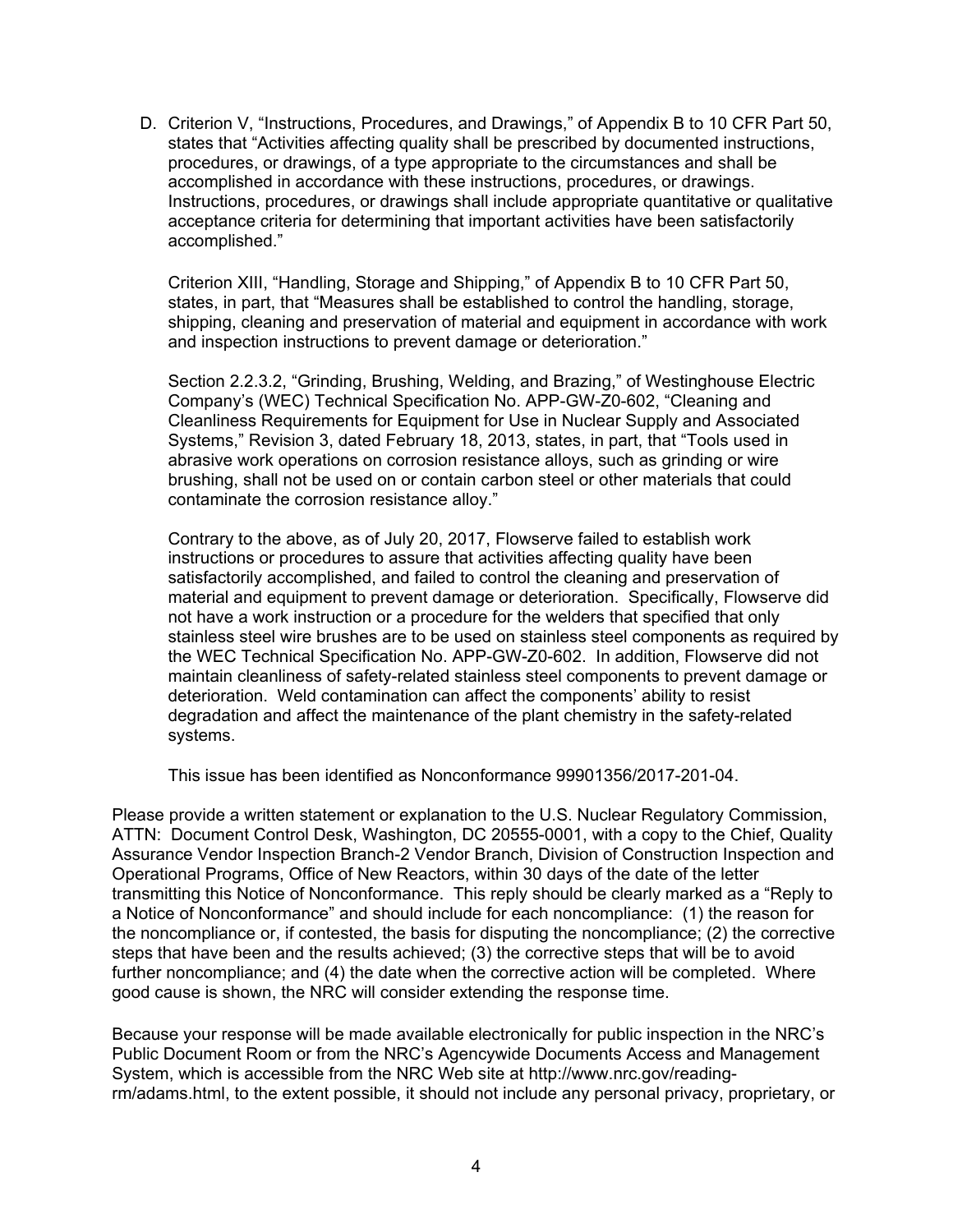Safeguards Information so that the NRC can make it available to the public without redaction. If personal privacy or proprietary information is necessary to provide an acceptable response, then please provide a bracketed copy of your response that identifies the information that should be protected and a redacted copy of your response that deletes such information. If you request that such material be withheld, you must specifically identify the portions of your response that you seek to have withheld and provide in detail the bases for your claim of withholding (e.g., explain why the disclosure of information would create an unwarranted invasion of personal privacy or provide the information required by 10 CFR 2.390(b) to support a request for withholding confidential commercial or financial information). If Safeguards Information is necessary to provide an acceptable response, please provide the level of protection described in 10 CFR 73.21, "Protection of Safeguards Information: Performance Requirements."

Dated this the 22<sup>nd</sup> day of August 2017.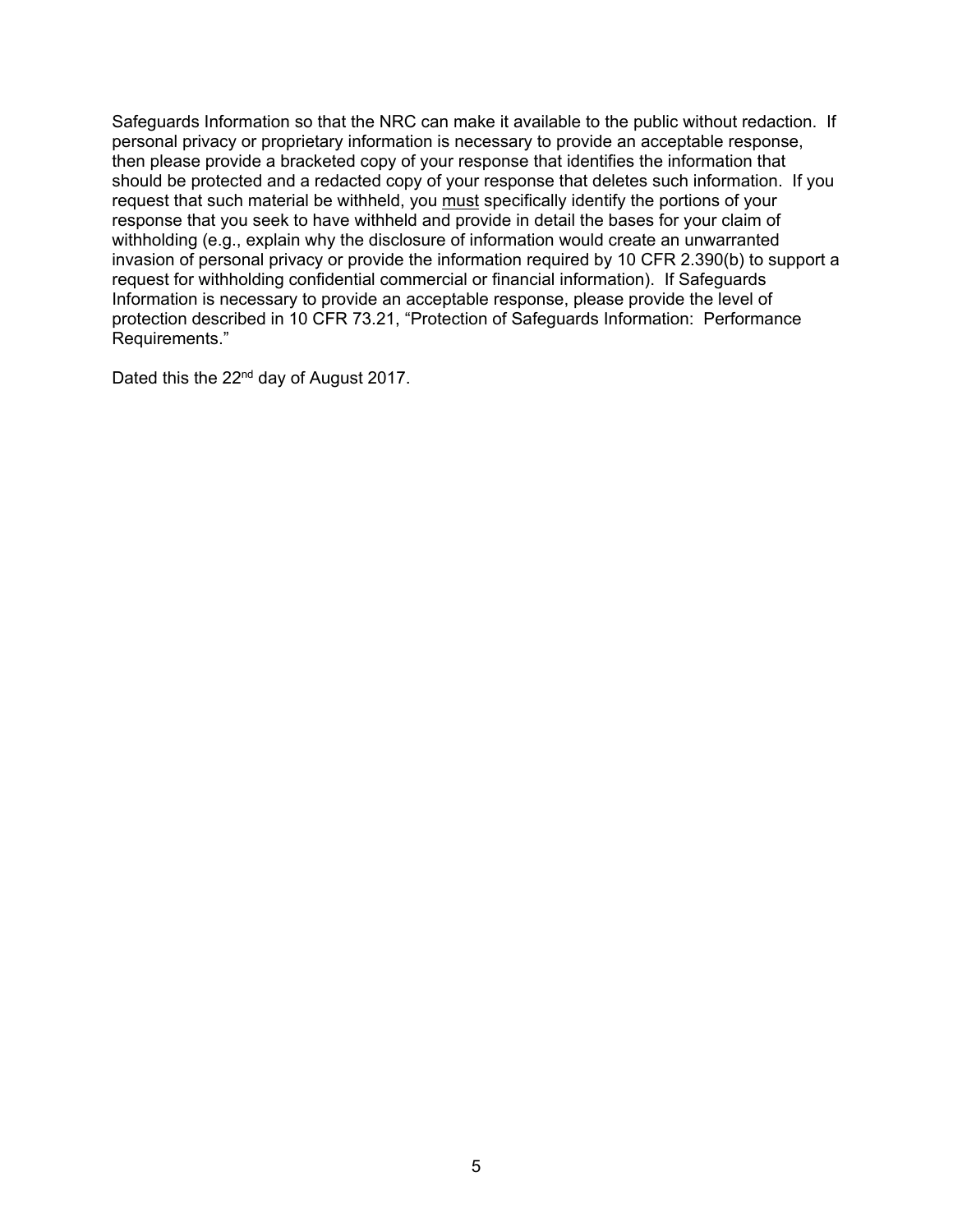# **U.S. NUCLEAR REGULATORY COMMISSION OFFICE OF NEW REACTORS DIVISION OF CONSTRUCTION INSPECTION AND OPERATIONAL PROGRAMS VENDOR INSPECTION REPORT**

| Docket No.:                       | 99901356                                                                                                                                                                                                                                                                                                                                                                                                                                                                                                                                                                                                                                                                                              |                                                                                                                     |                                           |  |  |
|-----------------------------------|-------------------------------------------------------------------------------------------------------------------------------------------------------------------------------------------------------------------------------------------------------------------------------------------------------------------------------------------------------------------------------------------------------------------------------------------------------------------------------------------------------------------------------------------------------------------------------------------------------------------------------------------------------------------------------------------------------|---------------------------------------------------------------------------------------------------------------------|-------------------------------------------|--|--|
| Report No.:                       | 99901356/2017-201                                                                                                                                                                                                                                                                                                                                                                                                                                                                                                                                                                                                                                                                                     |                                                                                                                     |                                           |  |  |
| Vendor:                           | <b>Flowserve Corporation</b><br>1900 S. Saunders St.<br>Raleigh, NC 27603                                                                                                                                                                                                                                                                                                                                                                                                                                                                                                                                                                                                                             |                                                                                                                     |                                           |  |  |
| <b>Vendor Contact:</b>            | Mr. Joseph Carter<br><b>Quality Assurance Manager</b><br>Email: joe.carter@flowserve.com<br>Phone: 1-919-831-3220                                                                                                                                                                                                                                                                                                                                                                                                                                                                                                                                                                                     |                                                                                                                     |                                           |  |  |
| <b>Nuclear Industry Activity:</b> | Flowserve Corporation (hereafter referred to as Flowserve) is an<br>American Society of Mechanical Engineers Boiler & Pressure<br>Vessel Code Certificate Holder with a scope of supply that<br>includes design, fabrication, assembly and testing of valves, and<br>flow control devices for safety-related applications, including<br>commercial-grade dedication activities for parts, repairs, and<br>services for existing installations. Flowserve is under contract with<br>Westinghouse Electric Company to provide valves and valve<br>components to the AP1000 reactor design. Flowserve also<br>provides valves and valve replacement parts to the current fleet of<br>operating reactors. |                                                                                                                     |                                           |  |  |
| <b>Inspection Dates:</b>          | July 17-20, 2017                                                                                                                                                                                                                                                                                                                                                                                                                                                                                                                                                                                                                                                                                      |                                                                                                                     |                                           |  |  |
| Inspectors:                       | Yamir Diaz-Castillo<br>John P. Burke<br>Richard P. McIntyre<br>John Honcharik<br>Nicholas J. Hansing<br>Andrew Dunlop Jr.                                                                                                                                                                                                                                                                                                                                                                                                                                                                                                                                                                             | NRO/DCIP/QVIB-2<br>NRO/DCIP/QVIB-2<br>NRO/DCIP/QVIB-2<br>NRO/DEI/MCB<br>NRO/DEI/MEB<br>RIII/DRS/EB2<br>RIII/DRS/EB2 | <b>Team Leader</b><br><b>Branch Chief</b> |  |  |
|                                   | Lionel Rodríguez                                                                                                                                                                                                                                                                                                                                                                                                                                                                                                                                                                                                                                                                                      |                                                                                                                     | Observer                                  |  |  |
| Approved by:                      | John P. Burke, Chief<br>Quality Assurance Vendor Inspection Branch-2<br>Division of Construction Inspection<br>and Operational Programs<br><b>Office of New Reactors</b>                                                                                                                                                                                                                                                                                                                                                                                                                                                                                                                              |                                                                                                                     |                                           |  |  |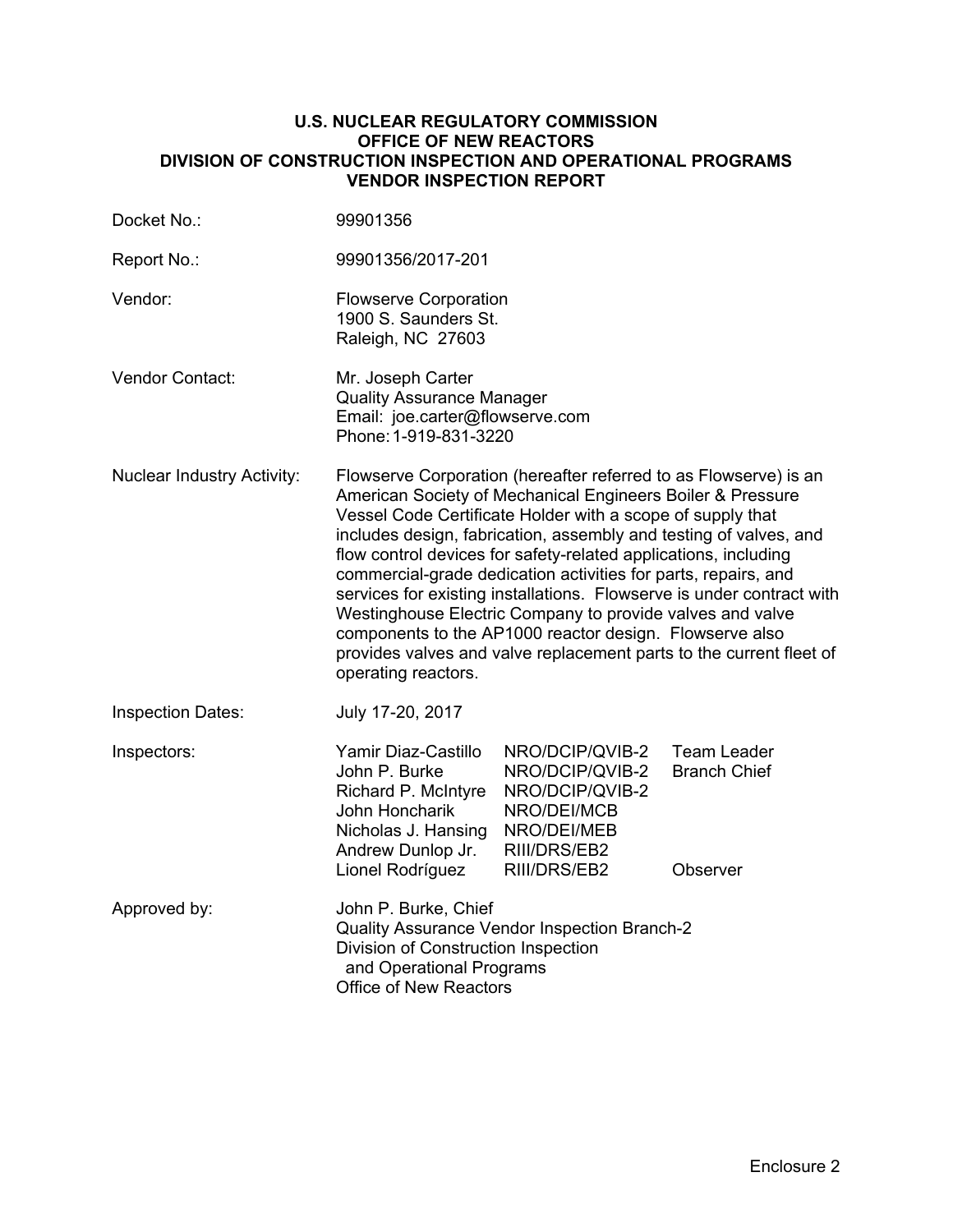# **EXECUTIVE SUMMARY**

Flowserve Corporation 99901356/2017-201

The U.S. Nuclear Regulatory Commission (NRC) staff conducted a vendor inspection at the Flowserve Corporation's (hereafter referred to as Flowserve) facility in Raleigh, N.C, to verify that it had implemented an adequate quality assurance (QA) program that complies with the requirements of Appendix B, "Quality Assurance Criteria for Nuclear Power Plants and Fuel Reprocessing Plants," to Title 10 of the *Code of Federal Regulations* (10 CFR) Part 50, "Domestic Licensing of Production and Utilization Facilities." In addition, the NRC inspection also verified that Flowserve implemented a program under 10 CFR Part 21, "Reporting of Defects and Noncompliance," that met the NRC's regulatory requirements. The NRC inspection team conducted the inspection on July 17-20, 2017. This was the third NRC inspection at the Flowserve facility.

This technically-focused inspection specifically evaluated Flowserve's implementation of quality activities associated with the design, fabrication, and testing of safety-related valves and valve replacement parts for the Westinghouse Electric Company (WEC) AP1000 reactor design and for the current fleet of operating reactors. Specific activities observed by the NRC inspection team included:

- hydrostatic and pneumatic testing on a 6-inch motor operated valve (MOV) for Virgil C. Summer Nuclear Station (hereafter referred to as V.C. Summer) Unit 2
- hydrostatic testing on an 8-inch automatic depressurization system (ADS) MOV for Vogtle Electric Generating Plant (hereafter referred to as Vogtle) Unit 3
- functional testing on an 8-inch ADS MOV for Vogtle Unit 3
- receipt inspection of a body casting for a gate valve for Arkansas Nuclear One
- final inspection of two  $\frac{1}{2}$ -inch globe valves for Browns Ferry Nuclear Plant
- ultrasonic testing inspection of a hinge pin replacement part for LaSalle County Station
- liquid penetrant testing (LP) inspection of a seat ring for a 38-inch valve for Vogtle Unit 3
- LP inspection of a bonnet for a 6-inch valve for Vogtle Unit 3
- radiographic testing of a welder as part of their American Society of Mechanical Engineers (ASME) Boiler and Pressure Vessel (B&PV) Code qualification
- welding on a stainless steel disk piston for an 8-inch valve for V.C. Summer Unit 2
- calibration of a digital micrometer, a digital caliper, and a micrometer at the calibration laboratory
- dimensional inspections and material verification of five actuator housings at the calibration laboratory as part of the commercial-grade dedication process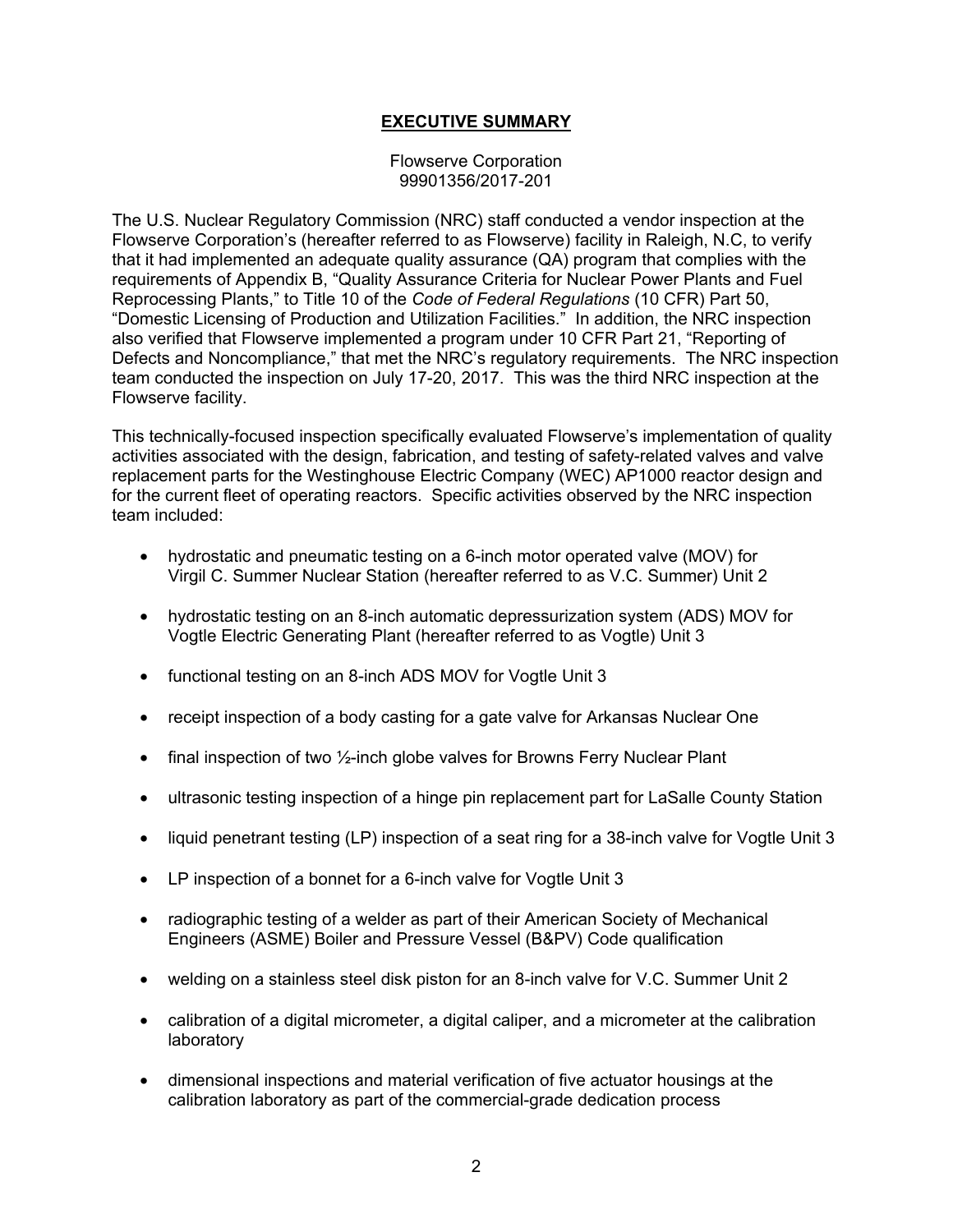• attended the Management Review Board meeting, which consisted a morning walk through the shop to review reject tickets and an afternoon meeting to review actions associated with corrective action reports

In addition to observing these activities, the NRC inspection team verified that measuring and test equipment (M&TE) was properly identified, marked, calibrated, and used within its calibrated range.

These regulations served as the bases for the NRC inspection:

- Appendix B to 10 CFR Part 50
- 10 CFR Part 21

During the course of this inspection, the NRC inspection team implemented Inspection Procedure (IP) 43002, "Routine Inspections of Nuclear Vendors," dated January 27, 2017, IP 43003, "Reactive Inspection of Nuclear Vendors," dated December 14, 2015, IP 43004, "Inspection of Commercial-Grade Dedication Programs," dated January 27, 2017, and IP 36100, "Inspection of 10 CFR Part 21 and Programs for Reporting Defects and Noncompliance," dated February 13, 2012.

With the exception of the nonconformances described below, the NRC inspection team concluded that Flowserve's QA policies and procedures comply with the applicable requirements of Appendix B to 10 CFR Part 50 and 10 CFR Part 21, and that Flowserve's personnel are implementing these policies and procedures effectively. The results of this inspection are summarized below.

# Supplier Oversight

The NRC inspection team issued Nonconformances 99901356/2017-201-01 and 99901356/2017-201-02 associated with Flowserve's failure to implement the regulatory requirements of Criterion VII, "Control of Purchased Material, Equipment, and Services," of Appendix B to 10 CFR Part 50. Nonconformance 99901356/2017-201-01 cites Flowserve for failing to establish adequate measures for source evaluation and selection of contractors and subcontractors to assure that purchased material, equipment, and services conformed to procurement documents. Specifically, Flowserve failed to adequately qualify material organizations (i.e., castings and forgings) as approved suppliers in accordance with the requirements of NCA-3842.2, "Evaluation of the Qualified Material Organization's Program by Certified Material Organizations of Certificate Holders," in Subsection NCA, "General Requirements for Division 1 and Division 2," of Section III, "Rules for Construction of Nuclear Facility Components," of the ASME B&PV Code.

Nonconformance 99901356/2017-201-02 cites Flowserve for failing establish adequate measures for source evaluation and selection of contractors and subcontractors and for failing to establish adequate measures to obtain objective evidence of quality furnished by the contractors or subcontractors. Specifically, Flowserve's evaluation to audit and approve safetyrelated heat treating and testing service suppliers' (Bodycote, East Caroline Metal Treating, and Exova), quality assurance programs failed to provide sufficient objective evidence to demonstrate that they had met these programs. In addition, Flowserve's external audit reports of Aruna Alloy Steels Pvt. Ltd., Pradeep Metals ltd., Trinity Forge, and Wodin Incorporated, failed to provide objective evidence to confirm that the applicable quality criteria were adequately verified.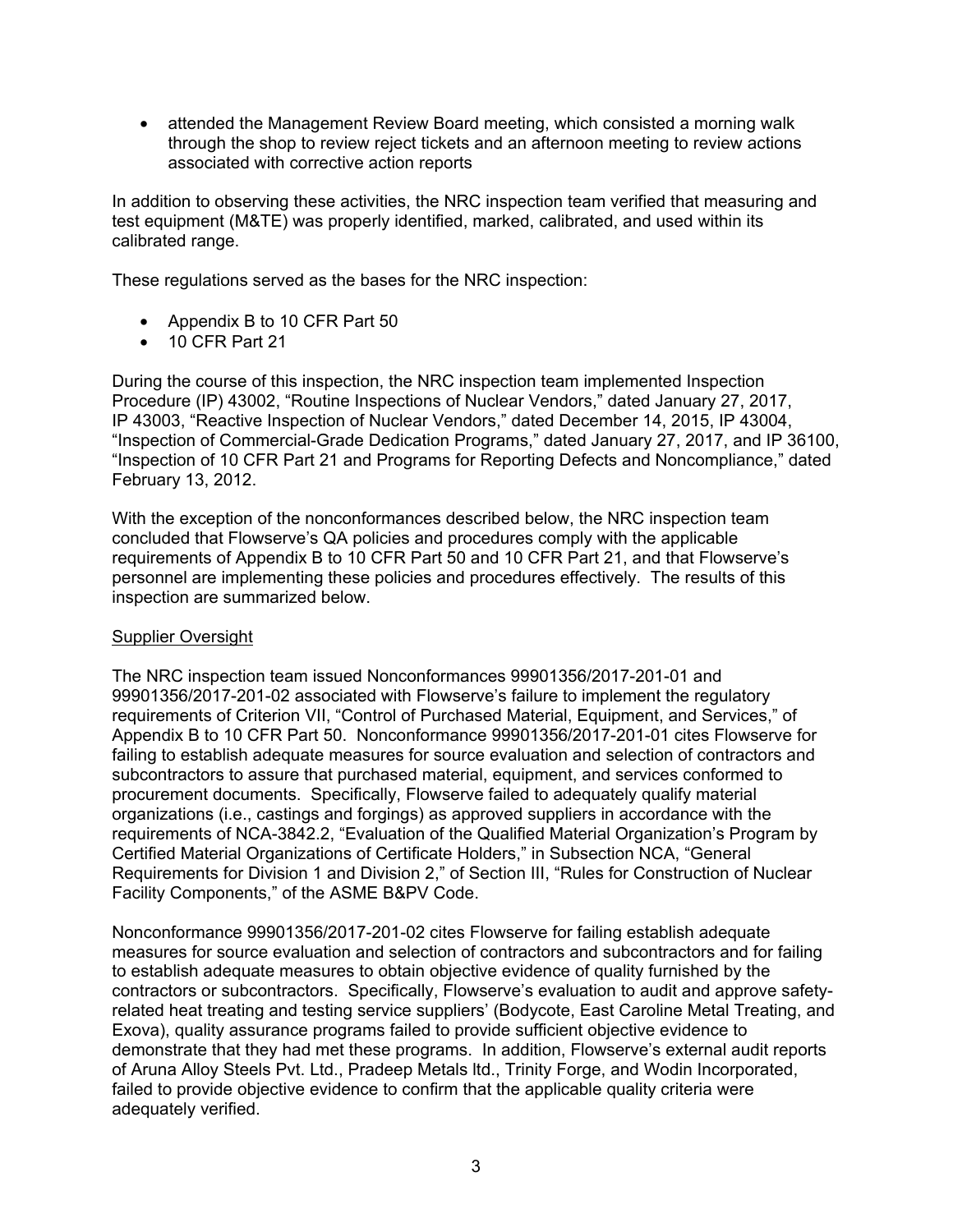# Manufacturing Control

The NRC inspection team issued Nonconformance 99901356/2017-201-03 associated with Flowserve's failure to implement the regulatory requirements of Criterion IX, "Control of Special Processes" of Appendix B to 10 CFR Part 50. Nonconformance 99901356/2017-201-03 cites Flowserve for failing to assure that special processes were controlled and accomplished using qualified procedures in accordance with applicable codes, standards, and specifications. Specifically, Flowserve failed to issue, control, and record weld filler metal as required by PIOP No. 36-40-14. The NRC inspection team noted that (1) the filler metal control area is unlocked and unattended, (2) each welder is issuing their own filler metal, and (3) welders are returning unused coated electrodes to the electrode storage oven in lieu of the holding oven as required by PIOP No. 36-40-14 to assure that the welding electrodes are baked for 8 hours to remove moisture prior to being used again in production. Coated welding electrodes that are not properly baked can contain moisture and could introduce hydrogen into the weld and result in delayed cracking and degradation of the weld.

In addition, the NRC inspection team issued Nonconformance 99901356/2017-201-04 associated with Flowserve's failure to implement the regulatory requirements of Criterion V, "Instructions, Procedures, and Drawings," and Criterion XIII, "Handling, Storage and Shipping," of Appendix B to 10 CFR Part 50. Nonconformance 99901356/2017-201-04 cites Flowserve for failing to establish work instructions or procedures to assure that activities affecting quality have been satisfactorily accomplished, and failed to control the cleaning and preservation of material and equipment to prevent damage or deterioration. Specifically, Flowserve did not have a work instruction or a procedure for the welders that specified that only stainless steel wire brushes are to be used on stainless steel components as required by the WEC Technical Specification No. APP-GW-Z0-602, "Cleaning and Cleanliness Requirements for Equipment for Use in Nuclear Supply and Associated Systems," Revision 3, dated February 18, 2013. In addition, Flowserve did not maintain cleanliness of safety-related stainless steel components to prevent damage or deterioration. Weld contamination can affect the components' ability to resist degradation and affect the maintenance of the plant chemistry in the safety-related systems.

#### Other Inspection Areas

The NRC inspection team determined that Flowserve is implementing its programs for training and qualification, 10 CFR Part 21, design control, commercial-grade dedication, utilization of unqualified source material, test control, control of M&TE, nonconforming material, parts, or components, and corrective action in accordance with the applicable regulatory requirements of Appendix B to 10 CFR Part 50 and 10 CFR Part 21. Based on the limited sample of documents reviewed and activities observed, the NRC inspection team also determined that Flowserve is implementing its policies and procedures associated with these programs. No findings of significance were identified.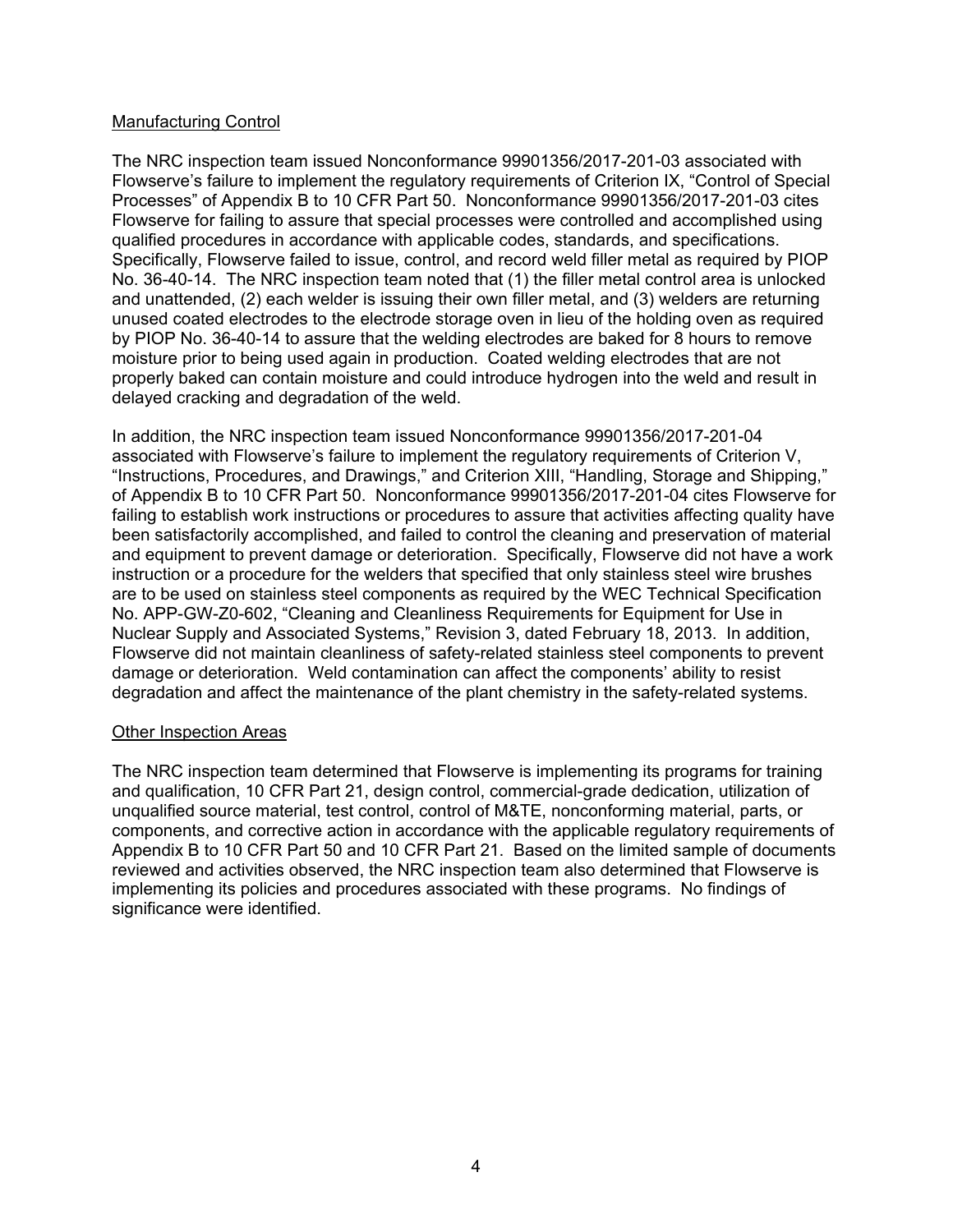# **REPORT DETAILS**

# 1. Supplier Oversight

# a. Inspection Scope

The NRC inspection team reviewed Flowserve Corporation's (hereafter referred to as Flowserve) policies and implementing procedures that govern the implementation of its oversight of contracted activities to verify compliance with the requirements of Criterion IV, "Procurement Document Control," and Criterion VII, "Control of Purchased Material, Equipment, and Services," of Appendix B, "Quality Assurance Criteria for Nuclear Power Plants and Fuel Reprocessing Plants," to 10 CFR Part 50, "Domestic Licensing of Production and Utilization Facilities." The NRC inspection team reviewed a sample of purchase orders (POs), external audits, and receipt inspection records to evaluate compliance with the applicable regulatory and technical requirements. The NRC inspection team also reviewed the disposition of audit findings for adequacy and timeliness.

The NRC inspection team verified that the external audits were performed by qualified lead auditors and auditors. In addition, the NRC inspection team also reviewed a sample of training and qualification records of Flowserve's lead auditors and auditors and confirmed that auditing personnel had completed all the required training and had maintained qualification and certification in accordance with Flowserve's policies and procedures.

The NRC inspection team also discussed the procurement document control and supplier oversight programs with Flowserve's management and technical staff. The attachment to this inspection report lists the documents reviewed by the NRC inspection team.

#### b. Observations and Findings

As an American Society of Mechanical Engineers (ASME) Boiler and Pressure Vessel (B&PV) Code N-Type Certificate Holder, Flowserve can qualify suppliers as Material Organizations (MOs) in accordance with Subsection NCA-3842.2, "Evaluation of the Qualified Material Organization's Program by Certified Material Organizations of Certificate Holders," in Subsection NCA, "General Requirements for Division 1 and Division 2," of Section III, "Rules for Construction of Nuclear Facility Components," of the ASME B&PV Code. These suppliers' quality assurance (QA) programs must meet the requirements of NCA-3800, "Metallic Organization's Quality System Program." In Information Notice No. 86-21, "Recognition of American Society of Mechanical Engineers Accreditation Program for N Stamp Holders," the NRC stated that having a quality assurance (QA) program based on NCA-3800 is evidence that the supplier has a documented QA program that meets the requirements of Appendix B to 10 CFR Part 50. However, since the NRC's recognition only applied to the programmatic aspects of the ASME accreditation program, users are still responsible for ensuring that the supplier is effectively implementing the approved QA program. For the procurement of safety-related components and services, these suppliers must also have a program that meets the requirements of 10 CFR Part 21, "Reporting of Defects and Noncompliance."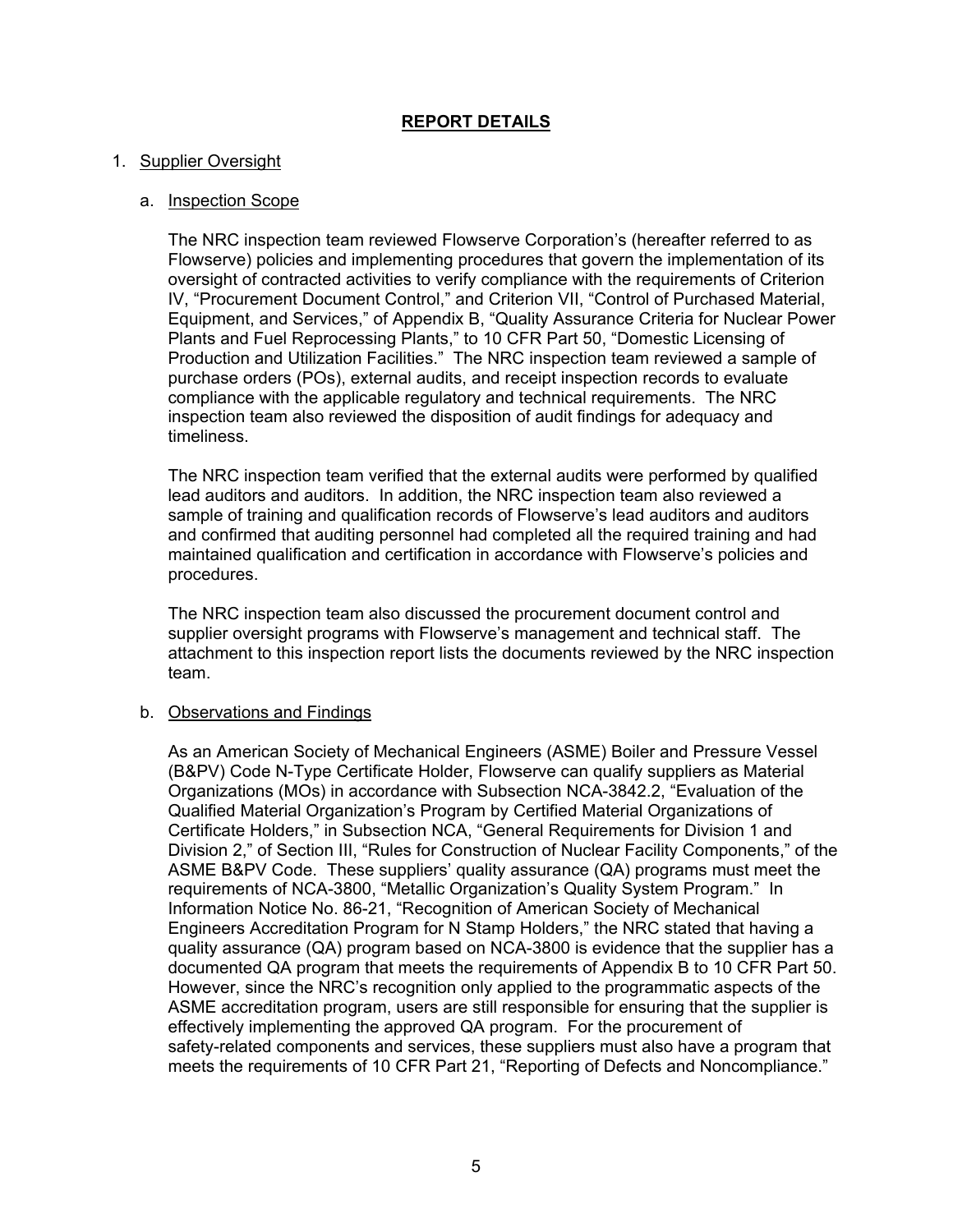During the review of a sample of external audit reports, the NRC inspection team noted that most of Flowserve's suppliers of safety-related forgings and castings have QA programs that are based on the International Organization for Standardization (ISO) 9001:2008, "Quality Management System - Requirements." In order to qualify these suppliers as MOs, Flowserve must ensure that the suppliers' QA programs meet the requirements of Section NCA-3850, "Quality System Program Requirements," of Section III of the ASME B&PV Code, as required by Subsection NCA 3842.2 (a). Specifically, Subsection NCA-3442.2 (a) states: "The Quality System Program shall be surveyed, accepted, and audited by the party performing the evaluation on the basis of its compliance with the applicable material requirements of this Section and the requirements of NCA-3850." In addition, the quality manuals of these suppliers must meet the requirements of NCA-3853.1, "Quality System Manual," of Section III of the ASME B&PV Code, which states, in part, that "The Quality Program shall be described and summarized in a Quality System Manual that shall be a major basis for demonstration of compliance with the rules of this Section."

The NRC inspection team identified several instances in which the audit checklists did not provide sufficient objective evidence to support the conclusion that the suppliers' QA programs had the processes and controls in place to meet the applicable requirements of Subsection NCA-3850. For example, the NRC inspection team noted that the audit checklist requirements were identified as being met, however, there was no additional information provided within the checklist to support the auditor's conclusion that the applicable NCA-3850 requirement was met. In addition, the NRC inspection team reviewed the quality manuals of several of these suppliers to independently verify whether they met the requirements of NCA-3853.1, however, the quality manuals did not contain additional attachments or appendices that would address the gap between a QA program based on ISO 9001:2008 and a QA program based on Subsection NCA-3800.

The NRC inspection team identified this issue as an example of Nonconformance 99901356/2017-201-01 for Flowserve's failure to establish adequate measures for source evaluation and selection of contractors and subcontractors and failed to establish adequate measures to obtain objective evidence of quality furnished by the contractors or subcontractors. Flowserve initiated corrective action report (CAR) No. 1684 to address this issue. Flowserve should document the results of the extent of condition review for this Nonconformance and determine the effects on any previously delivered safety-related components.

In addition, during the review of a sample of external audit reports of suppliers of safety-related testing services, the NRC inspection team noted that the external audits did not contain adequate documented objective evidence to demonstrate that the suppliers had the processes and controls in place to meet the applicable requirements of Appendix B to 10 CFR Part 50. The NRC inspection team noted that these suppliers have QA programs that are based on the ISO/International Electrotechnical Commission (IEC) 17025:2005, "General Requirements for the Competence of Testing and Calibration Laboratories." Upon further discussions with Flowserve's staff, the NRC inspection team learned that it was Flowserve's intent to qualify these laboratories as suppliers of safety-related services even though these laboratories are commercial suppliers with QA programs that do not meet the applicable requirements of Appendix B to 10 CFR Part 50.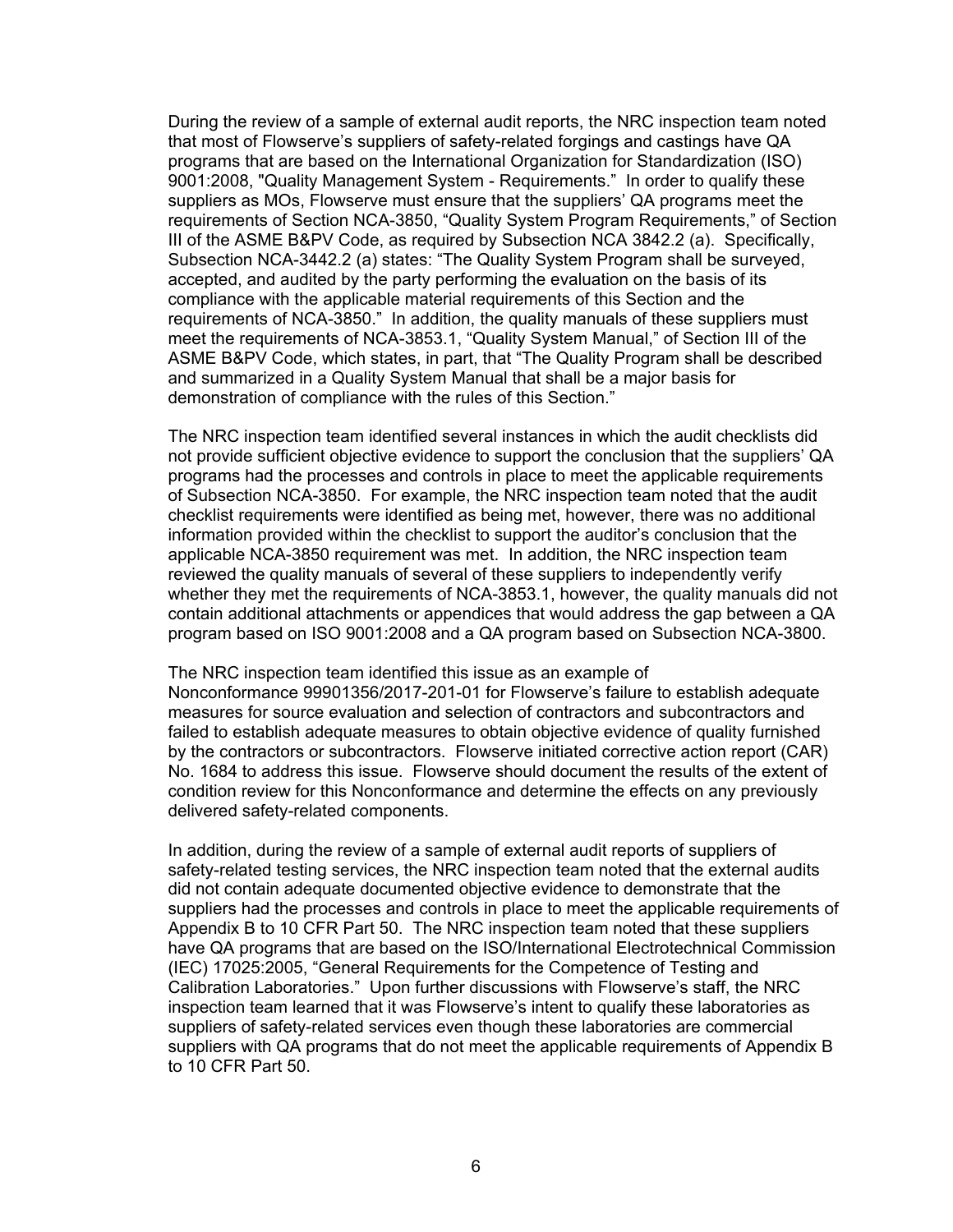For commercial suppliers with QA programs that are based on ISO 17025:2005 as accredited by the International Laboratory Accreditation Cooperation (ILAC), the NRC has stated<sup>1</sup> that the accreditation provided by ILAC of the laboratories' ISO 17025:2005 programs may be used in lieu of performing a commercial-grade survey as part of the commercial-grade dedication process provided some specific conditions are met. The NRC inspection team identified this issue an example of Nonconformance 99901356/2017-201-02 for Flowserve's failure to establish adequate measures for source evaluation and selection of contractors and subcontractors and failed to establish adequate measures to obtain objective evidence of quality furnished by the contractors or subcontractors. Flowserve initiated CAR No. 1684 to address this issue. Flowserve should document the results of the extent of condition review for this Nonconformance and determine the effects on any previously delivered safety-related components.

Furthermore, for a sample of additional external audits reviewed, the NRC inspection team noted that the audit checklists did not adequately document the objective evidence necessary to confirm that the applicable quality criteria of the external audits were adequately verified. The audit checklists have two columns: the left column is titled "Method of Verification," which lists the requirements that needs to be verified, and the right column is titled "Assessment/Summary," which is where the lead auditor or auditor writes his or her assessment of how the requirement was met. The NRC inspection team noted that the objective evidence provided on how the requirements was met under the "Assessment/Summary" column was a verbatim statement from the description of the requirements that need to be verified with the substitution of the word "Verify" or "Assess" with the word "Confirmed." The NRC inspection team identified this issue as another example of Nonconformance 99901356/2017-201-02 for Flowserve's failure to establish adequate measures for source evaluation and selection of contractors and subcontractors and failed to establish adequate measures to obtain objective evidence of quality furnished by the contractors or subcontractors. Flowserve initiated CAR No. 1684 to address this issue. Flowserve should document the results of the extent of condition review for this Nonconformance and determine the effects on any previously delivered safety-related components.

#### c. Conclusion

The NRC inspection team issued Nonconformances 99901356/2017-201-01 and 99901356/2017-201-02 associated with Flowserve's failure to implement the regulatory requirements of Criterion VII of Appendix B to 10 CFR Part 50. Nonconformance 99901356/2017-201-01 cites Flowserve for failing to establish adequate measures for source evaluation and selection of contractors and subcontractors to assure that purchased material, equipment, and services conformed to procurement documents. Specifically, Flowserve failed to adequately qualify material organizations (i.e., castings and forgings) as approved suppliers in accordance with the requirements of NCA-3842.2 in Subsection NCA of Section III of the ASME B&PV Code.

Nonconformance 99901356/2017-201-02 cites Flowserve for failing establish adequate measures for source evaluation and selection of contractors and subcontractors and for failing to establish adequate measures to obtain objective evidence of quality furnished by the contractors or subcontractors. Specifically, Flowserve's evaluation to audit and

<sup>&</sup>lt;sup>1</sup> Regulatory Issue Summary 16-01, "Nuclear Energy Institute Guidance for the Use of Accreditation in Lieu of Commercial Grade Surveys for Procurement of Laboratory Calibration and Test Services."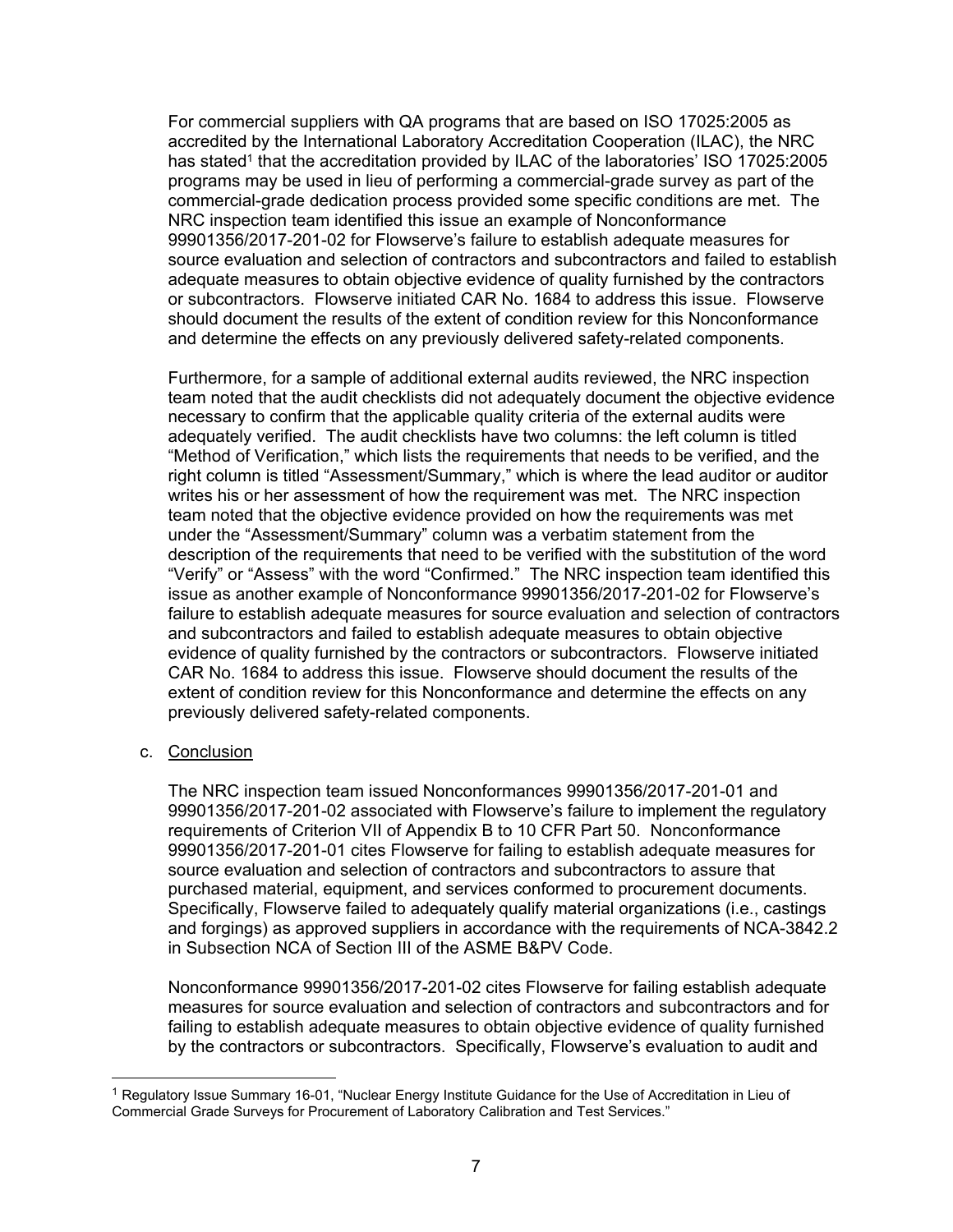approve safety-related heat treating and testing service suppliers' (Bodycote, East Caroline Metal Treating, and Exova), quality assurance programs failed to provide sufficient objective evidence to demonstrate that they had met these programs. In addition, Flowserve's external audit reports of Aruna Alloy Steels Pvt. Ltd., Pradeep Metals ltd., Trinity Forge, and Wodin Incorporated, failed to provide objective evidence to confirm that the applicable quality criteria were adequately verified.

#### 2. Manufacturing Control

# a. Inspection Scope

The NRC inspection team reviewed Flowserve's policies and implementing procedures that govern the control of special processes to verify compliance with the regulatory requirements of Criterion IX, "Control of Special Processes," of Appendix B to 10 CFR Part 50 and with the requirements of Subsection NCA, Subsection NB, "Class 1 Components," Subsection NC, "Class 2 Components," and Subsection ND, "Class 3 Components," of Section III, Section V, "Nondestructive Examination," and Section IX, "Welding and Brazing Qualification," of the ASME B&PV Code, 1998 Edition, 2000 Addenda, and American Society for Nondestructive Testing (ASNT) SNT-TC-1A, "Personnel Qualification and Certification in Nondestructive Testing."

The NRC inspection team reviewed shop travelers/routing cards, Quality Assurance Procedures (QAPs), Standard Operating Instructions (SOI), weld procedure specifications (WPS)/weld metal specifications (WMS), supporting procedure qualification records (PQRs), and the calibration certificates of the welding equipment. The NRC inspection team also reviewed the processes for controlling weld filler metal and cleanliness of valve components to applicable procedures and technical specifications.

The NRC inspection team also reviewed the associated welder qualification records and confirmed that the welders had completed the required training and had maintained their qualifications in accordance with the applicable Flowserve procedures. The NRC inspection team also verified that the Flowserve procedure for welder qualification meets the applicable requirements of Sections III and IX of the ASME B&PV Code.

In addition, the NRC inspection team reviewed a sample of procedures and test reports associated with ultrasonic testing (UT), liquid penetrant testing (PT), radiographic testing (RT); Level II and Level III inspector qualifications, and the calibration certificates of the measuring and test equipment (M&TE). The NRC inspection team confirmed that the non-destructive examination (NDE) personnel were qualified in accordance with the requirements of ASNT SNT-TC-1A.

Furthermore, the NRC inspection team witnessed PT inspections of a seat ring for a 38-inch valve and of a bonnet for a 6-inch valve for Vogtle Electric Generating Plant (hereafter referred to as Vogtle) Unit 3. The NRC inspection team also witnessed UT inspection of a hinge pin replacement part for LaSalle County Station and an RT inspection as part of the ASME B&PV Code welder qualification. The NRC inspection team confirmed that all these inspections were performed in accordance with Flowserve's procedures. The NRC inspection team verified that the examinations were performed by qualified personnel and qualified procedures in accordance with the requirements of Sections III and V of ASME B&PV Code, and ASNT SNT-TC-1A.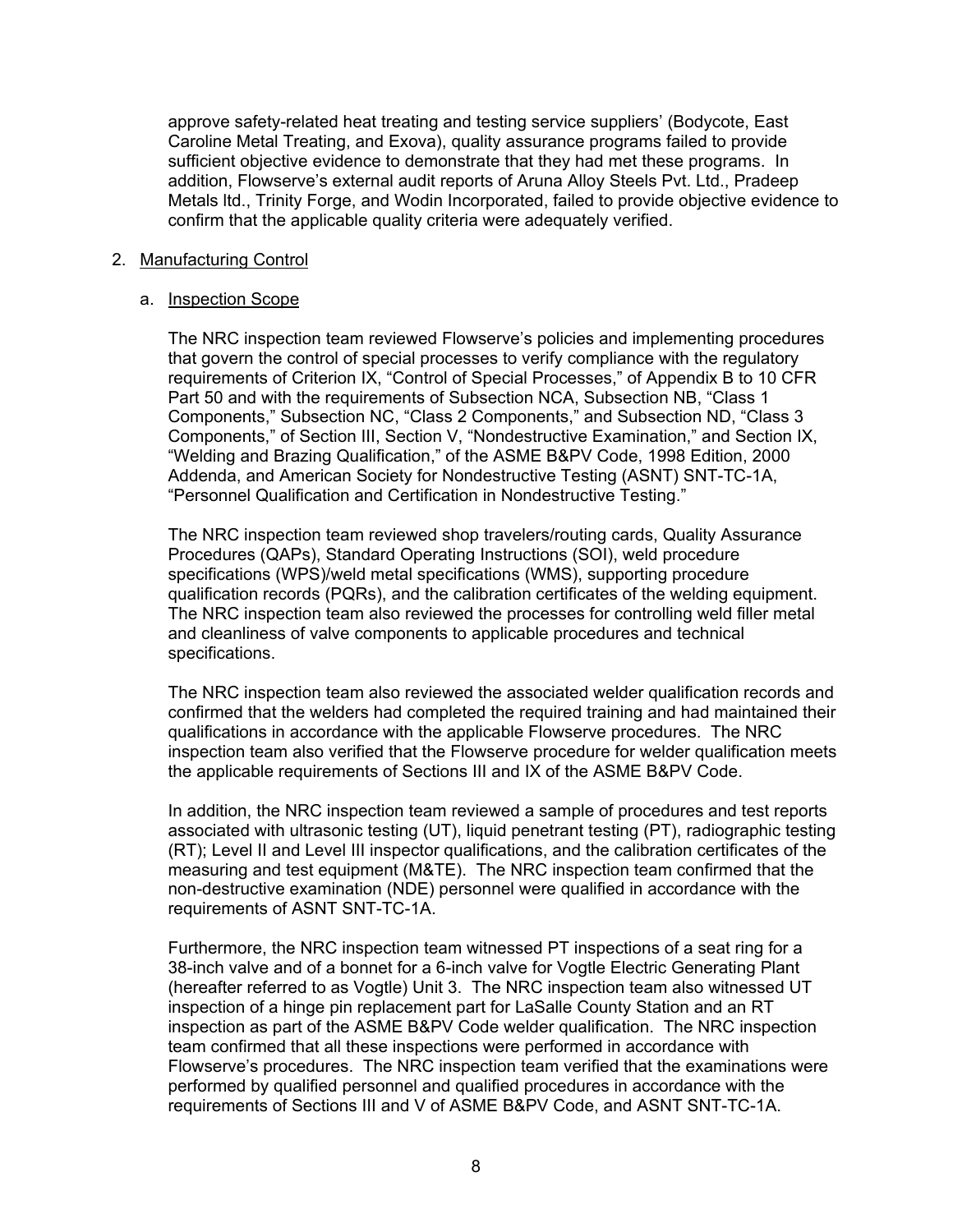The NRC inspection team also discussed the manufacturing control program with Flowserve's management and technical staff. The attachment to this inspection report lists the documents reviewed by the NRC inspection team.

#### b. Observation and Findings

At the time of the inspection, Flowserve was fabricating AP1000 valves for V.C. Summer, Units 2 and 3, and for Vogtle Units 3 and 4. The NRC inspection team witnessed manual shielded metal arc welding on an 8-inch stainless steel disk for V.C. Summer Unit 2. The NRC inspection team verified that the WPS was qualified in accordance with the applicable requirements of Sections III and IX of the ASME B&PV Code and the applicable PQRs. The PQRs were verified to meet the requirements of Section IX of the ASME B&PV Code.

The NRC inspection team verified that the applicable welding data; such as the weld material and heat/lot number, WPS, inspection procedures used, and that the final inspection results were recorded in accordance with the applicable Flowserve procedures and instructions. The welding data was recorded on the associated weld record for each weld joint along with the applicable NDE results.

While walking through the weld material storage area to verify how weld material was controlled, the NRC inspection team noted that the welding supervisor was not issuing and recording the filler metal used as required by Flowserve's Plant Internal Operating Procedure (PIOP) No. 36-40-14, "Control of Welding Materials," Revision 14, dated June 12, 2017. Specifically, Section 5.2 of PIOP No. 36-40-14 states that "The Supervisor or his designee shall make the necessary entries in the Welding Material Control Log (Exhibit IV), and obtain the designated WMS [Welding Method Specification, same as the Welding Procedure Specification] and appropriate welding materials as referenced in the WMS. The time of entry shall be made in the Welding Material Control Log by the Welding Supervisor of his designee." The NRC inspection team also noted that the filler metal control area is unlocked and unattended and each welder is issuing their own filler metal contrary to the requirements of PIOP No. 36-40-14. Filler metal control is required to assure that each heat of material is documented in the associated traveler/route card and that the correct filler material is used.

The NRC inspection team noted that Flowserve had previously identified another instance of lack of filler metal control the week before the inspection. This issue was documented in CAR No. 1679, dated July 14, 2017, which stated that "Contrary to the requirements of Quality Assurance Manual, Revision 41, SO#91376 had (2) valves where the welding operations/filler metal used could not be accurately confirmed and/or identified, based off of documentation reviewed. Welding completed between April 15, 2017, and April 18, 2017, showed evidence of missing/incorrect information within the weld logs, incorrect filler metal information, and welding of areas not intended for repair."

In addition, the NRC inspection team observed a welder returning unused coated electrodes to the electrode storage oven in lieu of holding oven as required by PIOP No. 36-40-14 to assure that the welding electrodes are baked for 8 hours to remove moisture prior to being used again in production. Specifically, Section 5.6 of PIOP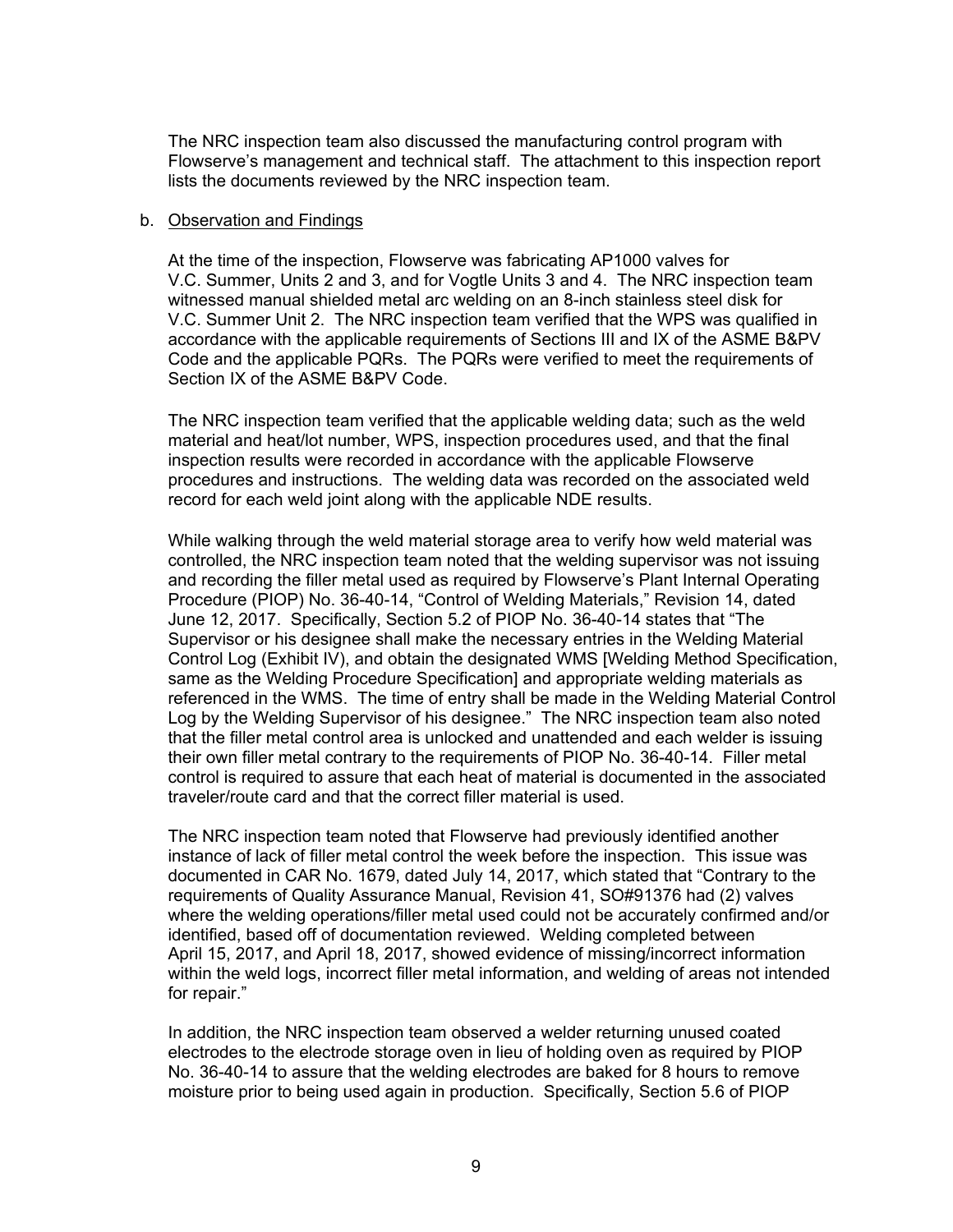No. 36-40-14 states that "Covered electrodes shall be returned to the weld rod ovens within three (3) hours. Non consumed coated electrodes shall be placed in designated holding ovens marked #1 and #2, which are controlled per paragraph 8.0. Number 1 is for the first shift and Number 2 is for second and third shift returned electrodes." Section 8.1 of PIOP No. 36-40-14 states that "covered electrodes that are returned within the three (3) hour time limit shall be appropriately identified with heat and/or lot number and placed in an electrode holding oven maintained at 275°F+/- 25°F for a minimum of eight (8) hours. (There are two holding ovens; No. 1 – first shift, and No. 2 – second and third shift.) This material shall then be transferred from the holding oven to electrode storage oven to electrode storage ovens maintained at 275°F+/- 25°F by the shift supervisor at the start of shift." Furthermore, Subsection NX-2440, "Storage and Handling of Welding Material," of Section III of the ASME B&PV Code, states that "Suitable storage and handling of electrodes, flux, and other welding material shall be maintained. Precautions shall be taken to minimize absorption of moisture by fluxes and cored, fabricated, and coated electrodes." Coated welding electrodes that are not properly baked can contain moisture and could introduce hydrogen into the weld and result in delayed cracking and degradation of the weld.

The NRC inspection team identified this issue as an example of Nonconformance 99901356/2017-201-03 for Flowserve's failure to assure that special processes were controlled and accomplished using qualified procedures in accordance with applicable codes, standards, and specifications. Flowserve initiated CAR No. 1680 to address this issue. Flowserve should document the results of the extent of condition review for this Nonconformance and determine the effects on any previously delivered safety-related components.

While the NRC inspection team was observing manual shielded metal arc welding on an 8-inch stainless steel disk on shop traveler/routing card No. 6601739117022 for V.C. Summer Unit 2, the NRC inspection team noted that the welder was using a wire brush with no identification on the stainless steel weld and on the disk. Section 2.2.3.2, "Grinding, Brushing, Welding, and Brazing," of Westinghouse Electric Company's Technical Specification No. APP-GW-Z0-602, "Cleaning and Cleanliness Requirements for Equipment for Use in Nuclear Supply and Associated Systems," Revision 3, dated February 18, 2013, states, in part, that "Tools used in abrasive work operations on corrosion resistance alloys, such as grinding or wire brushing, shall not be used on or contain carbon steel or other materials that could contaminate the corrosion resistance alloy."

The NRC inspection team proceeded to ask the welder and the welding supervisor what kind of material was the wire brush made out of, and initially, the welder and the welding supervisor stated that the wire brush was stainless steel. However, upon further questioning by the NRC inspection team and after performing material verification using Positive Material Identification (PMI), it was confirmed that the wire brush was in fact carbon steel and not stainless steel. At that time, an indeterminate number of these wire brushes or similar brushes could be in a welder's possession and in the tool room area. By using the carbon steel wire brush on the stainless steel weld, the welder contaminated the stainless steel weld. Contamination can affect the components' ability to resist degradation and affect the maintenance of the plant chemistry in the safety-related systems.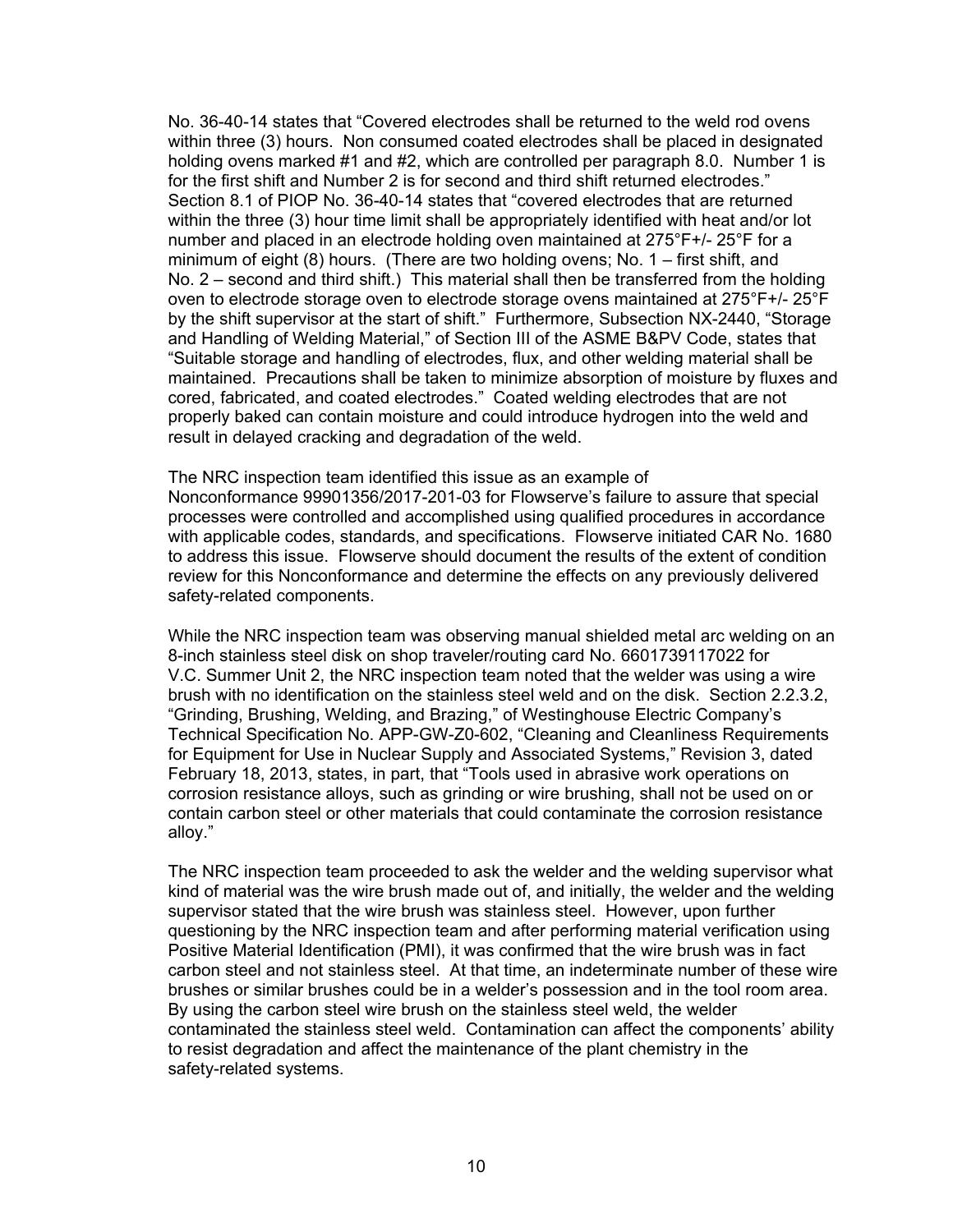The NRC also identified that Flowserve did not have a work instruction or a procedure for the welders that specified that only stainless steel wire brushes are to be used on stainless steel components as required by the WEC's technical specification No. APP-GW-Z0-602. The shop traveler/routing card No. 006601739117022 for the welding of the 8-inch stainless steel disk for V.C. Summer Unit 2 and Flowserve's WMS/WPS No. P8-123N, Revision 2, did not specify that only stainless steel wire brushes are to be used on stainless steel. Also, Flowserve's QAP No. 09-91175, "Nuclear Valve Order –Westinghouse," Revision 43, dated November 11, 2016, which is used to develop route cards for WEC valves, did not specify that only stainless steel wire brushes are to be used on stainless steel.

The NRC inspection team identified this issue as an example of Nonconformance 99901356/2017-201-04 for Flowserve's failure to establish work instructions or procedures to assure that activities affecting quality have been satisfactorily accomplished, and failed to control the cleaning and preservation of material and equipment to prevent damage or deterioration. Flowserve initiated CAR No. 1686 to address this issue. Flowserve should document the results of the extent of condition review for this Nonconformance and determine the effects on any previously delivered safety-related components.

#### c. Conclusion

The NRC inspection team issued Nonconformance 99901356/2017-201-03 associated with Flowserve's failure to implement the regulatory requirements of Criterion IX of Appendix B to 10 CFR Part 50. Nonconformance 99901356/2017-201-03 cites Flowserve for failing to assure that special processes were controlled and accomplished using qualified procedures in accordance with applicable codes, standards, and specifications. Specifically, Flowserve failed to issue, control, and record weld filler metal as required by PIOP No. 36-40-14. The NRC inspection team noted that (1) the filler metal control area is unlocked and unattended, (2) each welder is issuing their own filler metal, and (3) welders are returning unused coated electrodes to the electrode storage oven in lieu of the holding oven as required by PIOP No. 36-40-14 to assure that the welding electrodes are baked for 8 hours to remove moisture prior to being used again in production. Coated welding electrodes that are not properly baked can contain moisture and could introduce hydrogen into the weld and result in delayed cracking and degradation of the weld.

In addition, the NRC inspection team issued Nonconformance 99901356/2017-201-04 associated with Flowserve's failure to implement the regulatory requirements of Criterion V and Criterion XIII of Appendix B to 10 CFR Part 50. Nonconformance 99901356/2017-201-04 cites Flowserve for failing to establish work instructions or procedures to assure that activities affecting quality have been satisfactorily accomplished, and failed to control the cleaning and preservation of material and equipment to prevent damage or deterioration. Specifically, Flowserve did not have a work instruction or a procedure for the welders that specified that only stainless steel wire brushes are to be used on stainless steel components as required by the WEC Technical Specification No. APP-GW-Z0-602. In addition, Flowserve did not maintain cleanliness of safety-related stainless steel components to prevent damage or deterioration. Weld contamination can affect the components' ability to resist degradation and affect the maintenance of the plant chemistry in the safety-related systems.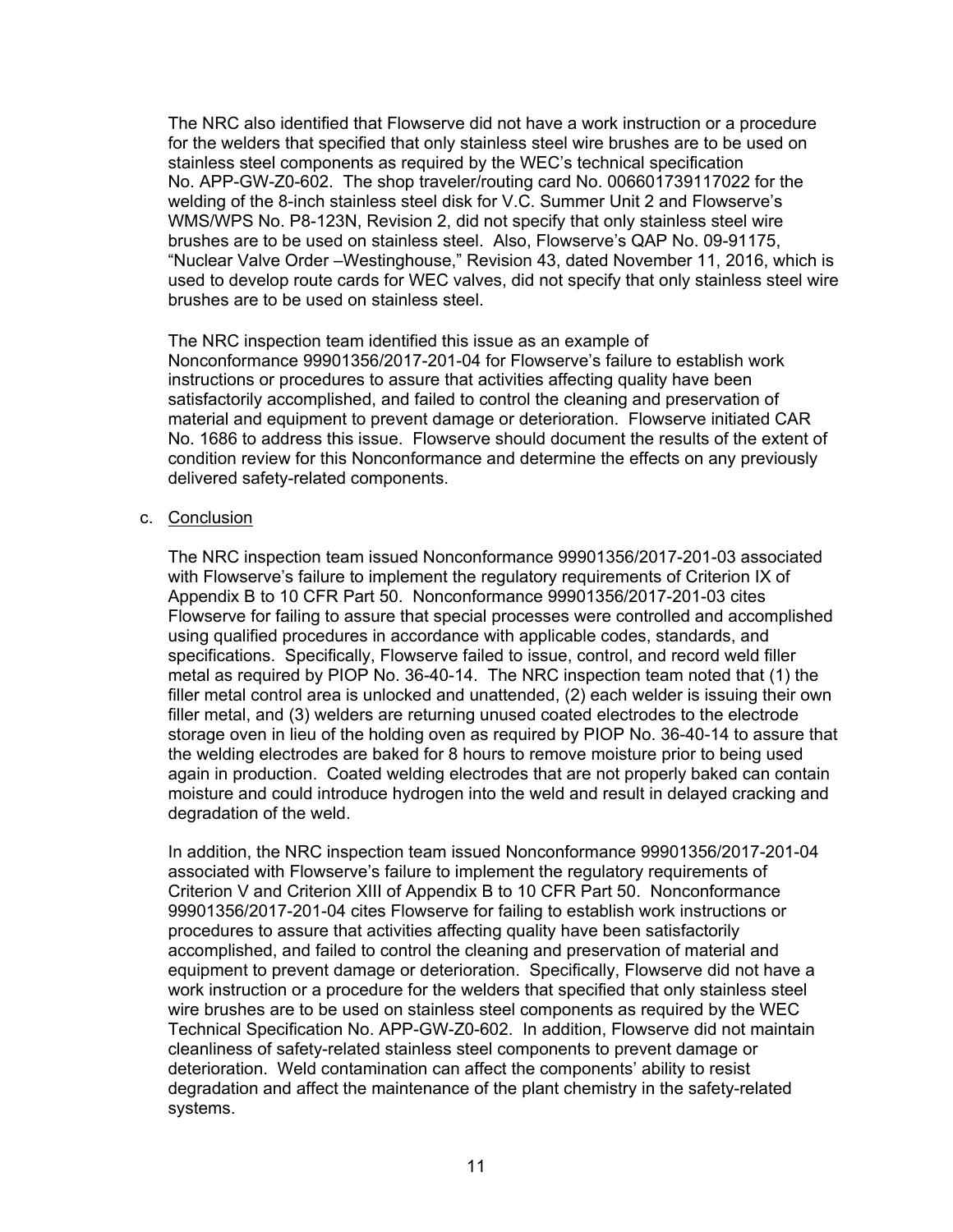## 3. Design Control

## a. Inspection Scope

The NRC inspection team reviewed Flowserve's policies and implementing procedures that govern the design control program to verify their compliance with the regulatory requirements of Criterion III, "Design Control," of Appendix B to Title 10 CFR Part 50, Subsection NCA, Subsection NB, Subsection NC, and Subsection ND of Section III of the ASME B&PV Code 1998 Edition, 2000 Addenda.

The NRC inspection team reviewed a sample of documents associated with the valve orders for V.C. Summer Units 3 and 4, and Vogtle Units 2 and 3 that including engineering drawings, method specifications, design specifications, route cards, engineering change notices (ECNs), and design reports and verified that these documents contained the required technical information in accordance with Flowserve's procedures and the applicable ASME B&PV Code requirements.

The NRC inspection team reviewed a design package for an 8-inch globe balanced stop valve with a Limitorque actuator for Vogtle Unit 3. Specifically, the NRC inspection team reviewed the certified design specification, design and seismic analysis report, design review meeting summary, ECNs, and the ASME B&PV Code Qualification of Active Mechanical Equipment Used in Nuclear Facilities-1 functional qualification report. The NRC inspection team confirmed that these documents included the correct technical and regulatory requirements per the customer specifications, Flowserve's procedures, and the applicable ASME B&PV Code requirements.

The NRC inspection team reviewed ECN No. 20399 to modify the stem thread length for an 8-inch globe balanced stop valve for Vogtle Unit 3. The NRC inspection team verified that the design change request received a level of review commensurate with that applied to the original design by a qualified design engineer, which included an analysis of the acceptability of the change request in relation to the associated applicable requirements of the ASME B&PV Code and Appendix B to 10 CFR Part 50. The NRC inspection team verified that the Flowserve design change process effectively translated the customer's request into the affected Flowserve documentation. Specifically, the Flowserve design engineer identified the applicable procedures, analyses, reports, drawings, and components affected by the design change request and verified that the revised design documentation continued to meet the necessary requirements.

The NRC inspection team also reviewed the corrective actions, including the engineering evaluations performed, associated with the recent failures of Anchor/Darling double disc gate valves that have occurred in the nuclear industry. More detailed information on this issue is provided in the "Observation and Findings" section below.

The NRC inspection team also discussed the design control program with Flowserve's management and technical staff. The attachment to this inspection report lists the documents reviewed by the NRC inspection team.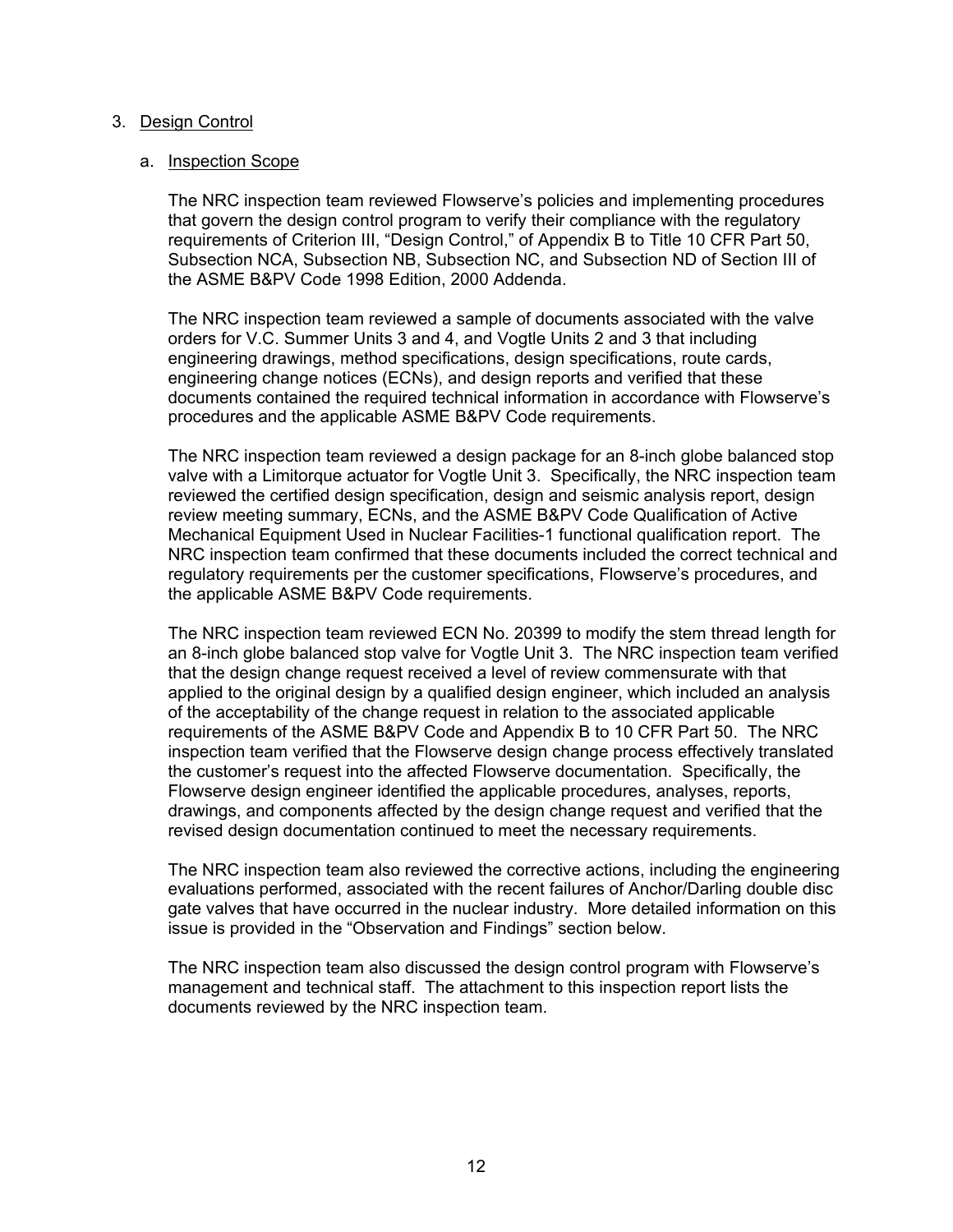#### b. Observations and Findings

In February 2013, Flowserve submitted a 10 CFR Part 21 report associated with the failure of an Anchor/Darling double disc gate valve at the Browns Ferry Nuclear Plant (here after referred to as Browns Ferry). The failure was due to the shearing of the wedge pin, which serves a joint locking function at the threaded interface between the valve stem and upper wedge. The pin is designed to ensure the stem/wedge connection does not loosen, but is not designed to withstand the load applied by the motor actuator. In this case, once the pin sheared due to the high load applied by the valve actuator, the stem was able to rotate into the wedge during closing strokes an additional 90 degrees. The valve continued to function and was only disassembled after failing a local leak rate test. Upon disassembly, it was noted that the disc retainer clips that are normally attached with the wedge pin, had fallen into the valve. Further disassembly of the stem/wedge identified the sheared pin. The 10 CFR Part 21 report identified the issue to be the lack of pre-torque on the stem/wedge connection, which allowed an excessive load from the valve actuator to be applied to the wedge pin causing the pin to shear as it was not designed to withstand the full actuator output torque. A specific stem preload torque value based on valve size and class was not implemented by Flowserve until 1996. Actions recommended by Flowserve were to evaluate the susceptible valves for potential wedge pin failures and re-torque the stem/wedge connection.

In February 2017, LaSalle County Station (hereafter referred to as LaSalle) had an additional failure of an Anchor/Darling double disc gate valve. In this case, the wedge pin had sheared and the stem had pulled out of the wedge rendering the valve inoperable. Damage to the wedge threads from the sheared pin along with the high thrust exerted on the threaded connection over many years led to the ultimate failure of the wedge threads that sheared from the wedge itself. Based on this failure, the NRC initiated a Special Inspection Team (Inspection Report Nos. 05000373/2017007; 05000374/2017007) to review the licensee's response to the failure. The failure analysis performed by LaSalle concluded the failure was a design issue in that the pressed-on stem collar, even if it was properly torqued to the wedge assembly as recommended by the 10 CFR Part 21 report from 2013, would not be able to support the loads produced by the valve's motor-operator. This design issue was not addressed during the original 10 CFR Part 21 report as this type of failure was never assessed. In the early 1990's, Anchor/Darling had provided LaSalle with a weak link analysis for this valve in support of the licensee's motor-operated valve program. The analysis did not assess the wedge pin or the pressed-on collar, but assessed the whole stem/wedge assembly. This weak link analysis was not correct based on the licensee's failure analysis. As a result of this failure, Flowserve issued an additional 10 CFR Part 21 notification in July 2017 that addressed the failure at LaSalle in which the stem separated from the wedge after pin failure. The new 10 CFR Part 21 report discussed the failure analysis performed for the LaSalle valve and provided additional recommendations to address the issue that included: 1) torqueing stem into the wedge to maximum joint capacity; 2) replacement stems should have integral collars; 3) replacement pins are manufactured from high strength material; and 4) actuator stem thrust is less than the maximum allowed to maintain the stem preload.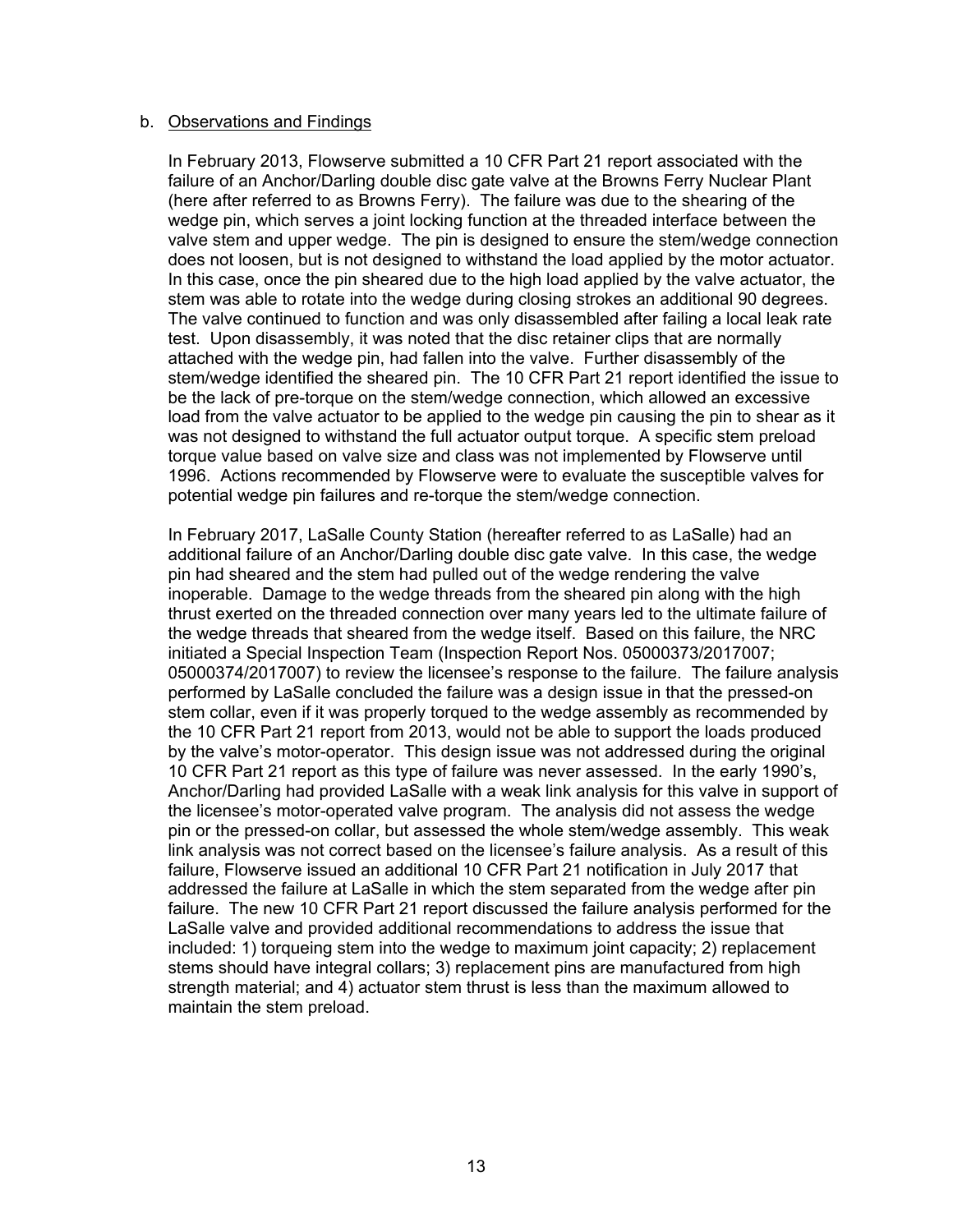As part of the follow-up on this issue, the NRC inspection team reviewed the 2013 and 2017 10 CFR Part 21 reports and held discussions about the Anchor/Darling failures with Flowserve's engineering staff. The Flowserve staff recognized the stem-collar role in maintaining the pre-load as stated in TA-158, which is an internal document (shop floor instruction) that was generated in 1993. The document addressed the lack of properly pre-torqueing the joints prior to wedge pin installation, which could result in distortion of the wedge pin when full operating torques were applied. Pre-torque performed before 1996 was not controlled and no specific torque values were used by the individuals assembling the stem/wedge connection. Tightening of the connection was left to the individuals assembling the connection. The TA-158 document was an attempt to ensure that the pre-torque was applied during assembly so that the pin would not see applied actuator loads during valve operation. However, the initial design incorrectly assumed that the collar was more than capable of withstanding applied actuator loads. Due to the incorrect assumption, the collar's capability was never analyzed. Based on discussions with Flowserve's engineering staff, since previous failures could be attributed to other causes, the capability of the collar was never questioned. In the engineering review of the Browns Ferry event in 2013, Flowserve did discuss the capability of the collar. However, because collar movement was not identified, this was dismissed. It was not until the LaSalle failure in 2017, when there was significant collar movement, along with the failure analysis, it was realized the collar was not capable of withstanding applied actuator loads.

Flowserve indicated that when production of the Anchor/Darling valve line moved from Williamsport, Pennsylvania to Raleigh, North Carolina, in the early 2000's, Flowserve introduced a change from the pressed-on stem collar to an integral stem collar to match stems produced for other valve lines. In addition, the original wedge pin material in many cases was not designed to independently withstand the actuator stem torque. The use of pins made of high strength material, along with the integral stem collar was part of the repairs for both the 2013 and 2017 10 CFR Part 21 reports. Furthermore, Flowserve continues to support the BWROG as requested to revise the industry guidance to address this issue.

During the inspection, the NRC inspection team noticed that although a 10 CFR Part 21 evaluation had been adequately documented for the LaSalle issue, a formal corrective action tracking Flowserve's internal corrective actions for the deficient weak link analysis provided to LaSalle in 1990 had not been generated. As previously stated, LaSalle requested a weak link analysis for the failed valve in support of the motor-operated valve program in the early 1990s. This analysis did not assess the stem collar or the wedge pin, but only addressed the whole stem/wedge assembly. Based on the LaSalle failure analysis, the weak link analysis performed by Anchor/Darling was deficient to address all of the valve's components to support the analysis. Flowserve indicated that weak link analyses are performed on a case by case basis and their engineers understood the actions necessary to address the issue although it was not formally documented in any procedure or process. The NRC inspection team was concerned future weak link analyses could be performed incorrectly, such as was the case with the previous deficient LaSalle analysis, if the lessons learned from the failed LaSalle valve were not incorporated into future analyses. Upon further discussions with Flowserve's engineering staff, Flowserve initiated CAR No. 1687 to formally track Flowserve's corrective actions to address the issue.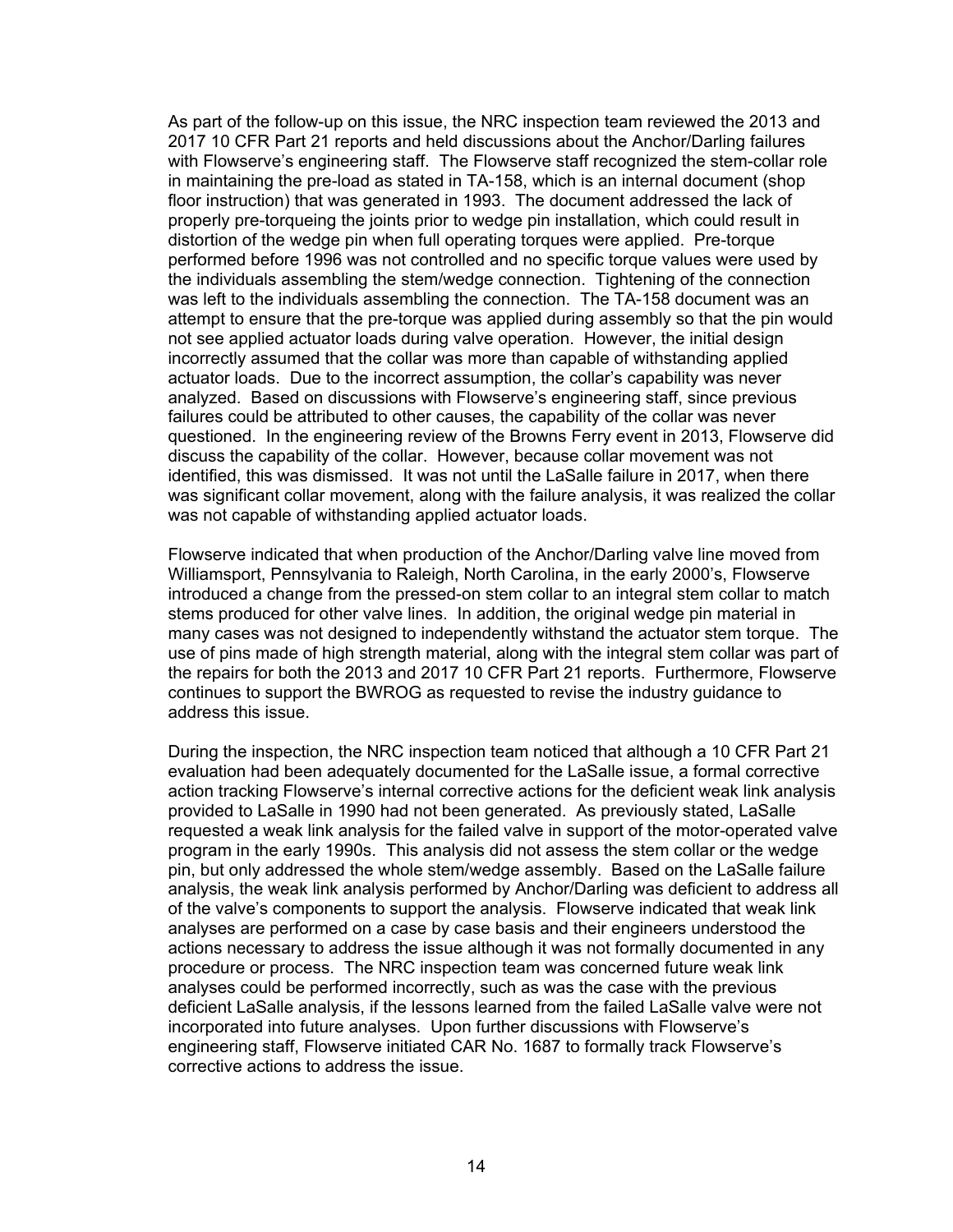The NRC inspection team also reviewed a PO from Exelon Corporation for a new stem/wedge assembly for an Anchor/Darling double disc gate valve. The new stem/wedge assembly with an integral stem collar, Inconel pin, and a pre-torqued stem/wedge connection was ordered by the licensee to replace a susceptible stem/wedge assembly to resolve the issue associated with the two 10 CFR Part 21s for this valve design. The NRC inspection team verified that the part number and material change received a level of review by a qualified design engineer, which included an analysis of the acceptability of the change in relation to the associated requirements of the ASME B&PV Code and Appendix B to 10 CFR Part 50. The NRC inspection team verified that the Flowserve's design process effectively translated the customer's request into the affected Flowserve documentation. Specifically, the Flowserve design engineer identified the applicable procedures, analyses, reports, drawings, and components for the purchase order and verified that the design documentation met the necessary requirements.

No findings of significance were identified.

c. Conclusion

The NRC inspection team concluded that Flowserve is implementing its design control program in accordance with the regulatory requirements of Criterion III of Appendix B to 10 CFR Part 50. Based on the limited sample of documents reviewed, the NRC inspection team also determined that Flowserve is implementing its policies and procedures associated with the design control program. No findings of significance were identified.

# 4. Commercial-Grade Dedication and Utilization of Unqualified Source Material

# a. Inspection Scope

The NRC inspection team reviewed Flowserve's policies and implementing procedures that govern the commercial-grade dedication and utilization of unqualified source material programs to verify their compliance with the regulatory requirements of Criterion III of Appendix B to Title 10 CFR Part 50 and Subsection NCA-3855.5, "Utilization of Unqualified Source Material," of Section III of the ASME B&PV Code, and 1998 Edition, 2000 Addenda.

The NRC inspection team observed commercial-grade dedication activities and reviewed completed commercial-grade dedication packages to verify that Flowserve properly developed and implemented a process for dedicating commercial-grade items. Specifically, the NRC inspection team witnessed dimensional inspections and material verifications for as part of the commercial-grade dedication process of 5 actuator housings.

The commercial-grade dedication process starts with a technical evaluation performed to verify that the correct part number and description are specified in the Bill of Material. As part of this process, an investigation or evaluation is performed against previous like-product manufactured items to identify any potential changes. If personnel identify changes, they must perform an evaluation to ensure that the changes do not affect the form, fit, or function of the part, and that adequate documentation is prepared to support this conclusion. For each part dedicated by Flowserve, an engineer prepares a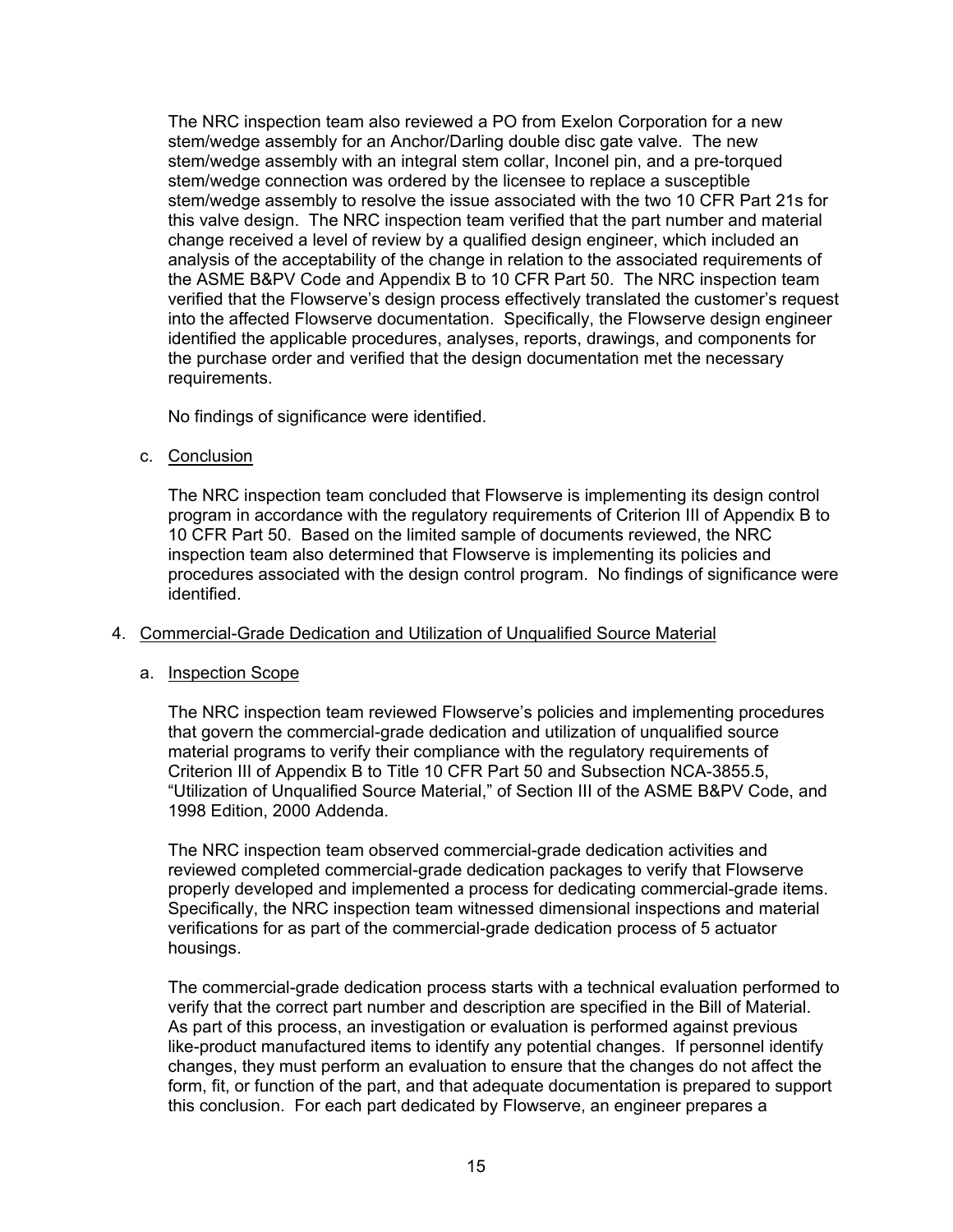"Dedication of Commercial Grade Item" form (Form 36-Q-657). This form contains the information relevant to the part/material being dedicated (i.e., part number, description, purchase order number, etc.), the Raleigh technical evaluation (RTE) number and also includes the critical characteristics of the particular part. In addition, the form provides instructions on what acceptance methods need to be used by the Flowserve staff to verify the critical characteristics identified.

The NRC inspection team also reviewed the commercial-grade dedication packages for the following items: wave spring washer for an 8-inch stainless steel globe valve, target mounting block for an 8-inch stainless steel globe valve, Belleville washers for an 8-inch stainless steel globe valve, valve stem, body castings, valve yoke, disc check, and a solenoid valve. Within these packages, the NRC inspection team reviewed the associated drawings and inspection reports to verify that the critical characteristics and verification methods were correctly specified in the Form 36-Q-657 dedication sheet, that the drawings and material specifications containing the associated acceptance criteria for each critical characteristic were referenced, and that the inspection reports adequately documented the acceptance of the critical characteristics.

In addition, the NRC inspection team discussed with Flowserve the recently issued NRC Regulatory Guide (RG) 1.164, "Dedication of Commercial-Grade Items for Use in Nuclear Power Plants," in June 2017. This RG describes methods that the NRC staff considers acceptable in meeting regulatory requirements for dedication of commercial-grade items and services used in nuclear power plants. This new RG approves for use, with two regulatory exceptions, the 2014 EPRI Technical Report, "Plant Engineering: Guideline for the Acceptance of Commercial-Grade Items in Nuclear Safety-Related Applications, Revision 1 to EPRI NP-5652 and TR-102260." Flowserve stated they will review the appropriate PIOPs, and SOIs that support the commercial grade dedication program for consistency with the new EPRI Guideline (The current commercial-grade dedication process is based on EPRI NP-5652).

With respect to Flowserve's process for upgrading material in accordance with the requirements of NCA-3855.5, the NRC inspection team reviewed a sample of material Certificate of Conformances, receiving documents, and the supporting laboratory test reports that included the test results of the chemical analysis and mechanical properties testing that was performed on each piece of material. These upgrading activities were related to the purchase of an ASME SA-351 alloy CF8M valve body, valve disc and valve plug casting to be part of the fabrication of an 8-inch valve disk model control valve supplied to STP Nuclear Operating Co. The NRC inspection team also verified that the test results were consistent and from the same heat No. as part of the NCA-3855.5 material upgrade process. The NRC inspection team also confirmed that Flowserve received extra material for testing to support the material upgrade process.

The NRC inspection team also discussed the commercial-grade dedication and utilization of unqualified source material programs with Flowserve's management and technical staff. The attachment to this inspection report lists the documents reviewed by the NRC inspection team.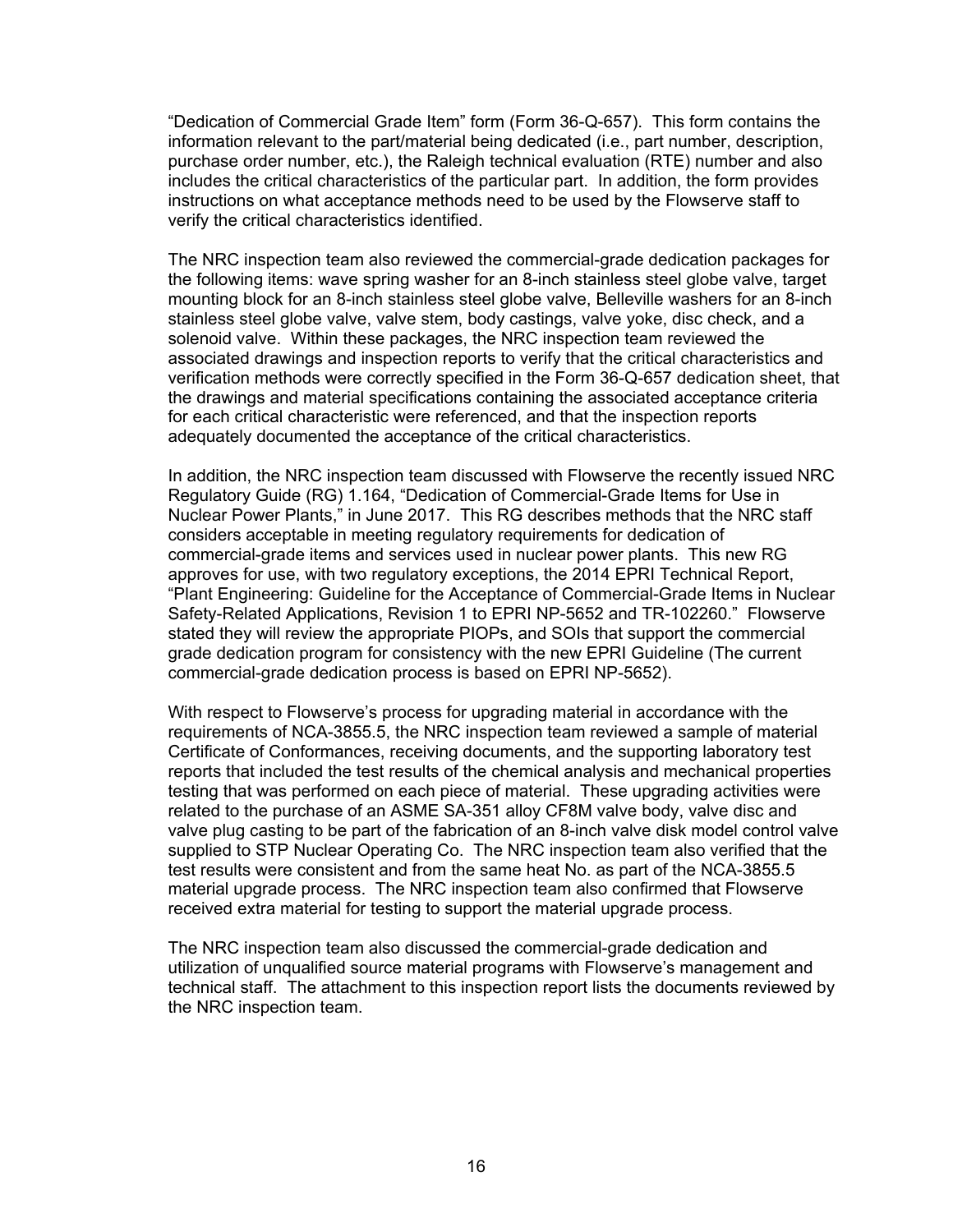#### b. Observations and Findings

No findings of significance were identified.

# c. Conclusion

The NRC inspection team concluded that Flowserve is implementing its commercialgrade dedication and utilization of unqualified source material programs in accordance with the regulatory requirements of Criterion III of Appendix B to 10 CFR Part 50 and NCA-3855.5 of Section III of the ASME B&PV Code. Based on the limited sample of documents reviewed, the NRC inspection team also determined that Flowserve is implementing its policies and procedures associated with the commercial-grade dedication and utilization of unqualified source material programs. No findings of significance were identified.

# 5. Test Control

# a. Inspection Scope

The NRC inspection team reviewed Flowserve's policies and implementing procedures that govern the test control program to verify compliance with the requirements of Criterion XI, "Test Control," of Appendix B to 10 CFR Part 50.

The NRC inspection team observed a hydrostatic and pneumatic test for a 6-inch motor operated gate valve for V.C. Summer Unit 2 and a hydrostatic and functional test for an 8-inch globe balanced stop valve with a Limitorque actuator for Vogtle Unit 3. The NRC inspection team verified that the test was performed within the required parameters using calibrated gages and demineralized water and that the results were within the acceptance criteria. The NRC inspection team also reviewed a sample of completed test records and confirmed that all the test requirements have been met. The NRC inspection team also verified that the M&TE used during the tests was within calibration.

The NRC inspection team confirmed that the following testing elements were satisfied, verified, and recorded, as appropriate: (1) test parameters and initial conditions, (2) test acceptance criteria, (3) test prerequisites, (4) test instrument range, accuracy, and uncertainty appropriate for the test; (5) current calibration, and (6) proper procedure sequence followed and any deviations documented and evaluated.

The NRC inspection team discussed the test control program with Flowserve's management and technical staff. The attachment to this inspection report lists the documents reviewed by the NRC inspection team.

#### b. Observations and Findings

No findings of significance were identified.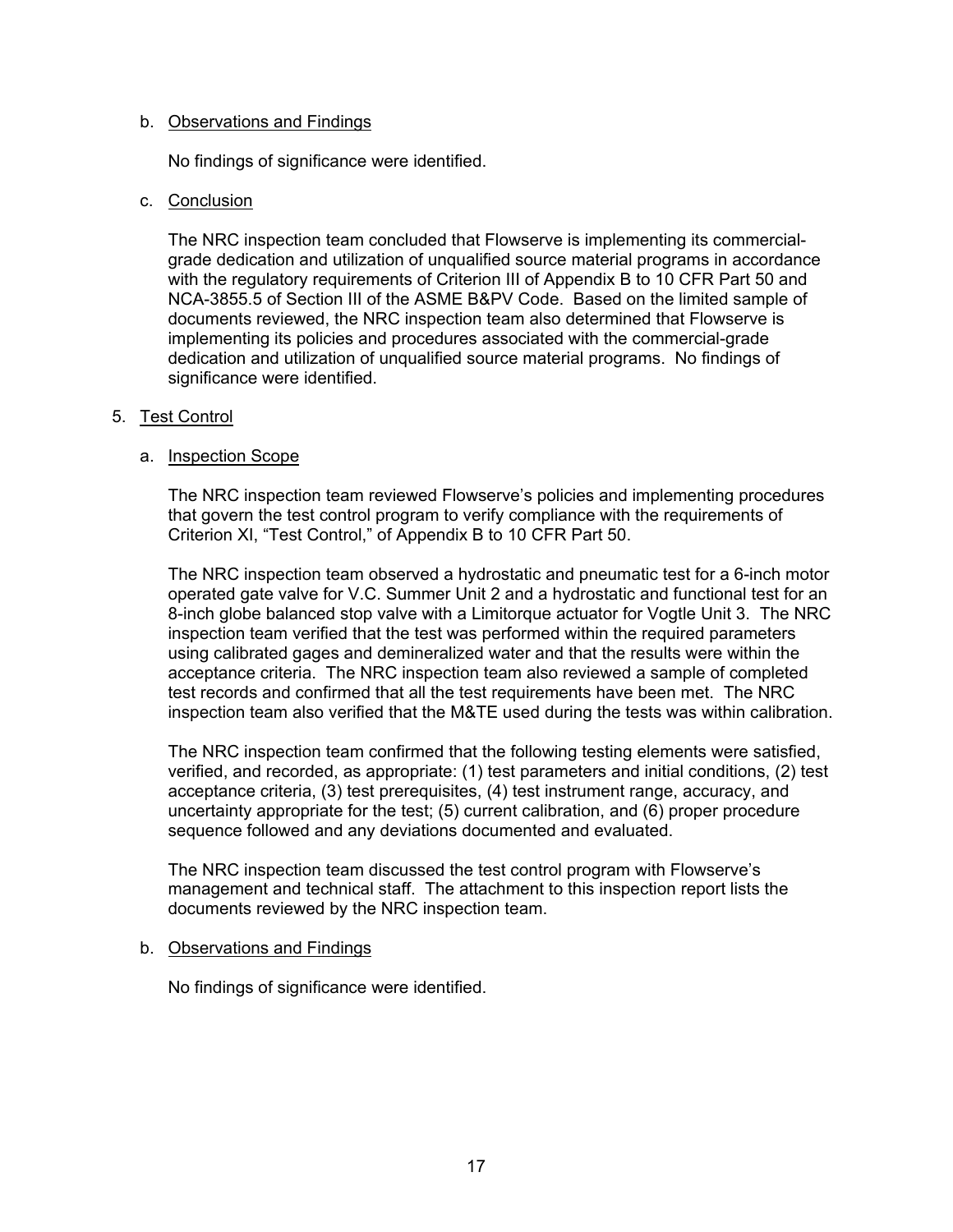# c. Conclusion

The NRC inspection team concluded that Flowserve is implementing its test control program in accordance with the regulatory requirements of Criterion XI of Appendix B to 10 CFR Part 50. Based on the limited sample of documents reviewed, the NRC inspection team also determined that Flowserve is implementing its policies and procedures associated with the test control program. No findings of significance were identified.

# 6. Control of Measuring and Test Equipment

#### a. Inspection Scope

The NRC inspection team reviewed Flowserve' policies and implementing procedures that govern the M&TE program to verify compliance with the requirements of Criterion XII, "Control of Measuring and Test Equipment," of Appendix B to 10 CFR Part 50. The NRC inspection team also witnessed the calibration of a digital micrometer, a digital caliper, and a micrometer at the calibration laboratory.

For a sample of M&TE, the NRC inspection team determined that the M&TE had the appropriate calibration stickers and current calibration dates, including the calibration due date. The NRC inspection team also verified that the M&TE had been calibrated, adjusted, and maintained at prescribed intervals prior to use. In addition, the calibration records reviewed by the NRC inspection team indicated the as-found or as-left conditions, accuracy required, calibration results, calibration dates, and the due date for recalibration. The NRC inspection team also verified that the selected M&TE was calibrated using procedures traceable to known industry standards.

The NRC inspection team also verified that when M&TE equipment is received from the calibration service supplier and the calibration certificate states that it was found to be out of calibration, Flowserve generates a nonconformance report (NCR) to identify items that have been accepted using this equipment since the last valid calibration date and to perform an extent of condition review.

The NRC inspection team also discussed the M&TE program with Flowserve's management and technical staff. The attachment to this inspection report lists the documents reviewed by the NRC inspection team.

#### b. Observations and Findings

No findings of significance were identified.

# c. Conclusion

The NRC inspection team concluded that Flowserve is implementing its M&TE program in accordance with the regulatory requirements of Criterion XII of Appendix B to 10 CFR Part 50. Based on the limited sample of documents reviewed, the NRC inspection team also determined that Flowserve is implementing its policies and procedures associated with the M&TE program. No findings of significance were identified.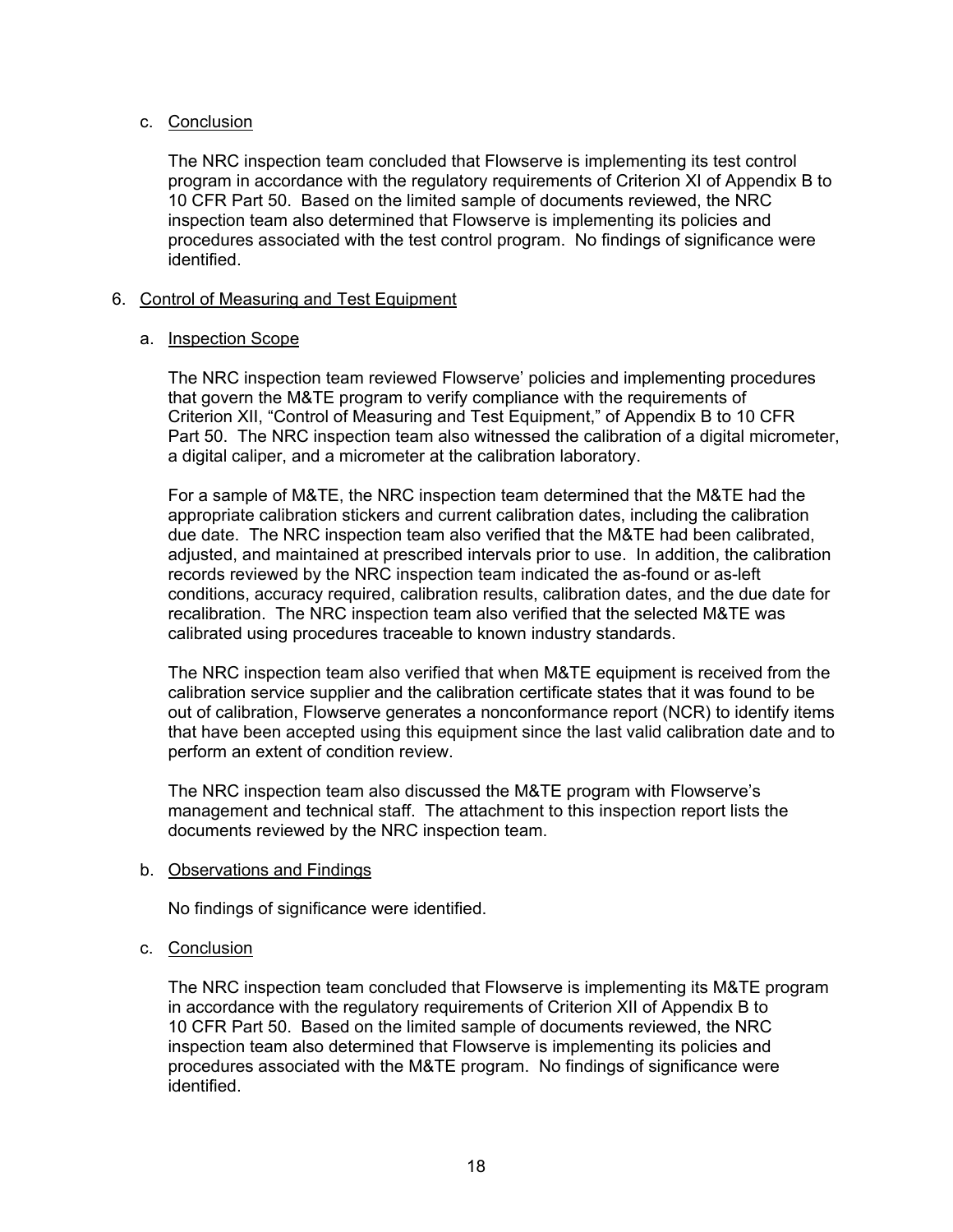# 7. Nonconforming Materials, Parts, or Components and Corrective Action

#### a. Inspection Scope

The NRC inspection team reviewed Flowserve' policies and implementing procedures that govern the control of nonconformances to verify compliance with the requirements of Criterion XV, "Nonconforming Materials, Parts, or Components," and Criterion XVI, "Corrective Action," of Appendix B to 10 CFR Part 50.

The NRC inspection team observed a Material Review Board (MRB) meeting held by Flowserve's staff from the Quality, Engineering, Purchasing, and Manufacturing departments. The purpose of the MRB is to discuss the dispositioning of reject tickets (nonconforming items) submitted by Flowserve staff. There were two parts to this activity: 1) MRB morning walk-around the shop to review reject tickets from the previous day's work to disposition as use-as-is, rework, or scrap, and 2) the afternoon meeting to review CAR actions. The NRC inspection team also confirmed that Flowserve monitors reject tickets for trends to determine if the issue should be entered in the corrective action program.

The NRC inspection team also reviewed a sample of reject tickets to verify that Flowserve: (1) dispositioned the nonconforming item in accordance with procedures, (2) documented an appropriate technical justification for various dispositions, (3) took adequate corrective action with regard to the nonconforming items, and (4) identified nonconforming items, as appropriate, for 10 CFR Part 21 applicability. For reject tickets that were dispositioned as use as is, the NRC inspection team confirmed that the technical justifications were documented to verify the acceptability of the nonconforming item. In addition, the NRC inspection team performed a walk down of the nonconformance segregation areas to verify that nonconforming materials were properly identified, marked, and segregated, when practical, to ensure that they were not reintroduced into the production processes.

The NRC inspection team reviewed a sample of CARs to ensure that conditions adverse to quality were promptly identified and corrected. In addition, the NRC inspection team verified that the CARs provide: (1) adequate documentation and description of conditions adverse to quality; (2) an appropriate analysis of the cause of these conditions and the corrective actions taken to prevent recurrence; (3) direction for review and approval by the responsible authority; (4) a description of the current status of the corrective actions; and (5) the follow-up actions taken to verify timely and effective implementation of the corrective actions. In addition, the NRC inspection team verified that the Flowserve's nonconformance and corrective action process provides a link to the 10 CFR Part 21 program.

The NRC inspection team also discussed the nonconforming materials, parts, or components and corrective action programs with Flowserve's management and technical staff. In addition, the NRC inspection team verified the implementation and closure of Flowserve's corrective actions in response to the findings from the last NRC inspection in September 2012. The attachment to this inspection report lists the documents reviewed by the NRC inspection team.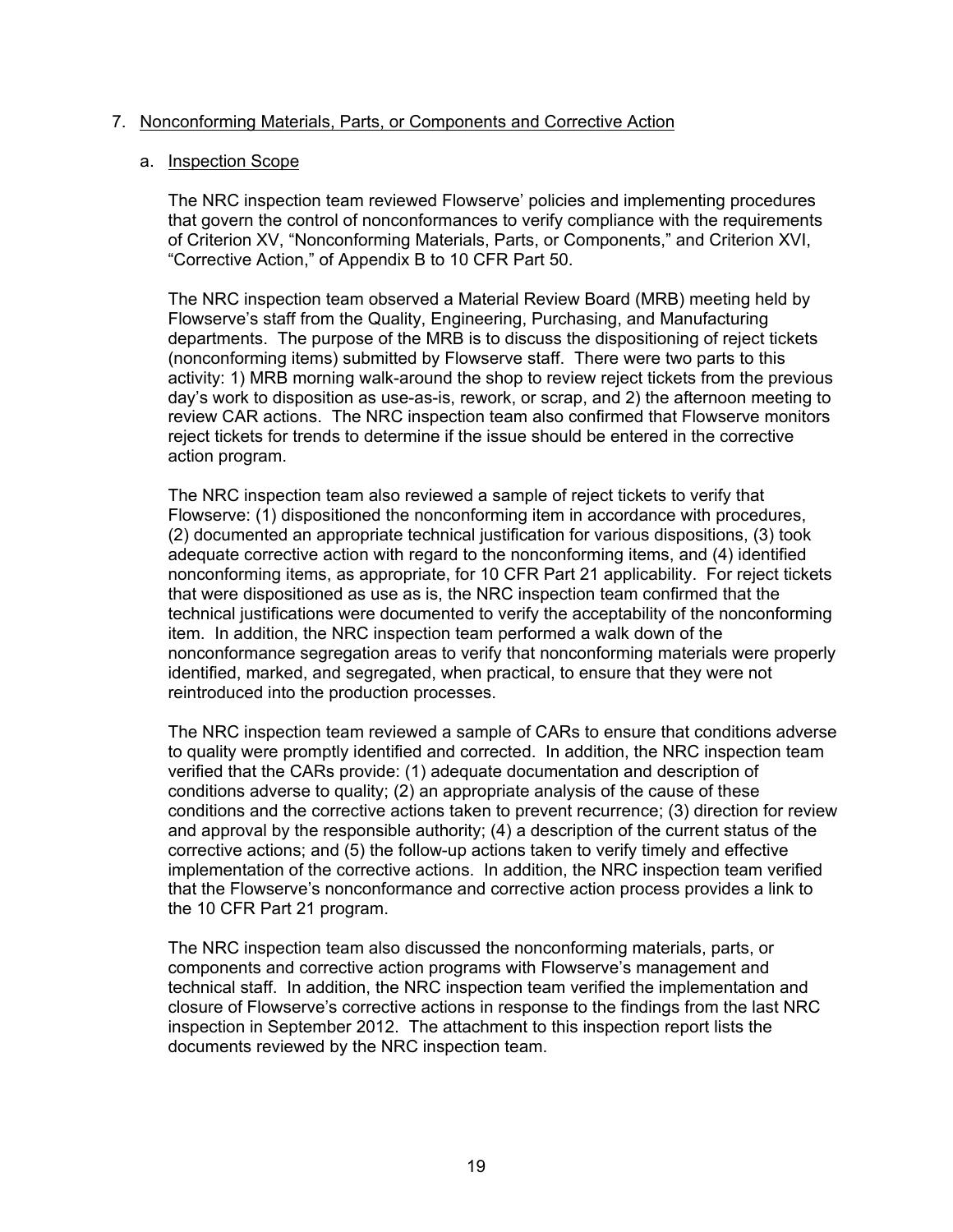#### b. Observations and Findings

#### b.1 Corrective Action Associated with Nonconformance 99901356/2012-201-01

Following the September 2012 inspection of Flowserve, the NRC issued Nonconformance 99901356/2012-201-01 for Flowserve's failure to establish adequate measures for the selection and review for suitability of application of materials, parts, equipment, and processes that are essential to the safety-related functions of certain structures, systems, and components. Specifically, for eight dedication packages, Flowserve did not provide objective evidence that technical evaluations had been performed to justify that the critical characteristics selected for the valve components would provide reasonable assurance that the valves would perform their intended safety-related functions.

In its response dated November 16, 2012, Flowserve stated that it had initiated CAR No. 943 to determine and document the causes and corrections actions for this issue. In addition, the response stated that Flowserve would revise Standard Operating Instruction (SOI) No. 70-39-09, "Dedication of Commercial Grade Components to 10 CFR Part 21," Revision 9, dated June 6, 2009, to document the technical evaluations and have the dedication sheets reference the applicable technical evaluation. The response also stated that the dedication database would be changed to use the technical evaluation to identify the critical characteristics for dedication. However, the response did not address the documentation of technical evaluations for dedication that had already been performed. In a follow-up response dated December 21, 2012, Flowserve stated that if a technical evaluation reveals a historical dedication did not adequately identify the critical characteristics of a component, an investigation into the impact of the condition would be addressed in accordance with Flowserve's QA program.

The NRC inspection team reviewed the documentation that provided objective the evidence for the completion of the corrective actions. The NRC inspection team confirmed that SOI No. 70-39-09 was revised to include guidance to document technical evaluations and to have the dedication sheets reference the applicable technical evaluation. Based on its review, the NRC inspection team closed Nonconformance 99901356/2012-201-01.

#### b.2 Corrective Action Associated with Nonconformance 99901356/2012-201-02

The NRC also issued Nonconformance 99901356/2012-201-02 for Flowserve's failure to control special processes in accordance with qualified procedures. Specifically, Flowserve: (1) exceeded the maximum weld bead thickness of 1/8-inch, (2) an NDE technician failed to perform a post-emulsification LP examination on the correct area of interest for an 8-inch gate valve body casting, (3) an NDE technician failed to use a "gentle air stream" during an MT examination for a hemispherical head and weld of a 24-inch gate valve, and (4) NDE technician failed to perform an UT examination on the entire volume for four, 8-inch feedwater valve stems.

In its response dated November 16, 2012, Flowserve stated that it had initiated CAR Nos. 935, 936, 937, and 939, and 942 to determine and document the causes and corrections actions for these issues. In addition, the response stated that Flowserve's management would re-affirm to employees the need to fully adhere to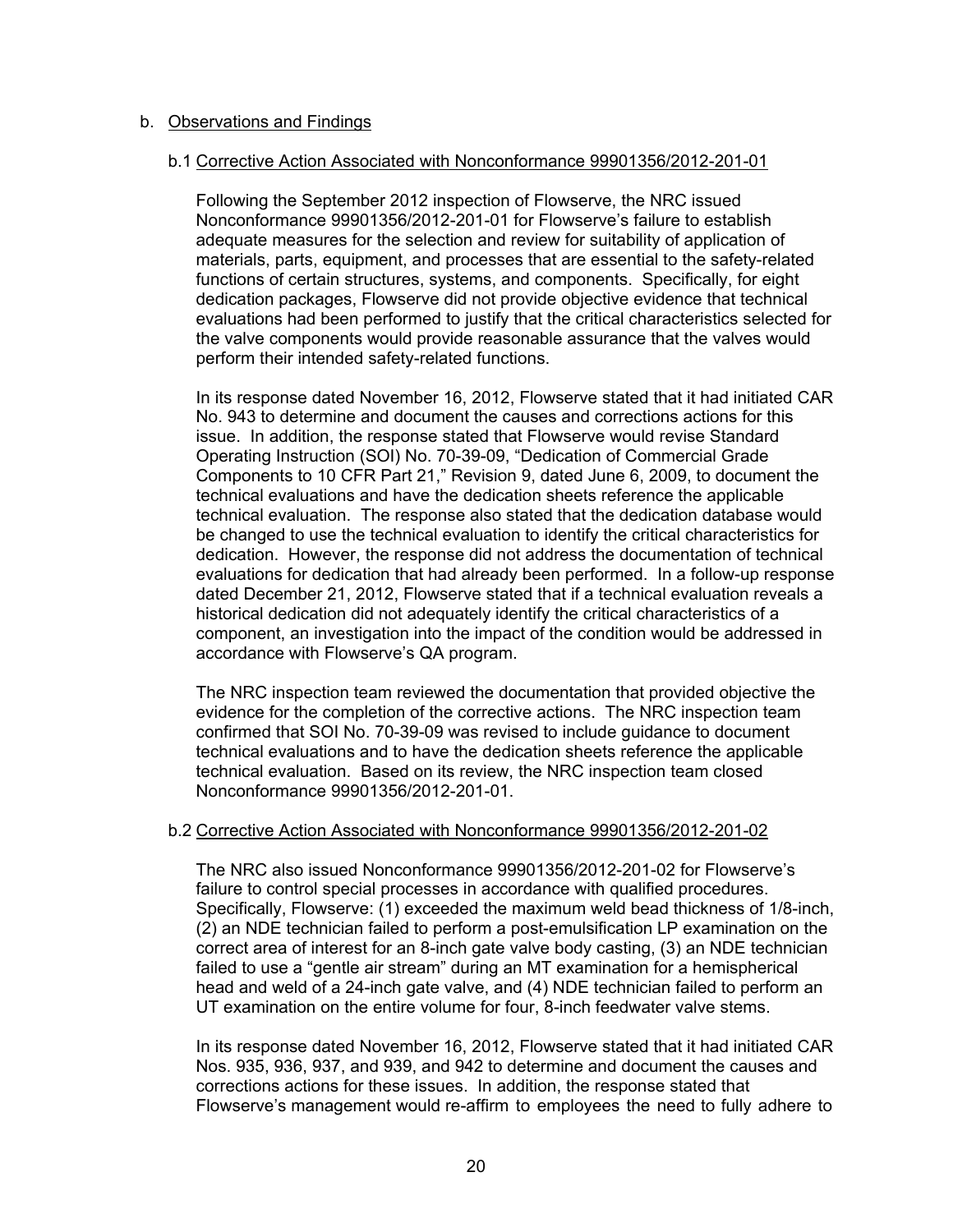the details of work instructions during implementation, and that SOI No. 23-19-00, "Performance Observation Monitoring," Revision 0, dated November 19, 2012; and SOI No. 40-08-00, "Monitoring QC Inspection Performance," Revision 0, dated November 5, 2012, were developed to address scheduled monitoring oversight activities. Monitoring activities are conducted in accordance with Monitoring Checklists prepared to verify the employee's implementation of Method Specifications so as to assure the details of these work instructions are being fully implemented.

The NRC inspection team reviewed the documentation that provided objective evidence for the completion of the corrective actions. The NRC inspection team confirmed that SOI Nos. 23-19-00 and 40-08-00 were developed. In addition, the NRC inspection team observed the monitoring of a PT exam by a Level II technician and a QC inspector performing a dimensional check with calipers. Based on its review, the NRC inspection team closed Nonconformance 99901356/2012-201-02.

# c. Conclusion

The NRC inspection team concluded that Flowserve is implementing its nonconforming materials, parts, or components and corrective action programs in accordance with the regulatory requirements of Criterion XV and Criterion XVI of Appendix B to 10 CFR Part 50. Based on the limited sample of documents reviewed, the NRC inspection team also determined that Flowserve is implementing its policies and procedures associated with the control of nonconforming materials, parts, or components and corrective action. No findings of significance were identified.

#### 8. 10 CFR Part 21 Program

#### a. Inspection Scope

The NRC inspection team reviewed Flowserve's policies and implementing procedures that govern Flowserve's 10 CFR Part 21 program to verify compliance with the regulatory requirements. In addition, the NRC inspection team evaluated the 10 CFR Part 21 postings and a sample of Flowserve's POs for compliance with the requirements of 10 CFR Part 21.21, "Notification of Failure to Comply or Existence of a Defect and its Evaluation," and 10 CFR Part 21.31, "Procurement Documents." The NRC inspection team also verified that Flowserve' nonconformance and corrective action procedures provide a link to the 10 CFR Part 21 program.

For a sample of 10 CFR Part 21 evaluations performed by Flowserve, the NRC inspection team verified that Flowserve had effectively implemented the requirements for evaluating deviations and failures to comply. The NRC inspection team verified that the notifications were performed in accordance with the requirements of 10 CFR Part 21.21, as applicable.

The NRC inspection team also discussed the 10 CFR Part 21 program with Flowserve's management and technical staff. The attachment to this inspection report lists the documents reviewed by the NRC inspection team.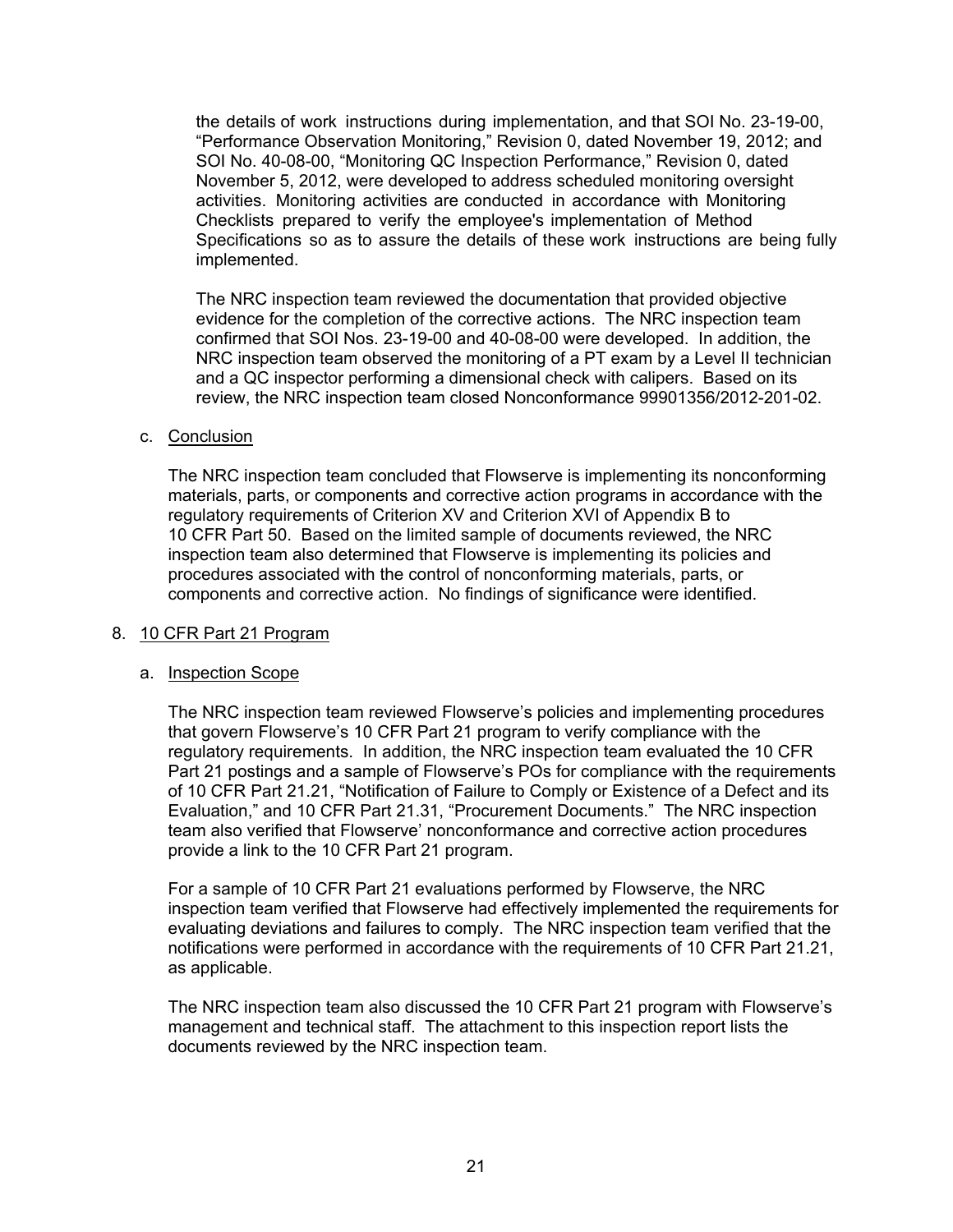## b. Observations and Findings

No findings of significance were identified.

# c. Conclusion

The NRC inspection team concluded that Flowserve is implementing its 10 CFR Part 21 program in accordance with the regulatory requirements of 10 CFR Part 21. Based on the limited sample of documents reviewed, the NRC inspection team also determined that Flowserve is implementing its policies and procedures associated with the 10 CFR Part 21 program. No findings of significance were identified.

#### 9. Entrance and Exit Meetings

On July 17, 2017, the NRC inspection team discussed the scope of the inspection with Robert Sherman, Flowserve's General Manager, and other members of Flowserve's management and technical staff. On July 20, 2017, the NRC inspection team presented the inspection results and observations during an exit meeting with Mr. Sherman, and other members of Flowserve's management and technical staff. The attachment to this report lists the attendees of the entrance and exit meetings, as well as those individuals whom the NRC inspection team interviewed.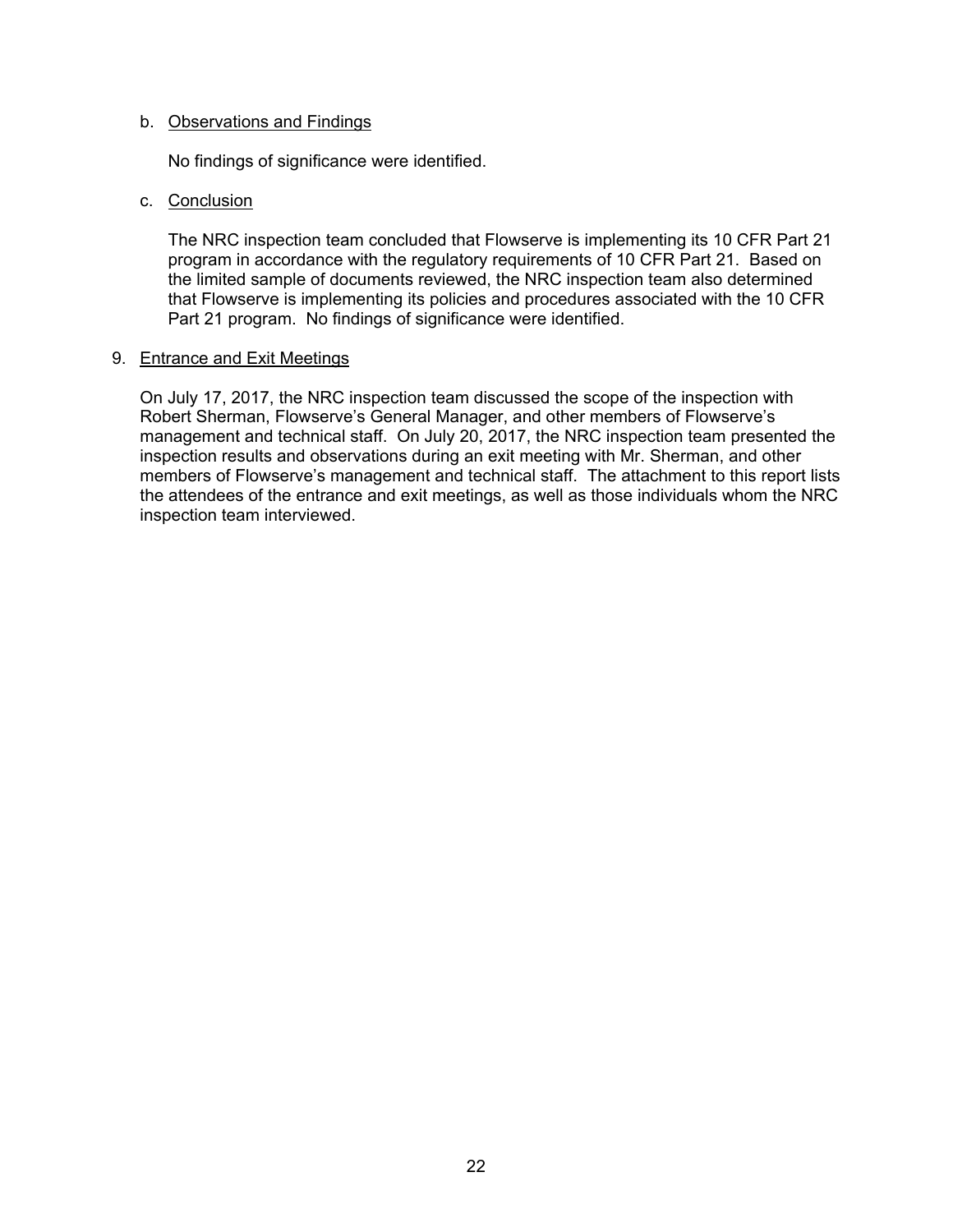# **ATTACHMENT**

# 1. ENTRANCE/EXIT MEETING ATTENDEES

| <b>Name</b>           | <b>Title</b>                                            | <b>Affiliation</b> | <b>Entrance</b> | <b>Exit</b> | <b>Interviewed</b> |
|-----------------------|---------------------------------------------------------|--------------------|-----------------|-------------|--------------------|
| <b>Robert Sherman</b> | <b>General Manager</b>                                  | Flowserve          | X               | X           |                    |
| James Pilant          | <b>General Manager</b><br>of Operations                 | Flowserve          | X               | X           |                    |
| Joseph Carter         | <b>Quality Assurance</b><br>Manager                     | Flowserve          | X               | X           | X                  |
| Mike Roy              | <b>Business</b><br>Development<br>Manager               | Flowserve          | X               | X           |                    |
| <b>Mark Stiefbold</b> | Project<br>Management<br>Manager                        | Flowserve          | X               | X           |                    |
| <b>Robert Casking</b> | <b>Order Fulfillment</b><br>Manager                     | Flowserve          | X               | X           |                    |
| <b>Wade Shephard</b>  | Engineering<br>Manager                                  | Flowserve          | X               | X           | X                  |
| Randy Johnson         | Supply Chain<br>Manager                                 | Flowserve          | X               | X           | X                  |
| <b>Hylton Kipe</b>    | Commercial<br>Operations<br>Manager                     | Flowserve          | X               | X           |                    |
| <b>Brent Semler</b>   | Manufacturing<br>Manager                                | Flowserve          |                 | X           |                    |
| <b>Matt Hobbs</b>     | Design<br>Engineering<br>Manager                        | Flowserve          |                 | X           |                    |
| Jamison Marsh         | <b>Quality Control</b><br>(QC) Supervisor               | Flowserve          | X               | X           | X                  |
| James Haithcox        | Nondestructive<br>Examination<br>(NDE) Supervisor       | Flowserve          | X               | X           | X                  |
| Rebecca Blankenship   | <b>Quality Assurance</b><br>(QA) Engineer<br>Supervisor | Flowserve          | X               | X           | X                  |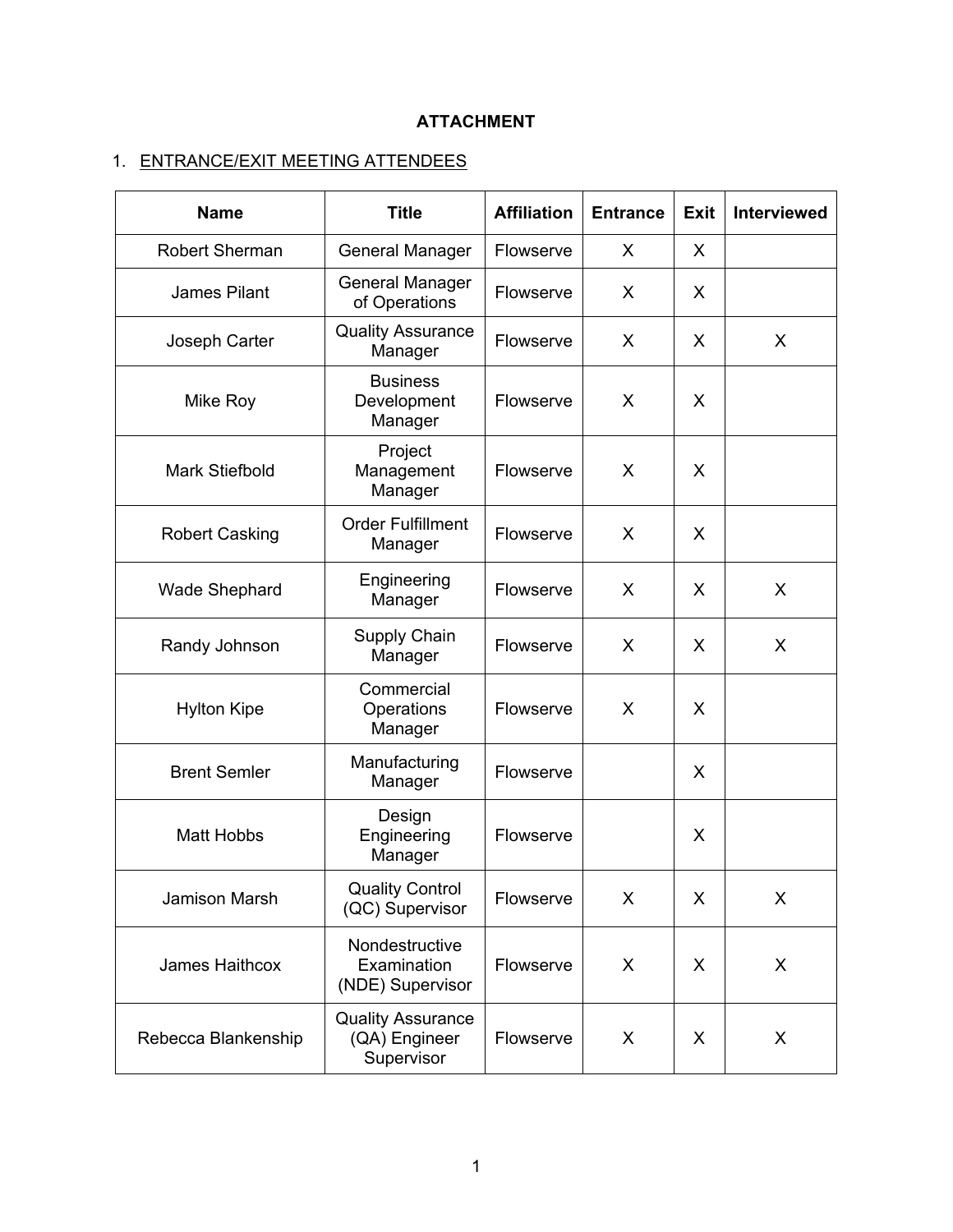| <b>Name</b>             | <b>Title</b>                             | <b>Affiliation</b> | <b>Entrance</b> | Exit | <b>Interviewed</b> |
|-------------------------|------------------------------------------|--------------------|-----------------|------|--------------------|
| Jeff Johnson            | Large Cast Weld<br>Area Supervisor       | Flowserve          |                 |      | X                  |
| George Hinson           | Engineering<br>Supervisor                | Flowserve          |                 | X    |                    |
| <b>Mark Cowell</b>      | Engineering<br>Specialist                | Flowserve          | X               |      | X                  |
| <b>Reid Davis</b>       | Manufacturing<br>Manager                 | Flowserve          | X               |      | X                  |
| Sheila Knarowski        | <b>Human Resources</b><br>Representative | Flowserve          | X               | X    |                    |
| <b>Michael Roberson</b> | QA Engineer/Lead<br>Auditor              | Flowserve          | X               | X    | X                  |
| George White            | QA Engineer/Lead<br>Auditor              | Flowserve          | X               | X    | X                  |
| Jason Thompson          | QA Engineer/Lead<br>Auditor              | Flowserve          | X               |      |                    |
| <b>Thomas Roger</b>     | Engineer                                 | Flowserve          |                 |      | X                  |
| David Craddock          | Lead Inspector                           | Flowserve          |                 |      | X                  |
| <b>Marlene Hebert</b>   | <b>QA Engineer</b>                       | Flowserve          |                 |      | X                  |
| Karen Hay               | QA Engineer                              | Flowserve          |                 |      | X                  |
| Latisha Williams        | QA Engineer                              | Flowserve          |                 |      | X                  |
| Donnie Harper           | QA/QC Inspector                          | Flowserve          |                 |      | X                  |
| <b>Taiwan Barber</b>    | QA/QC Inspector                          | Flowserve          |                 |      | X                  |
| <b>Brandon Houts</b>    | QC Inspector                             | Flowserve          |                 |      | X                  |
| Kevin Worth             | QC Inspector                             | Flowserve          |                 |      | X                  |
| George Willis           | QC Inspector                             | Flowserve          |                 |      | X                  |
| <b>Schott Rehl</b>      | QC Inspector                             | Flowserve          |                 |      | X                  |
| <b>Phillip Trammell</b> | QC Inspector                             | Flowserve          |                 |      | X                  |
| <b>Tish Williams</b>    | QC Inspector                             | Flowserve          |                 |      | X                  |
| Josh Joseph             | QC Technician                            | Flowserve          |                 |      | X                  |
| Martha Todd             | Gage Technician                          | Flowserve          |                 |      | X                  |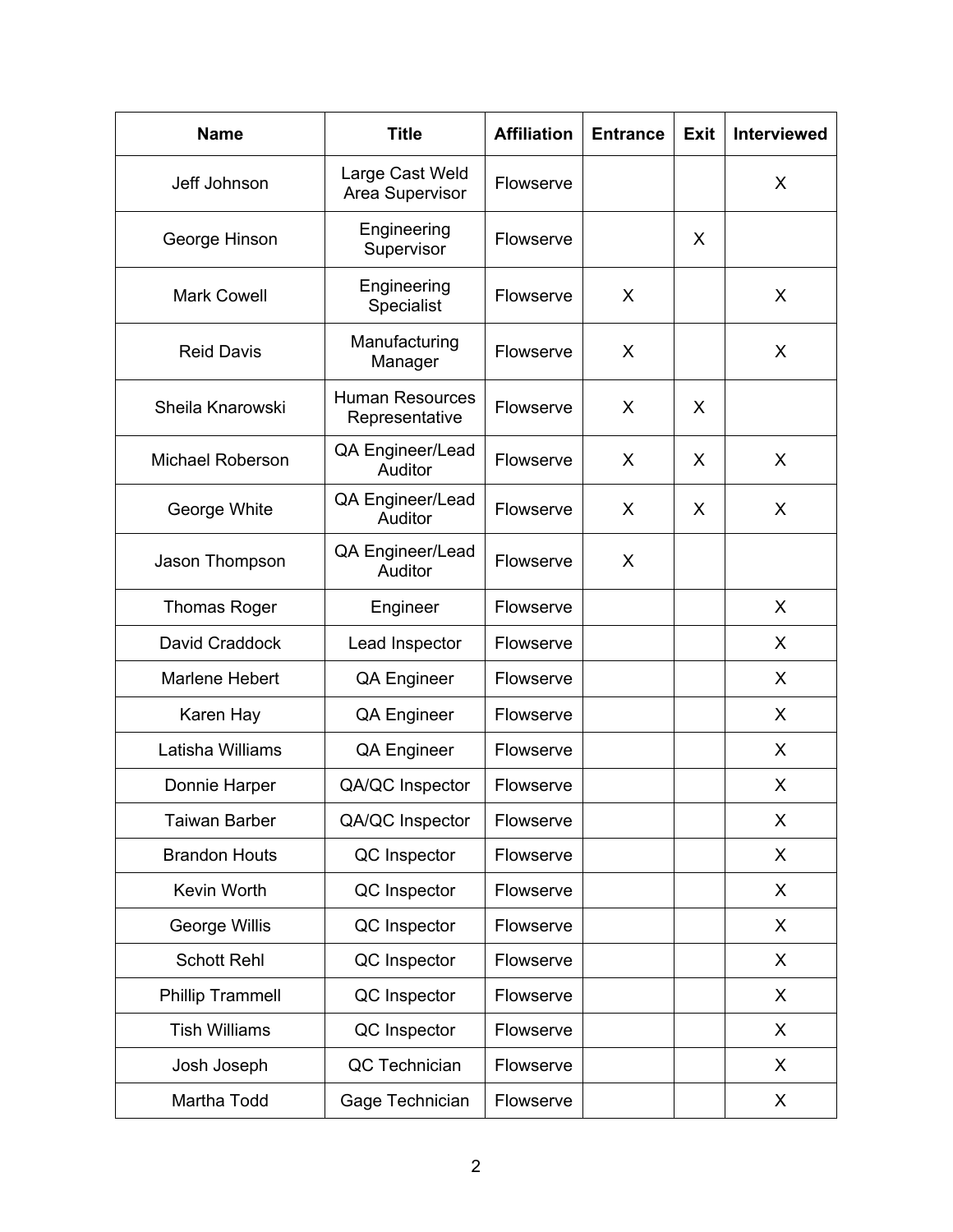| <b>Name</b>              | <b>Title</b>                             | <b>Affiliation</b>                                                                     | <b>Entrance</b> | <b>Exit</b> | <b>Interviewed</b> |
|--------------------------|------------------------------------------|----------------------------------------------------------------------------------------|-----------------|-------------|--------------------|
| David Godwin             | <b>Testing</b><br>Technician             | Flowserve                                                                              |                 |             | X                  |
| <b>Courtney Christie</b> | Testing<br>Technician                    | Flowserve                                                                              |                 |             | X                  |
| Danny Hinnant            | Testing<br>Technician                    | Flowserve                                                                              |                 |             | X                  |
| <b>Duke Schott</b>       | Welding<br>Technician                    | Flowserve                                                                              |                 |             | X                  |
| <b>Bernie Carothers</b>  | <b>Welding Engineer</b>                  | Flowserve                                                                              |                 |             | X                  |
| <b>Erwin Crews</b>       | Welder                                   | Flowserve                                                                              |                 |             | X                  |
| Josh McCrea              | Welder                                   | Flowserve                                                                              |                 |             | X                  |
| <b>Timothy Jeffries</b>  | Welder                                   | Flowserve                                                                              |                 |             | X                  |
| <b>Pat Miller</b>        | <b>NDE Level II</b><br>Technician        | Flowserve                                                                              |                 |             | X                  |
| <b>Michael Lenhart</b>   | Authorized<br>Nuclear Inspector<br>(ANI) | Hartford<br><b>Steam</b><br><b>Boiler</b><br>Inspection<br>and<br>Insurance<br>Company |                 |             | X                  |
| <b>Howard Coe</b>        | <b>ANI</b>                               | Hartford<br><b>Steam</b><br><b>Boiler</b><br>Inspection<br>and<br>Insurance<br>Company |                 |             | X                  |
| Yamir Diaz-Castillo      | <b>Inspection Team</b><br>Leader         | <b>NRC</b>                                                                             | X               | X           |                    |
| John P. Burke            | <b>Branch Chief</b>                      | <b>NRC</b>                                                                             | X               | X           |                    |
| Richard P. McIntyre      | Inspector                                | <b>NRC</b>                                                                             | X               | X           |                    |
| John Honcharik           | Inspector                                | <b>NRC</b>                                                                             | X               | X           |                    |
| Nicholas J. Hansing      | Inspector                                | <b>NRC</b>                                                                             | X               | X           |                    |
| Andrew Dunlop Jr.        | Inspector                                | <b>NRC</b>                                                                             | X               | X           |                    |
| Lionel Rodríguez         | Observer                                 | <b>NRC</b>                                                                             | X               | X           |                    |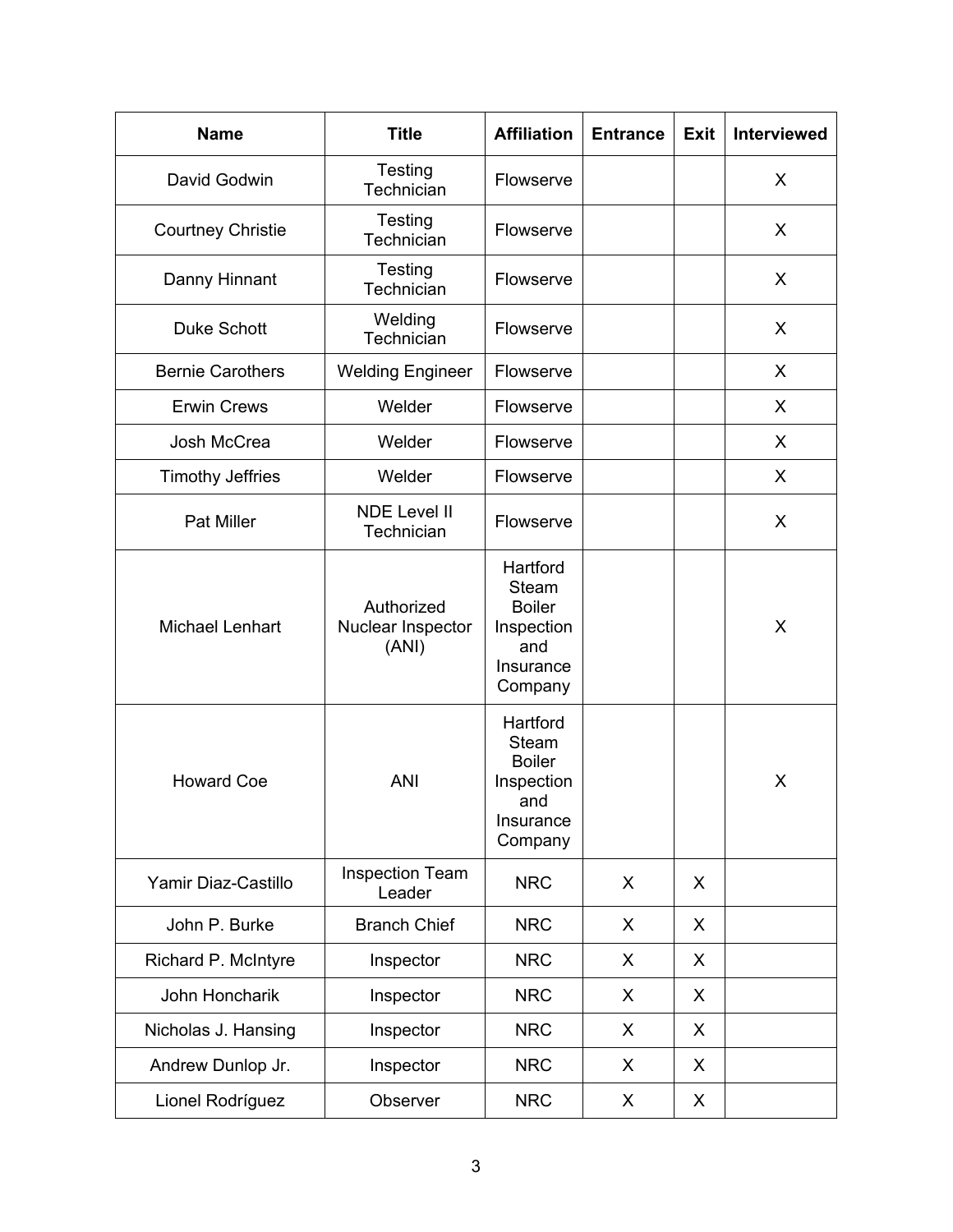# 2. INSPECTION PROCEDURES USED

Inspection Procedure (IP) 36100, "Inspection of 10 CFR Part 21 and Programs for Reporting Defects and Noncompliance," dated February 13, 2012.

IP 43002, "Routine Inspections of Nuclear Vendors," dated January 27, 2017.

IP 43003, "Reactive Inspections of Nuclear Vendors," dated December 14, 2015.

IP 43004, "Inspection of Commercial-Grade Dedication Programs," dated January 27, 2017.

# 3. LIST OF ITEMS OPENED, CLOSED, AND DISCUSSED

| <b>Item Number</b>   | <b>Status</b> | Type       | <b>Description</b>   |
|----------------------|---------------|------------|----------------------|
| 99901356/2012-201-01 | Closed        | <b>NON</b> | <b>Criterion III</b> |
| 99901356/2012-201-02 | Closed        | <b>NON</b> | Criterion IX         |
| 99901356/2017-201-01 | Opened        | <b>NON</b> | <b>Criterion VII</b> |
| 99901356/2017-201-02 | Opened        | <b>NON</b> | <b>Criterion VII</b> |
| 99901356/2017-201-03 | Opened        | <b>NON</b> | Criterion IX         |
| 99901356/2017-201-04 | Opened        | <b>NON</b> | Criterion V & XIII   |

# 4. DOCUMENTS REVIEWED

# Policies and Procedures

- Flowserve's Corporation (hereafter referred to as Flowserve) Quality Assurance Manual, Revision 41, dated September 18, 2015
- Plant Internal Operating Procedure (PIOP) No.36-40-03-12, "Methods for Reporting to NRC Defects Creating Substantial Safety Hazards," Revision 12, dated January 19, 2017
- PIOP No. 36-40-05-15, "Qualification and Certification of Quality Assurance Personnel," Revision 15, dated March 6, 2017
- PIOP No. 36-40-06-21, "Gage Control," Revision 21, dated November 29, 2016
- PIOP No. 36-40-10-23, "Nonconforming Material Control Rejection Procedure and Material Review Board Involvement," Revision 23, dated November 29, 2016
- PIOP No. 36-40-19-13, "Material Substitutions," Revision 13, dated May 22, 2017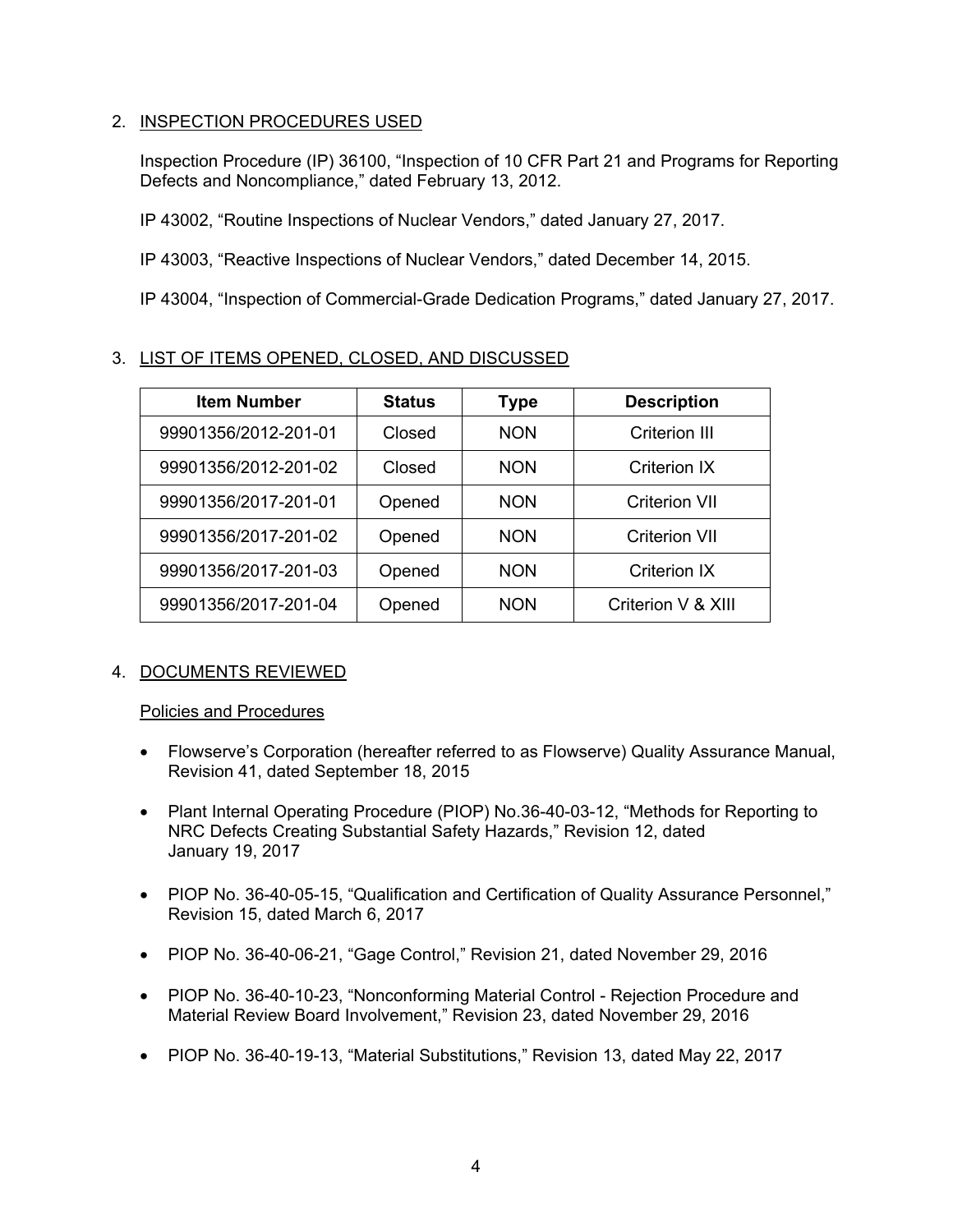- PIOP No. 36-40-23-20, "Quality Assurance Internal Audits," Revision 20, dated January 24, 2017
- PIOP No. 36-40-31-06, "Controlling Subcontracting for Nuclear and Traceable Material," Revision 6, dated December 18, 2016
- PIOP No. 36-40-38-05, "Certified Material Test Report Documentation Review," Revision 5, dated May 15, 2017
- PIOP No. 36-40-41-01, "Use of Anti-spatter Compound to Protect Surfaces During Welding and Heat Treatment," Revision 1, dated September 14, 2012
- PIOP No. 36-40-42-01, "Calibration of Welding Gas Flowmeters," Revision 1, dated July 3, 2014
- PIOP No. 36-40-45-00, "Completing Inspection Test Plans," Revision 0, dated December 17, 2015
- PIOP No. 36-41-01-24, "Procedure for Performance of Vendor Audits, Evaluations, and Assessments," Revision 24, dated July 30, 2015
- PIOP No. 36-41-04, "Routing of Casting Repair Sheets and Welding Repair Data Sheets," Revision 9, dated April 9, 2009
- PIOP No. 36-41-07, "Welder Performance Qualification Status (Continuity QW-322)," Revision 14, dated June 12, 2017
- PIOP No. 36-41-08-06, "Receiving," Revision 6, dated July 28, 2008
- PIOP No. 36-41-09-10, "Dedication of Commercial Grade Items," Revision 10, dated May 11, 2017
- PIOP No. 36-41-13-07, "Corrective Action Procedure," Revision 7, dated February 27, 2017
- PIOP No. 36-50-14-01, "Qualification and Certification of Operations Personnel Performing Hydrostatic Testing," Revision 1, dated February 24, 2017
- PIOP No. 36-70-02-26, "Engineering Change Notices," Revision 26, dated May 31, 2017
- PIOP No. 36-70-03-32, "Design Control," Revision 32, dated August 25, 2015
- PIOP No. 36-70-06-13, "Controlled Distribution of New Drawings, Valve Actuator Specification Sheets, B/M's & Design Engineering Documents," Revision 13, dated September 26, 2012
- PIOP No. 36-70-07-10, "Emergency Drawing Change Procedure," Revision 10, dated February 17, 2009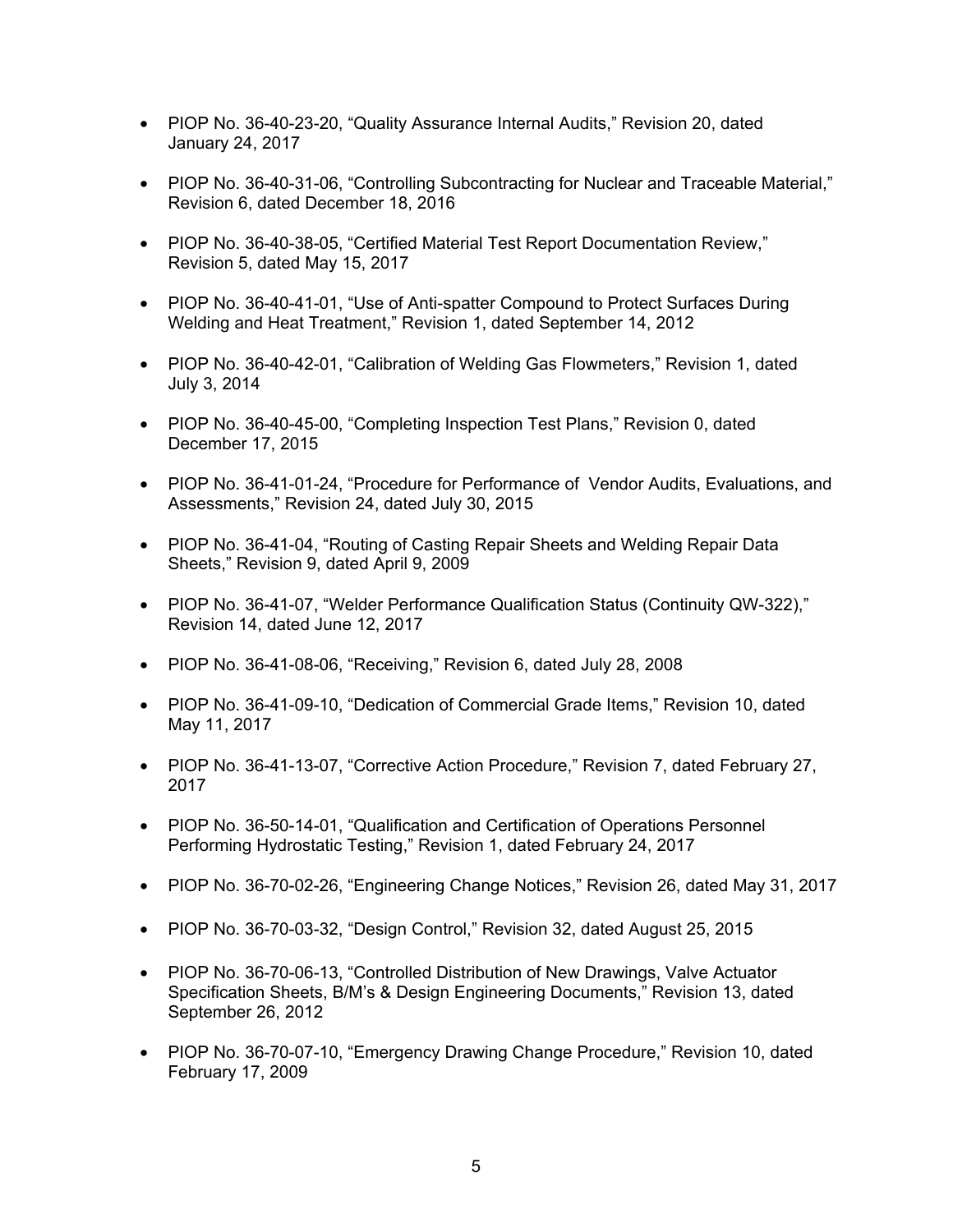- PIOP No. 36-70-12-13, "Development, Revision and Distribution of Assembly (Sales) Drawings," Revision 13, dated May 25, 2016
- PIOP No. 36-70-15-04, "Torque Requirements for Threaded Fasteners," Revision 4, dated February 10, 2016
- PIOP No. 36-70-18-02, "Method 2 Commercial Grade Dedication Plan for the Use of Accreditation to ISO/IEC-17025:2005 In Lieu of Commercial Grade Surveys For Laboratory Calibration and Test Services," Revision 2, dated March 27, 2017
- PIOP No. 36-70-22-00, "Utilization of Unqualified Source Material," Revision 0, dated September 18, 2015
- PIOP No. 36-80-33, "Standard Non-Destructive Examination Requirements for Valves," Revision 1, dated November 21, 2013
- Standard Operating Instruction (SOI) No. 20-02, "Storage of Finish "N" Stamp Material," Revision 4, dated August 22, 2000
- SOI No. 21-11-06, "Processing Engineering Change Notices," Revision 6, dated August 22, 2000
- SOI No. 23-18-00, "Shop Floor Route Cards," Revision 0, dated November 11, 2011
- SOI No. 23-21-00, "Edward Forged Steel ID Tagging & Data Verification," Revision 0, dated June 13, 2013
- SOI No. 23-24-05, "Welder/Operator Fundamental Best Practices," Revision 5, dated July 20, 2016
- SOI No. 40-01-27, "Inspection Instructions for Incoming Material," Revision 27, dated September 28, 2016
- SOI No. 40-10-11, "Inspection, Calibration, and Control of Pressure Gages," Revision 11, dated August 10, 2015
- SOI 40-16-04, "Instructions for Use of Inspection," Revision 4, dated September 7, 2000
- SOI 40-21-11, "Monitoring Welding Electrode Ovens," Revision 11, dated October 22, 2009
- SOI No. 40-23-14, "Qualification & Training of Quality Assurance Auditors," Revision 14, dated January 4, 2016
- SOI No. 40-28-19, "Quality Inspection of Valves & Components Prior to Shipment," Revision 19, dated June 30, 2017
- SOI No. 40-32-14, "Revision Control of Method Specifications, Welding Method Specifications and Similar Vendor Procedures," Revision 6, dated March 16 2009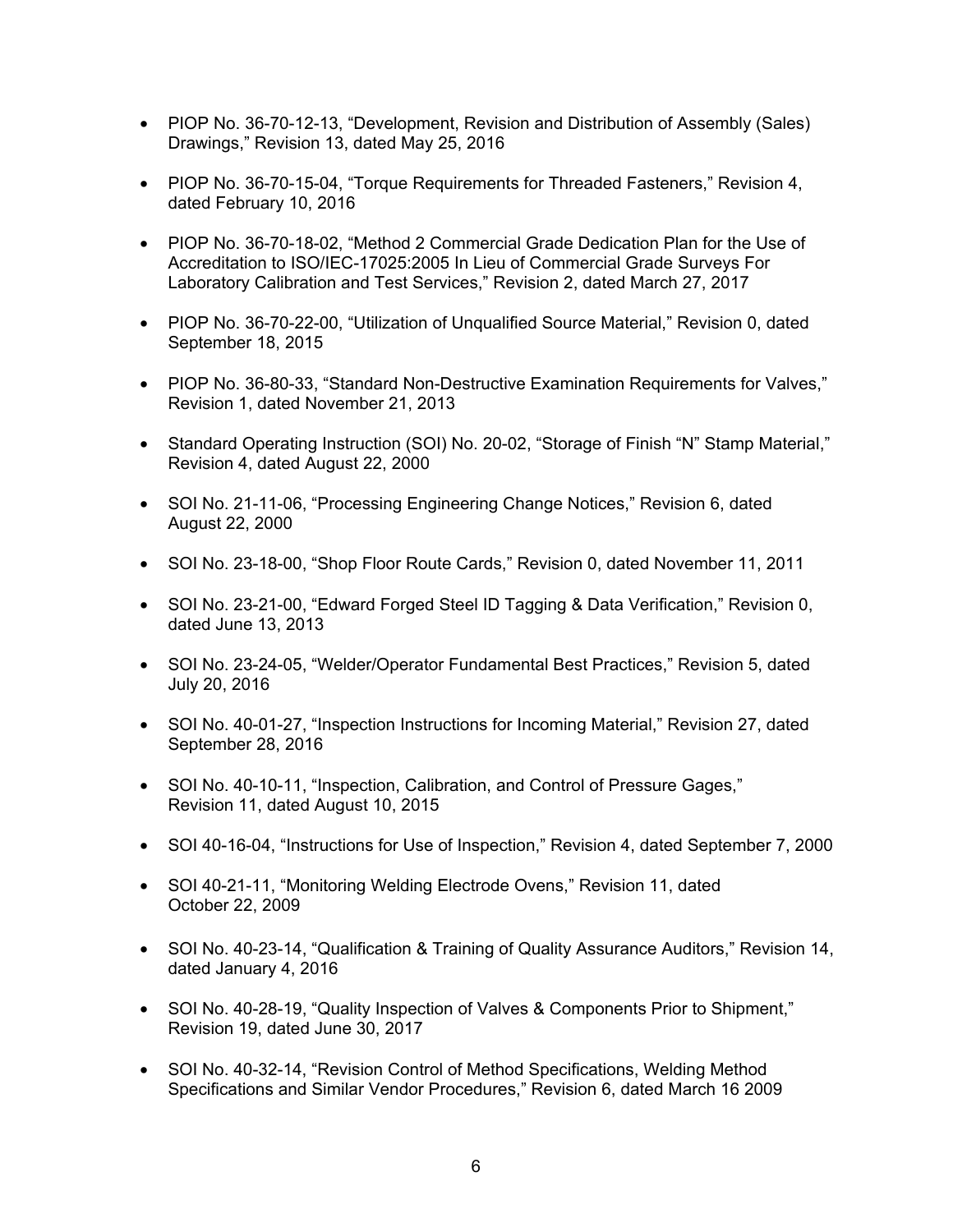- SOI No. 40-58-08, "Training Programs for Q.A. Personnel," Revision 8, dated August 14, 2015
- SOI No. 40-59-33, "Gage Calibration, Calibration Intervals, and Instructions," Revision 33, dated January 19, 2016
- SOI No. 40-60-06, "Inspection Reports and Dimensional Reports," Revision 6, dated March 9, 2017
- SOI 40-64-03, "Requirements for Visual Inspector Training," Revision 3, dated May 5, 2005
- SOI No. 40-78-01, "Material Verification for Commercial Grade Dedication Purposes," Revision 1, dated September 12, 2012
- SOI No. 40-81-00, "Instruction for Creation and Implementation of Inspection Test Plans," Revision 0, dated December 17, 2015
- SOI 50-02, "Welding Verification Sign‐Off Procedure," Revision 1, dated September 19, 2016
- SOI No. 70-39-11, "Dedication of Commercial Grade Components to 10CFR21," Revision 11, dated June 20, 2014
- SOI 70-18-11, "Engineering Department Training Program," Revision 11, dated August 21, 2015
- SOI 70-23-11, "Granting Authorization To Certify Design Reports and Design Specifications," Revision 11, dated September 16, 2015
- SOI No. 70-14-12, "Identification of Basic Components Under 10 CFR 21," Revision 12, dated June 8, 2009
- SOI No. 70-56-02, "Technical Evaluation for Dedication of Commercial Grade Components to 10CFR21," Revision 2, dated June 24, 2014
- SOI 70-39-11 "Dedication of Commercial Grade Items to 10CFR Part 21," Revision 11, dated June 10, 2014
- SOI 80-03-04, "Manufacturing Master Route Sheet," Revision 4, dated October 1, 2012
- SOI 80-04-03, "Engineering Change Notice," Revision 3, dated June 28, 1991
- Bodycote Thermal Processing procedure No. BMS HH-WI-9.01.00, "10CFR21 Reporting Procedure," Revision 0, dated April 19, 2012
- East Carolina Metal Treating, Inc. Management System Work Instruction for 10 CFR Part 21 Reporting, Revision 0, dated June 26, 2012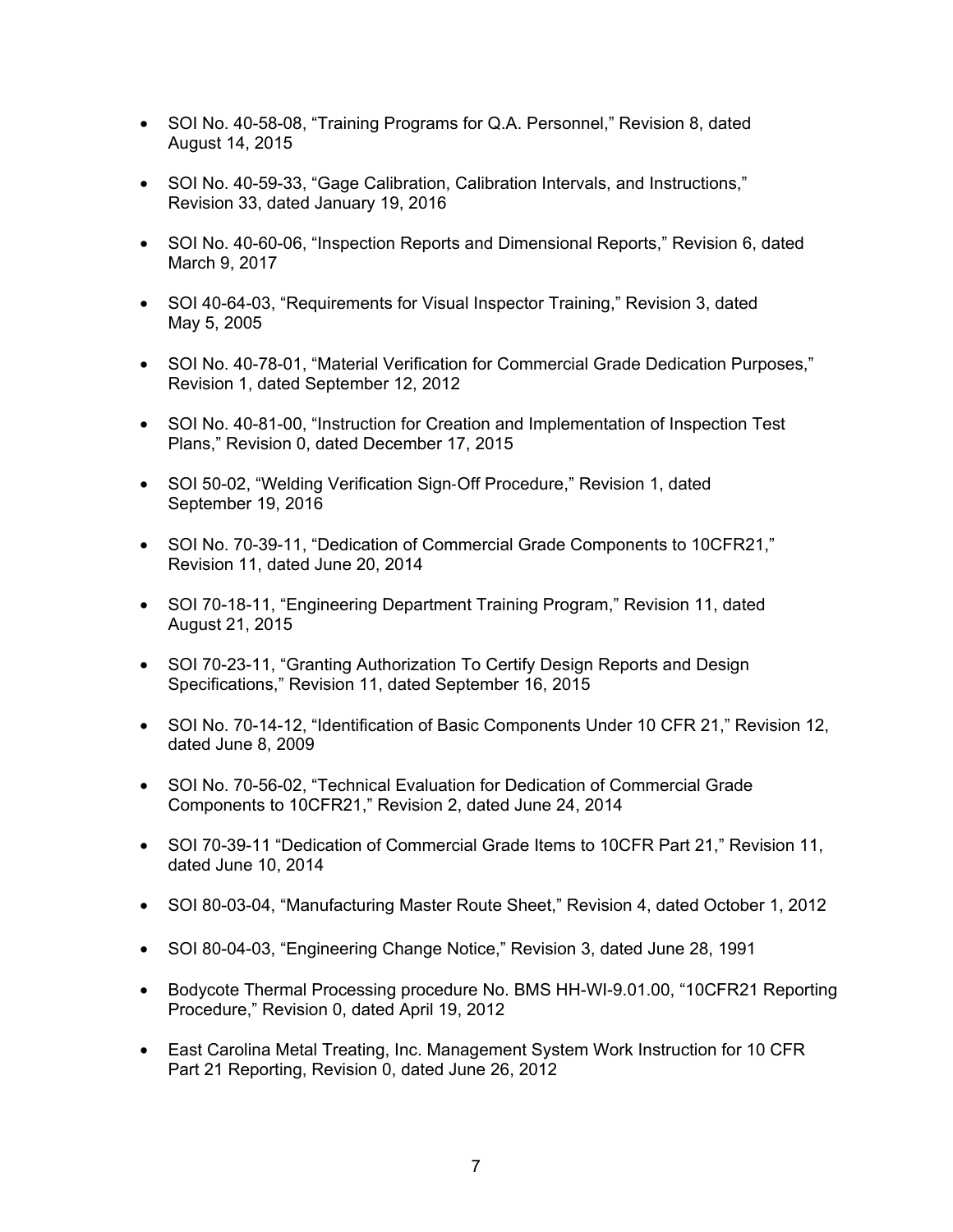- MS 9034, "Hydrostatic and Functional Test Procedure for Motor Operated Gate and Globe Valves – Westinghouse AP1000 PV01," Revision 12, dated October 5, 2016
- MS 9761, "Functional Diagnostic Test Procedure for Motor Operated Gate and Globe Valves," Revision 1, dated August 12, 2015
- Quality Assurance Plan (QAP) No. 16-118167 for a 3-inch gate valve for Arkansas Nuclear One, Revision 6, dated April 24, 2017
- QAP 09-91175, "Nuclear Valve Order –Westinghouse," Revision 43, dated November 11, 2016

# Design and Commercial-Grade Dedication Records

- Westinghouse Electric Company (WEC) Technical Specification No. APP-GW-Z0-602, "Cleaning and Cleanliness Requirements for Equipment for Use in Nuclear Supply and Associated Systems," Revision 3, February 18, 2013
- WEC Technical Specification No. APP-PV01-Z0-001, "3" and Larger Motor Operated Gate and Globe Valves, ASME Boiler and Pressure Vessel Code Section III, Class 1, 2, and 3," Revision 9, dated May 11, 2016
- Flowserve Drawing No. D-4128313, "Size 6 Class 1500-FW Bonnet," Revision 1, dated July 29, 2016
- Flowserve Drawing No.09-91170-09, "6" Alloy Steel Flex Wedge Gate Valve with Limitorque SB-2-80 Motor Operator," Revision C, dated May 24, 2011
- Flowserve Drawing No. 03-25394-06, "Globe Valve Socket Ends, Carbon Steel With 3" Dia. Handwheel & Non-Cobalt Trim," Revision 3
- Flowserve Drawing No.09-91175-22, "8" Edward Stainless Steel Globe Balanced Stop Valve with Limitorque SMB-0-5 Motor Operator," Revision C, dated June 22, 2011,
- Technical Advisory (TA) No. 179, "Flame Cut Surfaces," Revision B, dated June 2005
- TA No. 194, "Finish Requirements for Power Threads ACME Threads," Revision A, dated June 2005
- Engineering Change Notification No. 20399, No Revision, dated February 26, 2013
- Route Card for a 6-inch motor operated gate valve for V.C. Summer
- "Design Review Meeting Summary, Size 8 Fig. BD2026," dated September 15, 2009
- RAL-20726, "Design and Seismic Analysis Report," Revision 3, dated May 15, 2017
- RAL-7989, "QME-1 Functional Qualification Report per ASME QME-1-2007 Size 8 Figure BD2026(CF3M)JMTY with SMB-0-5," Revision 3, dated March 13, 2015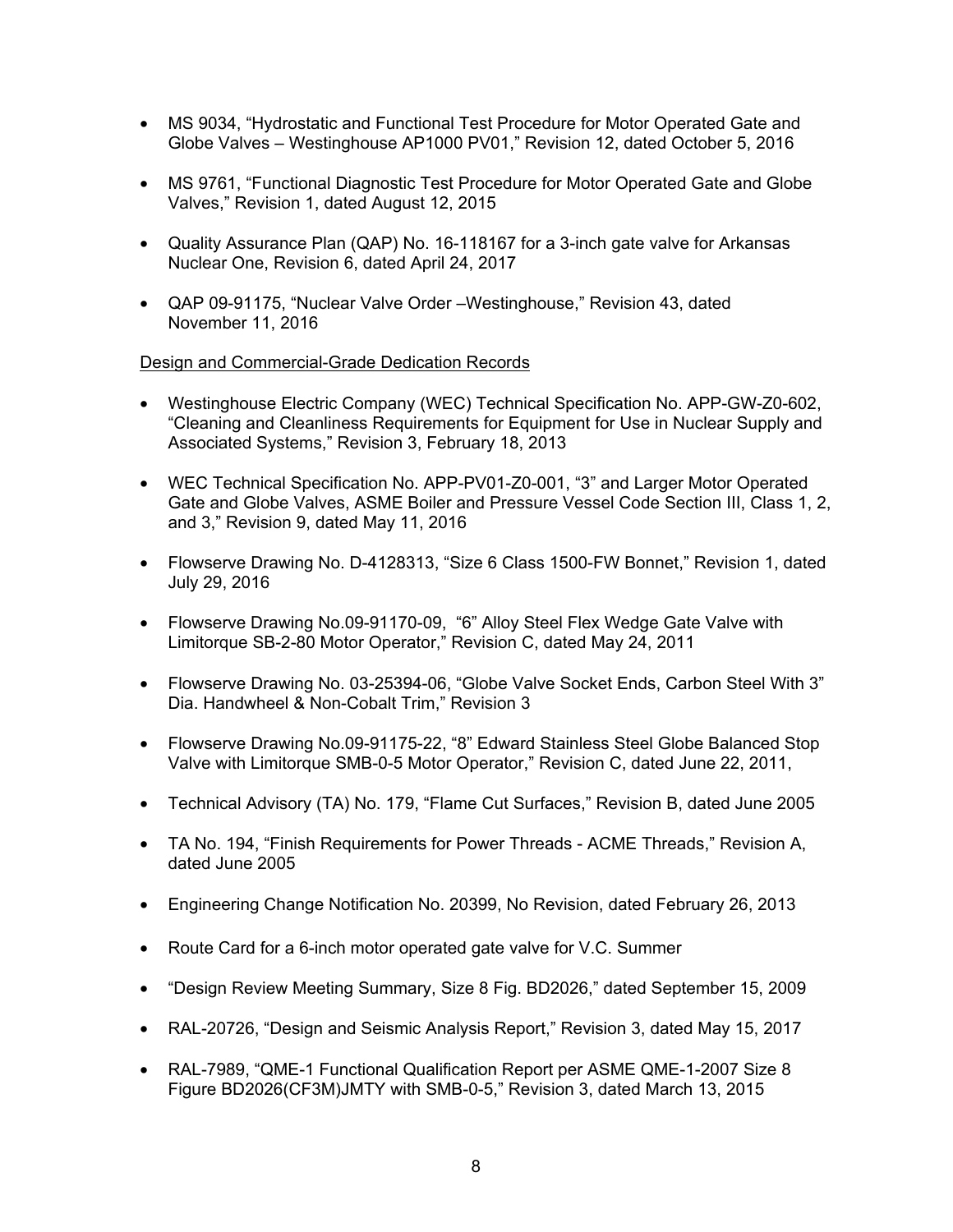- RAL-70122, "Weak Link Supplement to Report R95.002 Analysis of the Wedge-Stem Threaded and Pinned Joint," Revision 2
- Method Specification 9429, "Assembly and Fit-up of Anchor/Darling Double Disc Gate Valve Trim," Revision 1
- ABW-93-3, "MOV 1E51-F063 Failure 2/10/93," dated February 17, 1993
- ABW-90-10, "Discharge Recirculation Gate Valves," dated November 1, 1990
- TA-158, "Pre-torqueing of DD Stem/Upper Wedge Joints," Revision C

American Society of Mechanical Engineers (ASME) Boiler & Pressure Vessel (B&PV) Code and Welding Records

- Welding Procedure Specification (WPS) No. P1-121N, "Fillet, Groove, and Repair Welding of P-1 Materials Without PWHT for Nuclear Applications-SMAW," Revision 8, dated September 24, 2008
- WPS No. P8-121N, "Fillet, Groove, and Repair Welding of Stainless Steel Materials Per ASME III -SMAW," Revision 4, dated September 9, 2009
- WPS No. P8-3231NW, "Fillet, Groove, and Repair Welding of P8 Materials Per ASME III & Reg. Guide 1.44 w/o PWHT 0.08% Max. Carbon Base Material -GTAW," Revision 2, dated September 17, 2010
- WPS No. P8-123N, "Fillet, Groove, and Repair Welding of Stainless Steel Materials Per ASME III -SMAW," Revision 2, dated September 17, 2009
- Route Card/Shop Traveler No. 04138140119921001, hinge pin for LaSalle County **Station**
- Route Card/Shop Traveler No. 013150519117701, Seat Ring 38 inch valve for Vogtle Electric Generating Plant (hereafter referred to as Vogtle) Unit 3
- Route Card/Shop Traveler No. 006601739117022, 8 inch Disk Piston for V.C. Summer Unit 2
- Route Card/Shop Traveler No. 0412831391175082, 6 inch Bonnet for Vogtle Unit 3

#### Calibration, Heat Treatment, Non-Destructive Examination, Inspection and Test Records

- Calibration Certificate No. F31989 for an electronic timer, dated July 18, 2017
- Calibration Certificate No. F33561 for a 0 to 3,000 psi pressure gage, dated July 18, 2017
- Calibration Certificate No. F33564 for a 0 to 6,000 psi pressure gage, dated July 18, 2017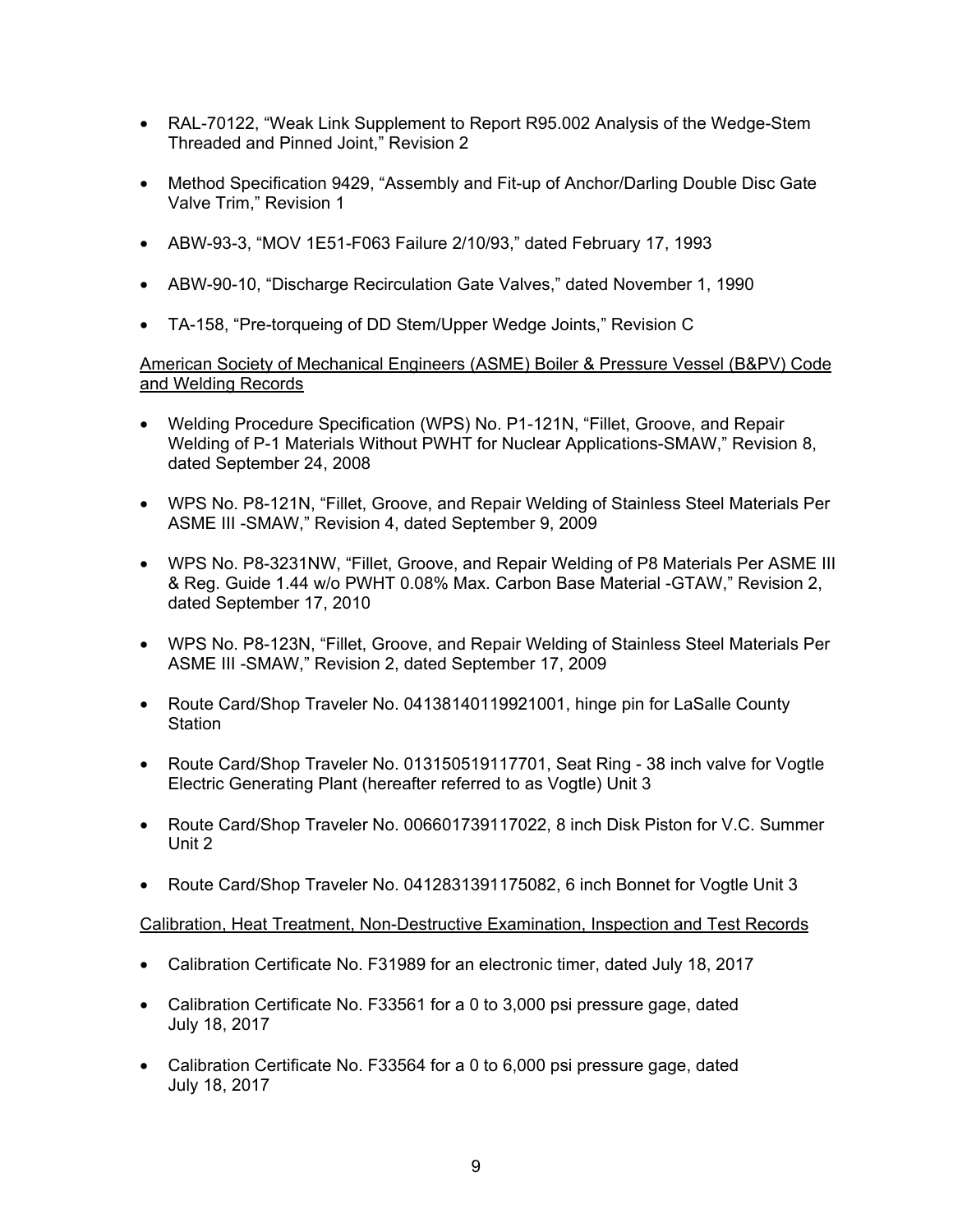- Calibration Certificate No. F34766 for a 100 to 600 Foot Lb. torque wrench, dated July 18, 2017
- Calibration Certificate No. F35317 for a 50 to 250 Foot Lb. torque wrench, dated July 18, 2017
- Calibration Certificate No. F35589 for a 10 to 80 Foot Lb. torque wrench, dated July 18, 2017
- Calibration Certificate No. M-17 1310-23 for a pneumatic torque wrench, dated March 28, 2017
- Calibration Certificate No. 123806 for a gage block set (no date available)
- Calibration Certificate No. F35608 for a 0 to 100 psi pressure gage, dated July 18, 2017
- Calibration Certificate No. F35823 for a digital micrometer, dated July 18, 2017
- Calibration Certificate No. F35824 for a caliper, dated July 18, 2017
- Calibration Certificate No. F35825 for a 3-point micrometer, dated July 18, 2017
- Calibration Certificate No. 52089-3 for a plug gage, dated June 29, 2017
- MS1151NW, "Liquid Penetrant (PT) Examination," Revision 2, dated December 19, 2012
- MS1026RTW-ASME, "Radiographic (RT) Examination," Revision 1, dated January 12, 2017
- MS1029NE, "Ultrasonic (UT) Examination," Revision 13, dated October 29, 2014
- RRR-13002, "Double Disk Gate Valve Wedge Pin Test to Failure," dated June 27, 2013
- 119922-001, "Final Inspection Check Sheet," dated July 20, 2017
- 17-119922, "Sales Order QAP," May 15, 2017

# Purchase Orders, Audit Reports, and Commercial-Grade Dedication

- Purchase order (PO) No. 256387 to Advance Machine Group for machining services, dated July 12, 2017
- PO No. 253266 to Alden Research Laboratory Inc., for flow testing services, Revision 1, dated March 14, 2017
- PO No. 223838 to American Foundry Group (AFG) for a disc casting, dated August 5, 2014
- PO No. 239107 to Anhui Yingliu Group Huoshan for valve body castings, Revision 4, dated January 30, 2017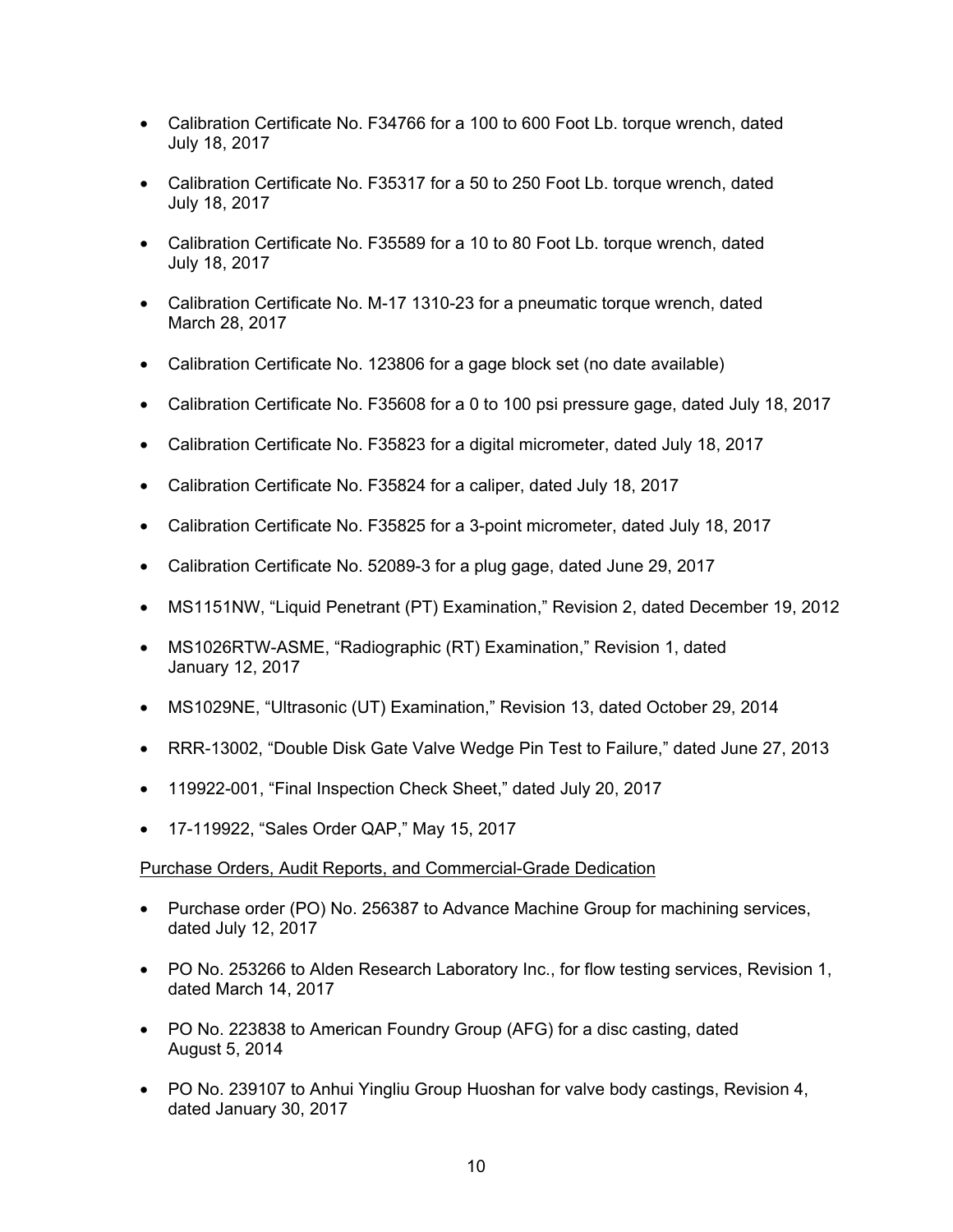- PO No. 250936 to Aruna Alloy Steels for valve body castings and disc castings, Revision 7, dated April 5, 2017
- PO No. 255385 to Aruna Alloy Steels for a bonnet casting, Revision 1, dated June 13, 2017
- PO No. 225221 to Bodycote Thermal Processing for heat treating services, dated September 9, 2014
- PO No. 255855 to Bureau Veritas Laboratories for tensile testing services, Revision 0, dated June 19, 2017
- PO No. 252577 to Corry Forge Company for a machined cylinder, Revision 0, dated February 8, 2017
- PO No. 255289 to Crispin Multiplex Manufacturing Company for valve springs, bushings, and seats, Revision 0, dated May 27, 2017
- PO No. 243931 to East Carolina Metal Treating Inc. for a bonnet casting, valve body casting, Revision 0, dated March 22, 2016
- PO No. 250774 to Ellwood Texas Forge Navasota for a body forging, Revision 0, dated November 23, 2016
- PO No. 254931 to Exelon Power Labs for calibration services, Revision 0, dated May 11, 2017
- PO No. 250737 to Exova, Inc. for testing services, Revision 0, dated November 22, 2016
- PO No. 256284 to Fastenal Company for an eyebolt, Revision 0, dated July 7, 2017
- PO No. 255141 to F.D. Hurka for calibration services, Revision 0, dated May 19, 2017
- PO No. 256126 to Flexitallic for a gasket, Revision 0, dated June 28, 2017
- PO No. 24453 to Hanna Cylinders for a rod bushing, Revision 0, dated April 1, 2016
- PO No. 239937 to Keokuk Steel Castings Company for a disc casting, Revision 0, dated November 12, 2015
- PO No. 254464 to Loire Industrie for a stem forging, Revision 0, dated April 26, 2017
- PO No. 252681 to Pradeep Metals Ltd., for a valve body forging, Revision 0, dated February 11, 2017
- PO No. 255615 to R.A. Hiller Company for a packing piston, Revision 0, dated June 8, 2017
- PO No. 256403 to Suhm Spring Works, Inc. for a spring, Revision 0, dated July 13, 2017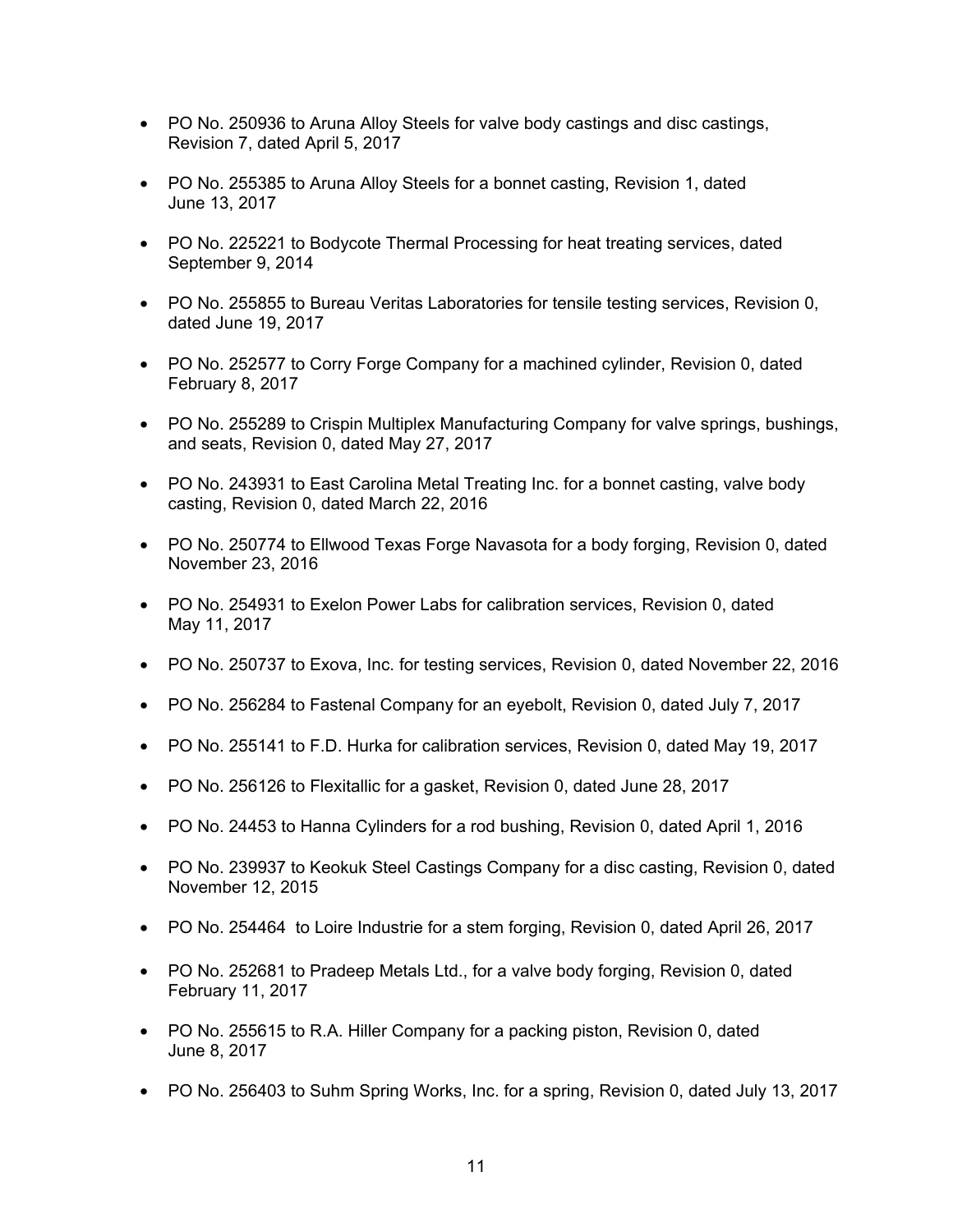- PO No. 2532668 to Tech Cast LLC for a bonnet casting, Revision 0, dated March 28, 2017
- PO No. 255932 to Torcup Inc. for calibration services, Revision 0, dated June 22, 2017
- PO No. 255071 to Trinity Forge Inc. for a body forging, Revision 0, dated June 22, 2017
- PO No. 255970 to Wodin Inc for stem forging, Revision 0, dated June 22, 2017
- PO No. 1049004 from Entergy Operations, Inc. to Flowserve Corporation for a 3-inch gate valve for Arkansas Nuclear One
- PO No. 601803 from Exelon to Flowserve for stem, wedges, and pin assembly for 12-inch double disc gate valve for LaSalle County Station, Unit 1, dated May 4, 2017
- Audit report of Acuren Inspections, Inc., dated November 10, 2016
- Audit report of Advance Machine Group, dated March 3, 2015
- Audit report of AFG, dated March 11, 2015
- Audit report of Alden Research Laboratory, Inc. dated May 2, 2014
- Audit report of Anhui Yingliu Huoshan Casting Company, Ltd., dated September 30, 2016
- Audit report of Aruna Alloy Steels PVT Ltd., dated November 14, 2016
- Audit report of Bodycote Thermal Processing, dated April 1, 2015
- Audit report of Crispin Valves, dated June 23, 2016
- Audit report of Corry Forge Company, dated March 30, 2015
- Audit report of East Carolina Metal Treating, dated August 12, 2016
- Audit report of Elwood Texas Forge Navasota, dated February 28, 2014
- Audit report of Exova Inc., dated December 9, 2016
- Audit report of Exova America (Los Angeles), dated April 27, 2016
- Audit report of Exova Americas (Glendale), dated October 12, 2015
- Audit report of Fastenal Inc., dated August 17, 2016
- Audit report of Flexitallic Gasket Company, dated May 1, 2014
- Audit report of Hanna Cylinders, dated April 11, 2017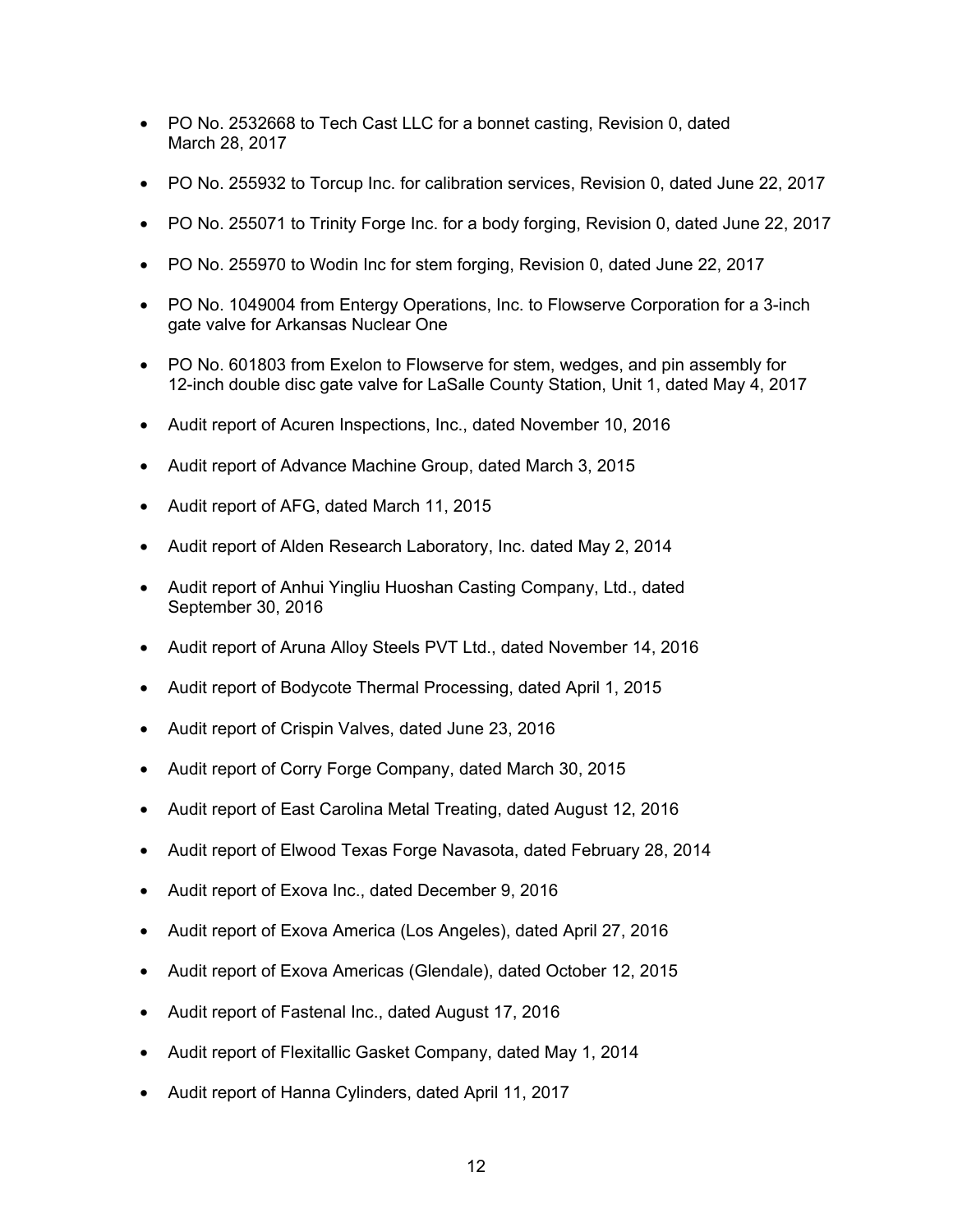- Audit report of Keokuk Steel Castings, dated September 24, 2014
- Audit report of Pradeep Metals, Ltd., dated February 9, 2017
- Audit report of R.A. Hiller Company, May 19, 2014
- Audit report of Suhm Spring Works, dated July 5, 2017
- Audit report of Tech Cast LLC., dated August 21, 2014
- Audit report of Trinity Forge, dated June 26, 2017
- Audit report of Wodin, dated October 27, 2016
- Commercial grade survey report of Fastenal Inc., dated August 17, 2017

# 10 CFR Part 21 Evaluations

- 10 CFR Part 21 File No. 75; Failure of a 10" Double Disc Gate Valve Installed at 1-BFN-073-0002, HPCI Inboard Steam Isolation Valve; November 27, 2012
- 10CFR Part 21 File No. 90, "Multiple discrepancies with two paint reports," dated June 12, 2015
- 10CFR Part 21 File No. 93 "Body Gasket for 4-inch Vacuum Breaker Valve Item no. 7 on Drawing No. 14-108972-001 Revision 1," dated May 4, 2017
- 10 CFR 21 File No. 94, "Size 12-900 Double Disc Gate Valve Stem-Wedge Separation at Exelon - LaSalle County Station, Unit 2," dated July 11, 2017
- Flowserve 10 CFR Part 21 Report: "Wedge Pin Failure of an Anchor/Darling Double Disc Gate Valve at Browns Ferry Nuclear Plant Unit 1," dated February 25, 2013
- Flowserve 10 CFR Part 21 Report: "Stem-Wedge Separation of an Anchor/Darling Double Disc Gate Valve at Exelon, LaSalle County Station, Unit 2, February 2017," dated July 11, 2017
- Flowserve Letter to Exelon LaSalle: "Size 12 Class 900 DD Gate Valve Maximum Thrust Analysis," dated June 6, 2017
- "Size 10-900 Double Disc Gate Valve Wedge Pin Failure at TVA Browns Ferry," dated December 21, 2012

Nonconformance Reports (Reject Tickets)

163015, 164578, 164616, 166256, and 166284